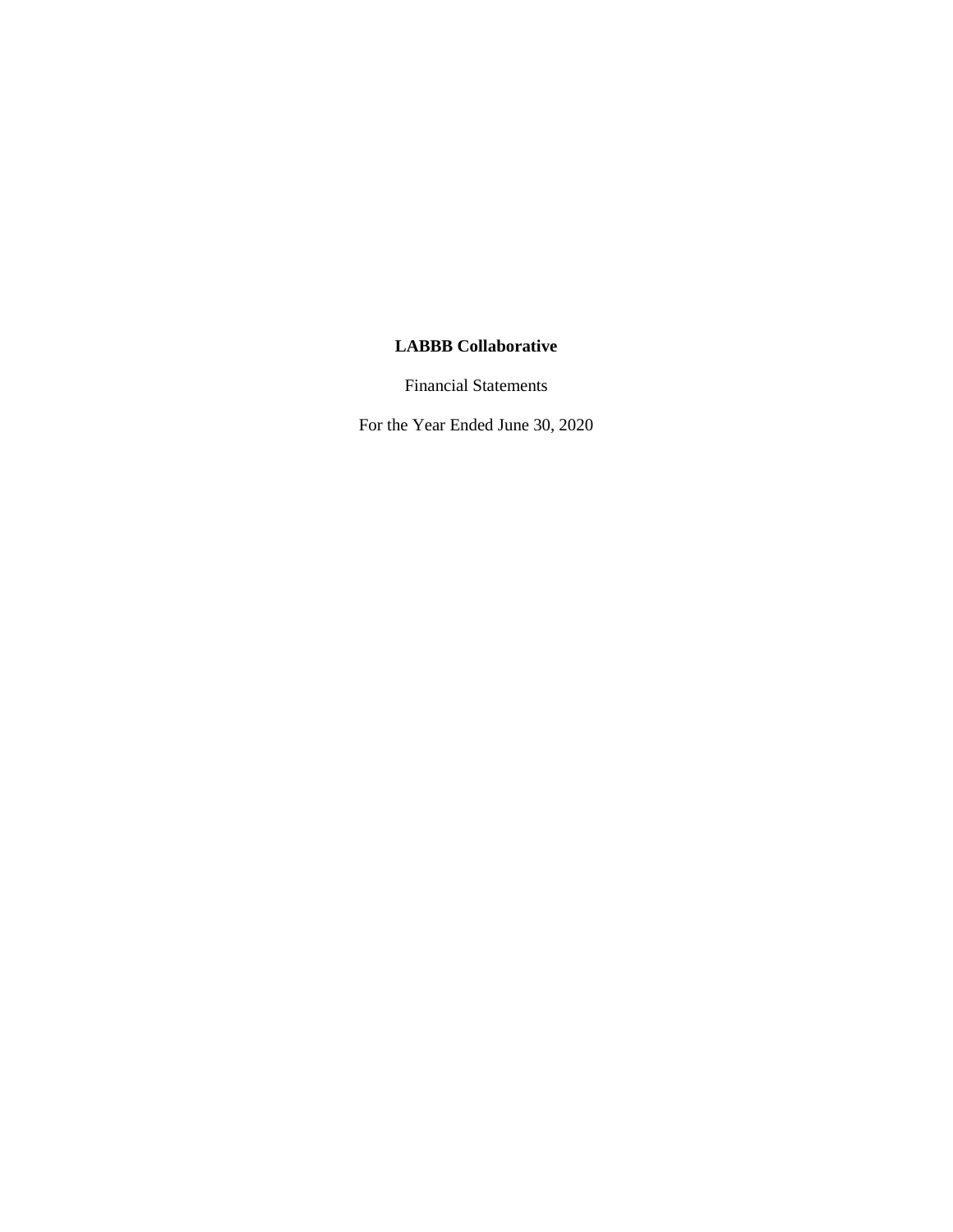# **LABBB Collaborative** Contents For the Year Ended June 30, 2020

|                                                                                                                                                                                                                          | Page      |
|--------------------------------------------------------------------------------------------------------------------------------------------------------------------------------------------------------------------------|-----------|
| <b>Independent Auditor's Report</b>                                                                                                                                                                                      | $1 - 2$   |
| Management's Discussion and Analysis                                                                                                                                                                                     | $3-6$     |
| <b>Financial Statements:</b>                                                                                                                                                                                             |           |
| Government-Wide Financial Statements:                                                                                                                                                                                    |           |
| <b>Statement of Net Position</b>                                                                                                                                                                                         | 7         |
| <b>Statements of Activities</b>                                                                                                                                                                                          | 8         |
| <b>Fund Financial Statements:</b>                                                                                                                                                                                        |           |
| <b>Governmental Funds:</b>                                                                                                                                                                                               |           |
| <b>Balance Sheet</b>                                                                                                                                                                                                     | 9         |
| Reconciliation of the Governmental Funds Balance Sheet to the<br><b>Statement of Net Position</b>                                                                                                                        | 10        |
| Statement of Revenues, Expenditures and Changes in Fund Balances                                                                                                                                                         | 11        |
| Reconciliation of the Statement of Revenues, Expenditures and Changes<br>in Fund Balances of Governmental Funds to the Statement of Activities                                                                           | 12        |
| Other Postemployment Benefits Trust (Fiduciary Fund)                                                                                                                                                                     |           |
| <b>Statement of Fiduciary Net Position</b>                                                                                                                                                                               | 13        |
| Statement of Changes in Fiduciary Net Position                                                                                                                                                                           | 14        |
| <b>Notes to Financial Statements</b>                                                                                                                                                                                     | $15 - 30$ |
| Required Supplementary Information:                                                                                                                                                                                      |           |
| Statement of Revenues, Expenditures and Changes in Fund Balance of<br>the General Fund - Budget to Actual - Budgetary Basis                                                                                              | 31        |
| <b>OPEB Plan - Required Supplementary Information</b>                                                                                                                                                                    | 32-35     |
| Schedule of the Collaborative's Proportionate Share of Net Pension<br>Liability                                                                                                                                          | 36        |
| <b>Schedule of Pension Contributions</b>                                                                                                                                                                                 | 37        |
| Independent Auditor's Report on Internal Control over Financial Reporting<br>and on Compliance and Other Matters Based on an Audit of Financial<br>Statements Performed in Accordance With Government Auditing Standards | 38-39     |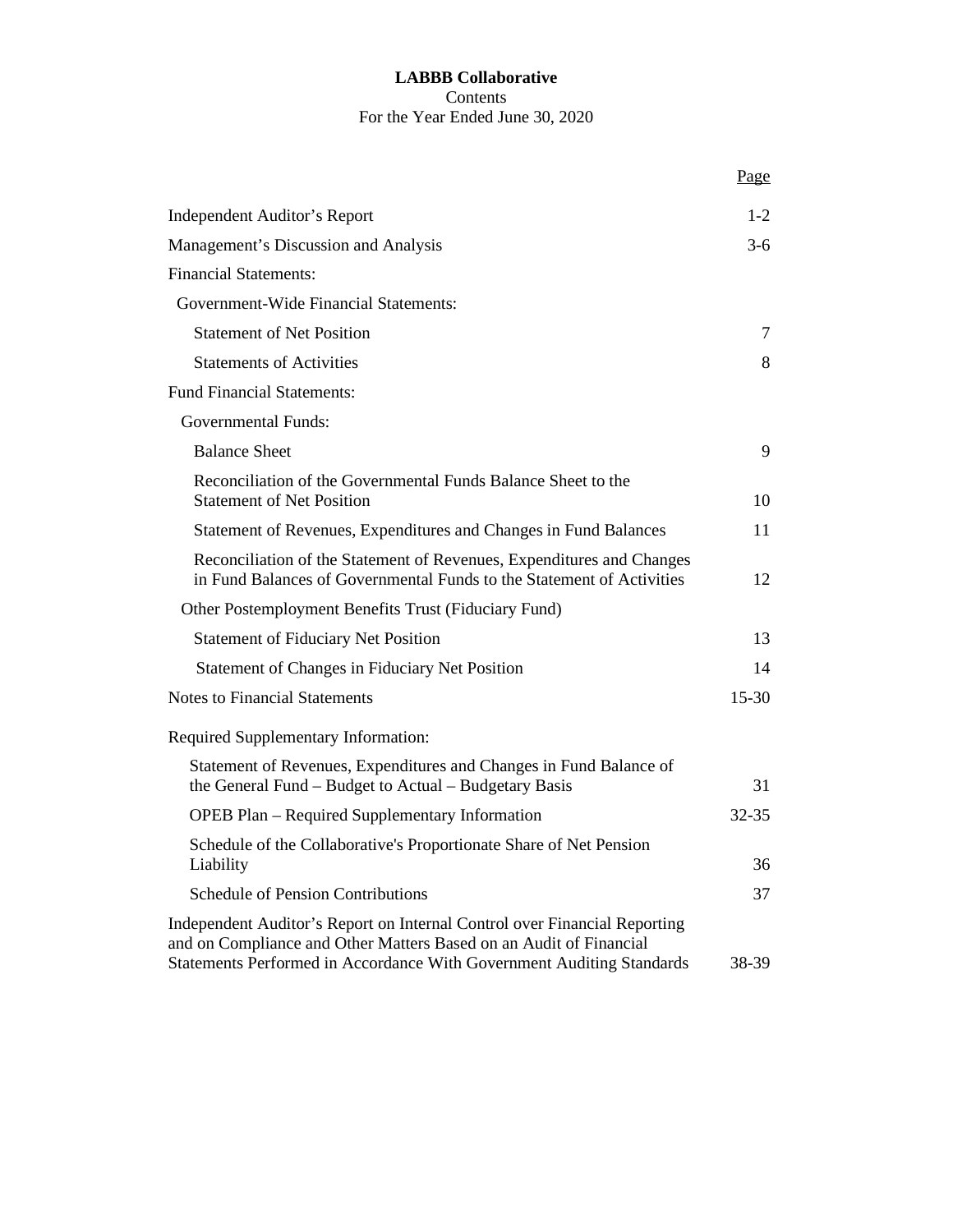

### **INDEPENDENT AUDITOR'S REPORT**

To the Board of Directors of **LABBB** Collaborative Burlington, Massachusetts

#### **Report on the Financial Statements**

We have audited the accompanying financial statements of the governmental activities, each major fund, and the aggregate remaining fund information of LABBB Collaborative (a collaborative organized under the Laws of the Commonwealth of Massachusetts), as of and for the year ended June 30, 2020, and the related notes to the financial statements, which collectively comprise LABBB Collaborative's basic financial statements as listed in the table of contents.

#### **Management's Responsibility for the Financial Statements**

Management is responsible for the preparation and fair presentation of these financial statements in accordance with accounting principles generally accepted in the United States of America; this includes the design, implementation, and maintenance of internal control relevant to the preparation and fair presentation of financial statements that are free from material misstatement, whether due to fraud or error.

#### **Auditor's Responsibility**

Our responsibility is to express opinions on these financial statements based on our audit. We conducted our audit in accordance with auditing standards generally accepted in the United States of America and the standards applicable to financial audits contained in Government Auditing Standards, issued by the Comptroller General of the United States. Those standards require that we plan and perform the audit to obtain reasonable assurance about whether the financial statements are free from material misstatement.

An audit involves performing procedures to obtain audit evidence about the amounts and disclosures in the financial statements. The procedures selected depend on the auditor's judgment, including the assessment of the risks of material misstatement of the financial statements, whether due to fraud or error. In making those risk assessments, the auditor considers internal control relevant to the entity's preparation and fair presentation of the financial statements in order to design audit procedures that are appropriate in the circumstances, but not for the purpose of expressing an opinion on the effectiveness of the entity's internal control. Accordingly, we express no such opinion. An audit also includes evaluating the appropriateness of accounting policies used and the reasonableness of significant accounting estimates made by management, as well as evaluating the overall presentation of the financial statements.

We believe that the audit evidence we have obtained is sufficient and appropriate to provide a basis for our audit opinions.

#### **Opinions**

In our opinion, the financial statements referred to above present fairly, in all material respects, the respective financial position of the governmental activities, each major fund, and the aggregate remaining fund information of LABBB Collaborative, as of June 30, 2020, and the respective changes in financial position and, where applicable, cash flows thereof for the year then ended in accordance with accounting principles generally accepted in the United States of America.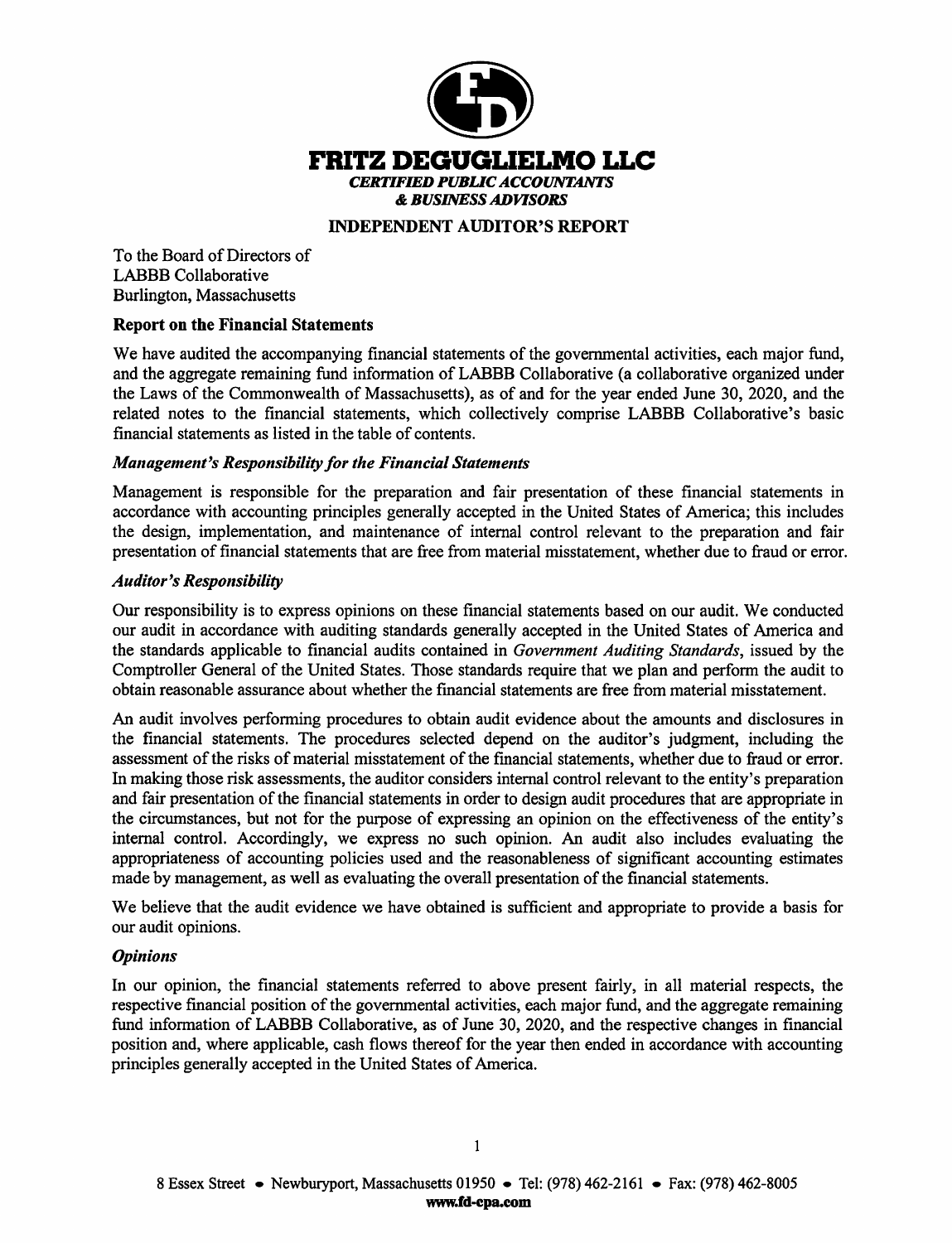#### **Other Matters**

#### **Required Supplementary Information**

Accounting principles generally accepted in the United States of America require that the management's discussion and analysis, budgetary comparison information, and pension schedules on pages 3-6 and 31-37 be presented to supplement the basic financial statements. Such information, although not part of the basic financial statements, is required by the Governmental Accounting Standards Board, who considers it to be an essential part of financial reporting for placing the basic financial statements in an appropriate operational, economic, or historical context. We have applied certain limited procedures to the required supplementary information in accordance with auditing standards generally accepted in the United States of America, which consisted of inquiries of management about the methods of preparing the information and comparing the information for consistency with management's responses to our inquiries, the basic financial statements, and other knowledge we obtained during the audit of the basic financial statements. We do not express an opinion or provide any assurance on the information because the limited procedures do not provide us with sufficient evidence to express an opinion or provide any assurance.

#### **Other Reporting Required by Government Auditing Standards**

In accordance with Government Auditing Standards, we have also issued our report dated December 17, 2020, on our consideration of LABBB Collaborative's internal control over financial reporting and on our tests of its compliance with certain provisions of laws, regulations, contracts, and grant agreements and other matters. The purpose of that report is solely to describe the scope of our testing of internal control over financial reporting and compliance and the results of that testing, and not to provide an opinion on the effectiveness of LABBB Collaborative's internal control over financial reporting or on compliance. That report is an integral part of an audit performed in accordance with Government Auditing Standards in considering LABBB Collaborative's internal control over financial reporting and compliance.

Firty & Aughiland LL

**Certified Public Accountants** Newburyport, Massachusetts December 17, 2020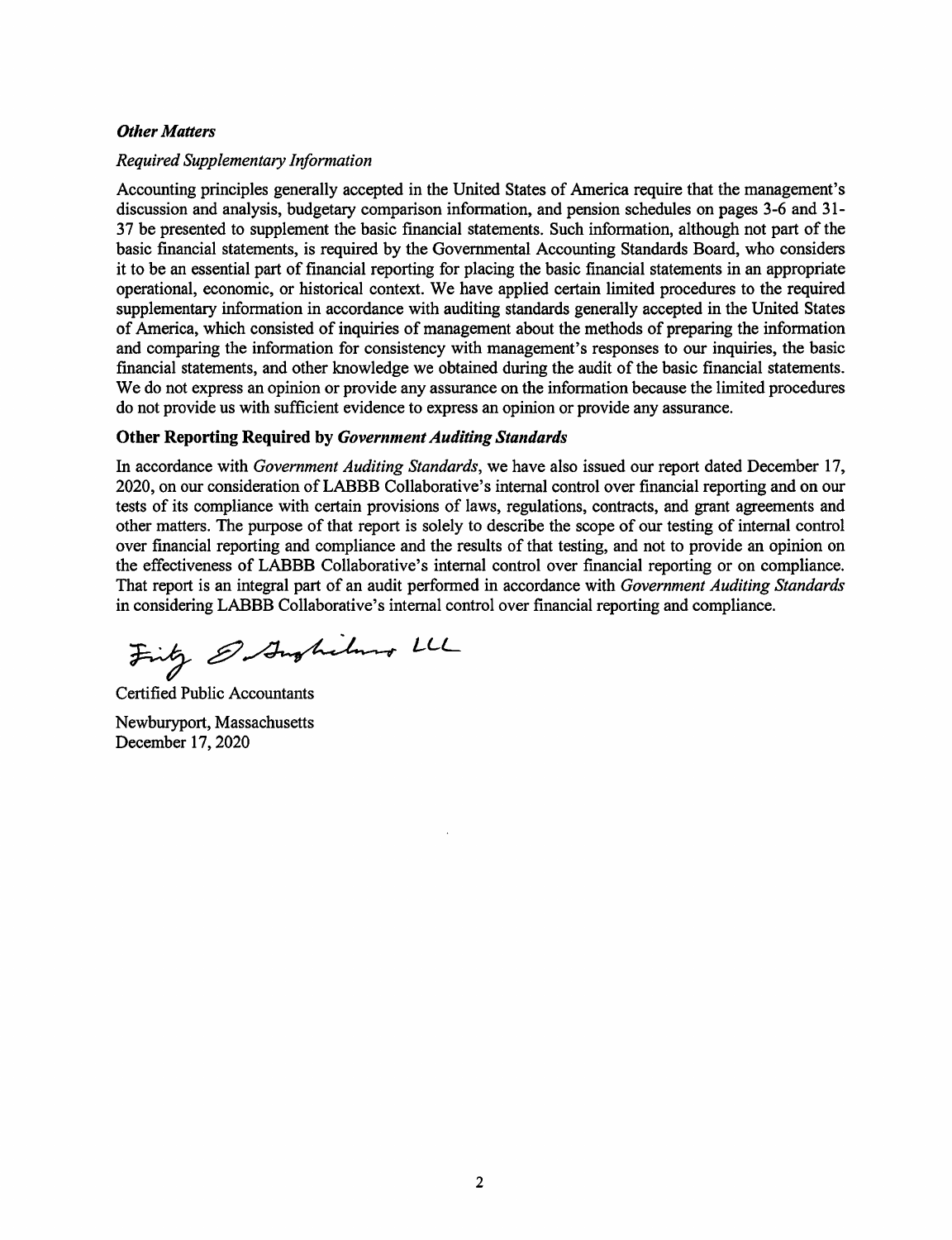#### **LABBB Collaborative** Management's Discussion & Analysis June 30, 2020

The following discussion and analysis of the LABBB Collaborative's ("LABBB") financial performance provides an overview of LABBB's financial activities for the fiscal year ended June 30, 2020 and summarized comparative information for 2019. Please read it in conjunction with LABBB's financial statements, which follow.

# **OVERVIEW OF THE FINANCIAL REPORTS**

This discussion and analysis is intended to serve as an introduction to LABBB's financial statements. LABBB's financial statements comprise three components: 1) government-wide financial statements; 2) fund financial statements; and 3) notes to the financial statements. This report also contains other supplementary information in addition to the basic financial statements themselves.

### **Government-wide Statements:**

The government-wide financial statements report information about LABBB as a whole using accounting methods similar to those used by private sector companies.

- The **Statement of Net Position** presents information on all of LABBB's assets and liabilities with the difference between the two reported as net position. It is one way of measuring LABBB's financial health or position.
- The **Statement of Activities** presents information showing how LABBB's net position changed during the most recent fiscal year. All of the current year's revenues and expenditures are accounted for in the Statement of Activities regardless of when cash is received or paid.

Over time, increases or decreases in LABBB's net position is an indicator of whether its financial position is improving or deteriorating. The reader will also need to consider other non-financial factors such as changes in economic conditions when evaluating the overall financial health of LABBB.

### **Fund Financial Statements:**

Funds are accounting devices used to keep track of specific sources of funding and spending in particular categories: governmental funds, proprietary funds, and fiduciary funds. Presently, LABBB has only governmental and fiduciary funds.

- **Governmental funds –** LABBB's basic services are included in governmental funds, which generally focus on: 1) how cash and other financial assets that can readily be converted to cash flow in and out, and 2) the balances left at year-end that are available for spending. Consequently, the governmental funds statements provide a detailed short-term view that helps to determine whether there are more or fewer financial resources that can be spent in the near future to finance LABBB's programs. Because this information does not encompass the additional long-term focus of the government-wide statements, additional information (reconciliation schedules) is provided following the governmental funds statements that explains the relationship (or differences) between these two types of financial statement presentations.
- **Fiduciary fund** Fiduciary funds are used to account for resources held for the benefit of parties outside the government. Fiduciary funds are not reflected in the government-wide financial statements because the resources of those funds are not available to support LABBB's own programs.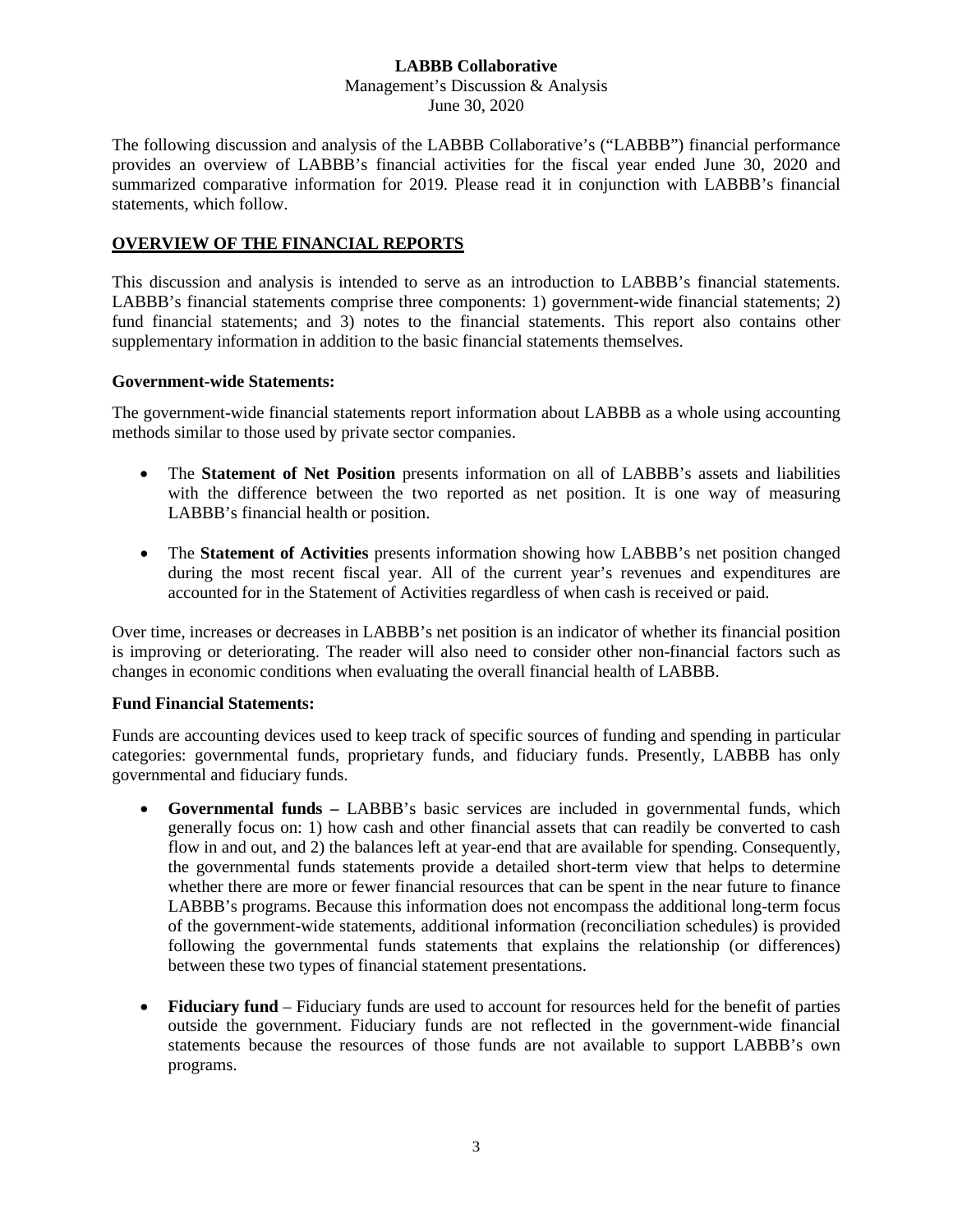Management's Discussion & Analysis June 30, 2020

#### **Notes to the Financial Statements:**

The Notes to the Financial Statements provide additional information that is essential to a full understanding of the information provided in LABBB's financial statements.

#### **Supplementary Information:**

In addition to the basic financial statements and accompanying notes, this report also presents certain required supplementary information which is required to be disclosed by accounting principles generally accepted in the United States of America.

## **GOVERNMENT-WIDE FINANCIAL HIGHLIGHTS**

#### **Revenue and Other Support**

Operating revenue and other support for the fiscal year ended June 30, 2020 decreased \$814,846 or 3.0% from the prior fiscal year, excluding retirement systems on-behalf revenue. The decrease is primarily due to decreases in tuition revenues. The tuition, recreation, and contributions experienced decreases in revenue, while transportation, industry and home services revenue increased.

Member credits can be used to reduce amounts due to LABBB Collaborative from member districts for special education services provided by LABBB. Member credits of \$700,930 were issued in fiscal year 2020. At June 30, 2020, there were no available unapplied credits for the five member districts.

Interest income decreased \$45,158. The decrease is related to the decrease of average funds held in deposit as well as the decrease in the interest rate at the Massachusetts Municipal Depository Trust (MMDT) during fiscal year 2020.

### **Expenditures**

Expenditures for the fiscal year ended June 30, 2020 increased \$76,703 or 5.8% from the prior fiscal year, excluding retirement systems on-behalf expense and the annual post-employment benefit cost ("OPEB expense"). Instructional and other program expenditures increased due to higher personnel costs.

Change in OPEB net liability was a reduction of \$599,868 in fiscal year 2020 and an increase of \$1,120,797 in fiscal year 2019. The amounts were determined by an actuarial study, under Governmental Accounting Standards Board ("GASB") Statement No. 75 as of June 30, 2017 and under GASB Statement No. 45 as of July 1, 2014, respectively. The plan is offered to retired LABBB employees who meet specific eligibility requirements.

#### **Change in Net Position**

The change in net position for the fiscal year ended June 30, 2020 was an increase of \$700,235. The change in net position is a result of revenues exceeding expenditures in the current fiscal year, net of member credits and change in net OPEB liability.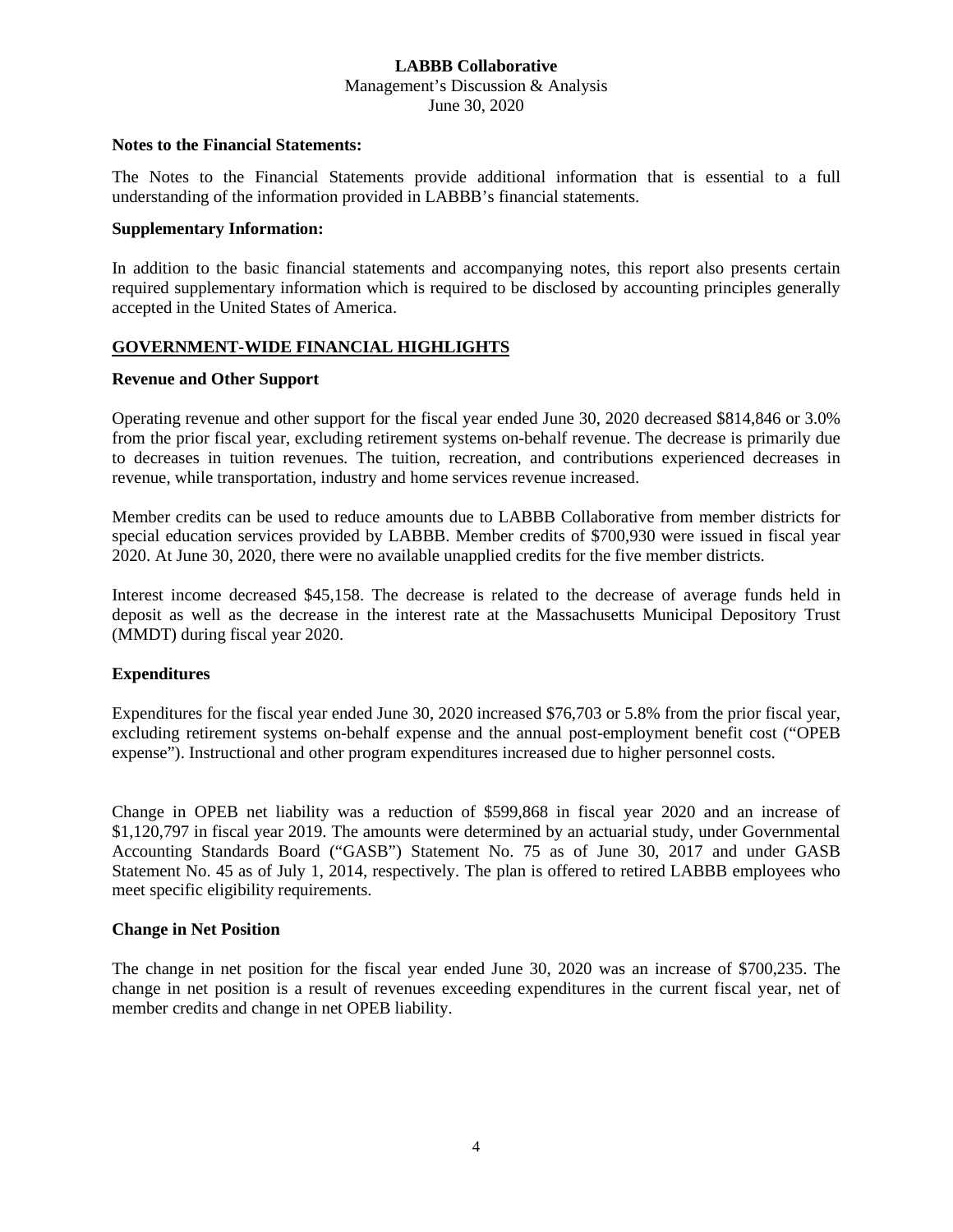### **LABBB Collaborative** Management's Discussion & Analysis June 30, 2020

#### **Total Assets**

Total assets as of June 30, 2020 decreased \$1,934,939 or 13.5% from June 30, 2019. Cash decreased \$3,203,375, accounts receivable increased \$1,305,547, and prepaid expense decreased by \$29,953. The primary decrease in cash is due to operations, net of a transfer of \$500,000 to the OPEB Trust Fund, a decrease in current liabilities of \$1,574,674 and, an increase of \$1,305,547 in accounts receivable. The increase in accounts receivable is due to delays in payments as a result of COVID-19 in the fourth quarter of fiscal year 2020. LABBB maintains cash balances with Brookline Bank and the MMDT. Cash balances at Brookline Bank are maintained at levels that at times exceed FDIC protection. However, Brookline Bank is a member of the Depositor's Insurance Fund which insures all cash balances in full. Cash balances at the MMDT are not FDIC insured.

The MMDT is managed by the Massachusetts State Treasurer and Federated Investors, Inc. and offers investors a stable investment option, competitive yields, low cost, liquidity, and professional management. The MMDT investment objectives are the preservation of capital, maintaining a high level of portfolio liquidity, and to attain the highest level of current income consistent with the objectives of preservation of capital and liquidity. To achieve the investment objectives the MMDT limits investments to the highest quality U.S. dollar-denominated money market instruments of domestic and foreign issuers, U.S. government securities, and repurchase agreements. LABBB had an average of \$3,939,725 invested with the MMDT during fiscal year 2020 and the largest investment during that period was \$4,785,390.

LABBB capitalizes assets purchased which equal or exceed \$5,000 in value. These assets are depreciated over lives of three to five years on the straight-line method. During fiscal year 2020, assets were purchased in the amount of \$18,113. Depreciation expense for the year ended June 30, 2020 was \$25,266.

### **Liabilities and Net Position**

Total liabilities as of June 30, 2020 decreased \$9,735,635 or 46.9% from June 30, 2019. All liabilities are considered to be current with the exception of the accrued compensated absences and the accrued postemployment obligation. Accounts payable increased \$1,104,338. The increase relates primarily to transportation network activity. All accounts payable in fiscal year 2020 and fiscal year 2019 were current. Accrued expenditures decreased \$9,343. The decrease relates to a lower amount in worker's compensation payable than accrued in fiscal 2019.

Member credits were reduced to \$0. The decrease is related to an issuance of \$700,930 in member credits net of the use of \$3,489,177 in member credits by member districts.

The OPEB liability decreased \$8,200,334 as a result of various actuarial changes, including an OPEB credit of \$599,868, funding the OPEB Trust \$500,000, and the net effect of deferred inflows and outflows caused by changes in assumptions.

### **GENERAL FUND BUDGETARY HIGHLIGHTS**

LABBB's annual budget for fiscal 2020 was approved by its Board of Directors. During fiscal 2020, actual revenues, excluding retirement systems on-behalf revenue, exceeded the budget by \$219,592. The tuition revenue was higher than projected by \$516,952, due to higher than projected enrollments. Recreation revenue was lower than budget by \$173,581.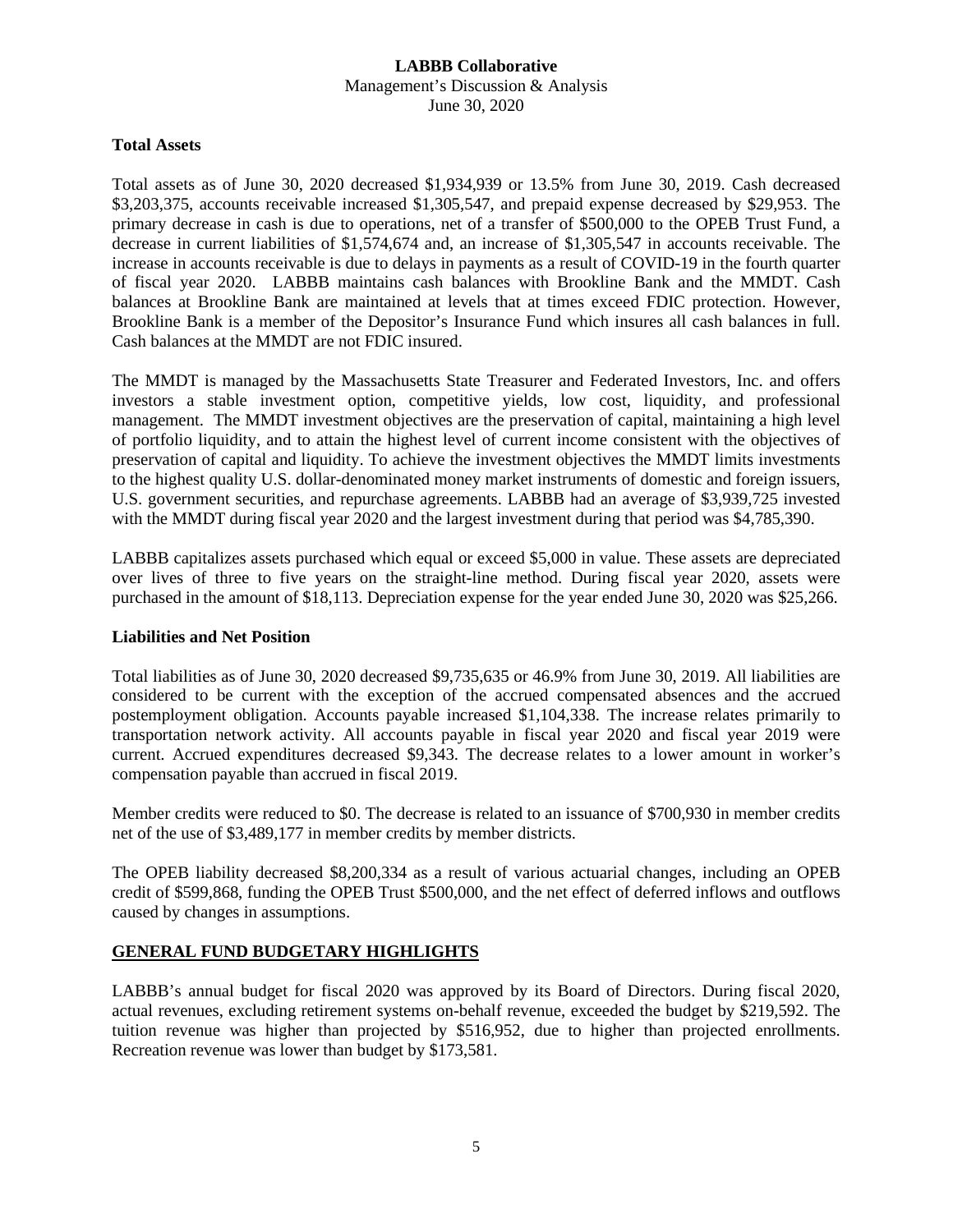#### **LABBB Collaborative** Management's Discussion & Analysis

June 30, 2020

# **GENERAL FUND BUDGETARY HIGHLIGHTS (continued)**

During fiscal 2020, LABBB incurred actual expenditures, excluding retirement systems on-behalf expense, of \$25,227,155 compared to budgeted expenditures of \$25,839,168. The difference between budgeted and actual expenditures is due mainly to lower than expected educational and instructional costs.

## **KNOWN FACTS, DECISIONS, OR CONDITIONS**

LABBB implemented a new standard from the GASB, Statement No. 75, in fiscal year 2018. The standard relates to the accounting and reporting by employers for postemployment benefits other than pensions. The new standard requires that the post-employment health benefits obligation be recorded at the full allocation amount, no longer as a portion of the obligation. This change significantly increases and accelerates the recording of these costs and significantly impacted LABBB's operating results in fiscal year 2018. The opening balance in the government-wide net position as a result of this change in accounting principle was \$10,072,092 and was reported of the fiscal year 2018 Statement of Activities.

LABBB historically recorded the cost of the postemployment health benefits on a "pay as you go" basis. The new standard requires these costs be recorded on an accrual basis and requires the disclosure of the post-employment health benefit plan's accumulated liabilities in the footnotes to the financial statements. This change significantly increased and accelerated the recording of these costs and significantly impacted LABBB's operating results in fiscal years 2020 and 2019. LABBB recorded an adjustment in each fiscal year for the estimated annual cost of the program, plus the unfunded prior costs that have accumulated to date. The total (credit)/charge for fiscal years 2020 and 2019 is (\$599,868) and \$1,120,797 respectively.

LABBB implemented GASB Statement No. 68 in fiscal year 2015. The standard relates to the accounting and financial reporting for pensions. LABBB's employees participate in the Massachusetts Teachers' (MTRS) or State Employees' Retirement System (MSERS), statewide cost-sharing multi-employer defined benefit plans public employee retirement systems (PERS) covering all employees of local school districts within the Commonwealth of Massachusetts ("the Commonwealth").

Educational collaboratives contribute amounts equal to the normal cost of employees' benefits participating in MSERS at a rate established by the Public Employees' Retirement Administration Commission (PERAC), currently 6.1% of covered payroll. The Commonwealth is a nonemployer contributor in MTRS and MSERS and is required by statute to make all actuarially determined employer contributions on behalf of the member employers participating in MTRS. Therefore, LABBB is considered to be in a 100% special funding situation as defined by GASB Statement No. 68. Since the employers do not contribute directly to each system beyond the MSERS annual normal cost, there is no net pension liability to recognize. However, the notes to the financial statements must disclose the portion of the nonemployer contributing entities' share of the collective net pension liability that is associated with the employer. In addition, LABBB must recognize its portion of the collective pension expense as both revenue and pension expense.

### **REQUESTS FOR INFORMATION**

The financial report is designed to provide the reader with a general overview of LABBB's financial activities. If you have questions in regard to this report, contact Patric Barbieri, 123 Cambridge Street, Burlington, MA 01803, or at 339-222-5615.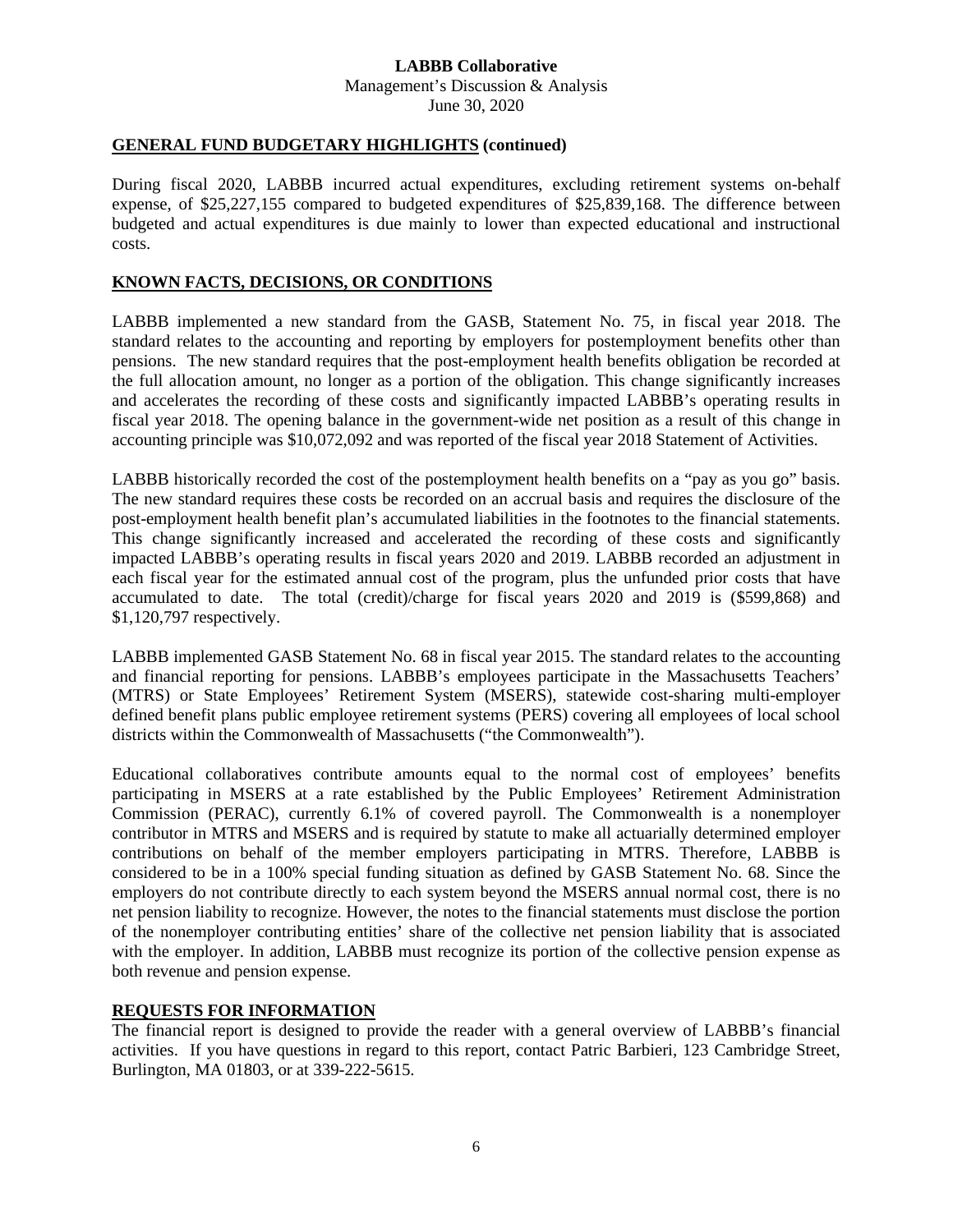# **LABBB COLLABORATIVE Statement of Net Position**

June 30, 2020

|                                                                     | Governmental<br><b>Activities</b> |
|---------------------------------------------------------------------|-----------------------------------|
| <b>ASSETS AND DEFERRED OUTFLOWS OF RESOURCES</b>                    |                                   |
| <b>Current Assets</b>                                               |                                   |
| Cash and cash equivalents                                           |                                   |
| Cash available for operations                                       | \$<br>3,156,526                   |
| Cash restricted for capital fund                                    | 3,100,000                         |
| Cash assigned as reserve for operations                             | 2,617,549                         |
| Accounts receivable, net                                            | 3,462,074                         |
| Prepaid expenses<br><b>Total Current Assets</b>                     | 1,387<br>12,337,536               |
| <b>Non-current Assets</b>                                           |                                   |
| Equipment and improvements, net                                     | 75,694                            |
| <b>Total Non-current Assets</b>                                     | 75,694                            |
|                                                                     |                                   |
| <b>Total Assets</b>                                                 | 12,413,230                        |
| <b>Deferred Outflows of Resources</b>                               |                                   |
| Deferred Outflows of Resources Related to OPEB                      | 46,314                            |
| <b>Total Assets and Deferred Outflows of Resources</b>              | \$<br>12,459,544                  |
| <b>LIABILITIES, DEFERRED INFLOWS OF RESOURCES, AND NET POSITION</b> |                                   |
| <b>Current Liabilities</b>                                          |                                   |
| Accounts payable                                                    | \$<br>1,652,776                   |
| Accrued expenses                                                    | 1,008,070                         |
| Deferred revenue                                                    | 134,941                           |
| Member credits                                                      |                                   |
| <b>Total Current Liabilities</b>                                    | 2,795,787                         |
| <b>Non-current Liabilities:</b>                                     |                                   |
| Compensated absences                                                | 94,959                            |
| Other postemployment benefits                                       | 8,107,689                         |
| <b>Total Long Term Liabilities</b>                                  | 8,202,648                         |
| <b>Total Liabilities</b>                                            | 10,998,435                        |
| <b>Deferred Inflows of Resources</b>                                |                                   |
| Deferred Inflows of Resources Related to OPEB                       | 7,146,780                         |
| <b>Net Position</b>                                                 |                                   |
| Unrestricted net position:                                          |                                   |
| General and other purposes                                          | (8,861,365)                       |
| Net position invested in capital assets                             | 75,694                            |
| Restricted - capital reserve fund                                   | 3,100,000                         |
| <b>Total Net Position</b>                                           | (5,685,671)                       |
| Total Liabilities, Deferred Inflows of Resources, and Net Position  | \$<br>12,459,544                  |

The accompanying notes are an integral part of these financial statements.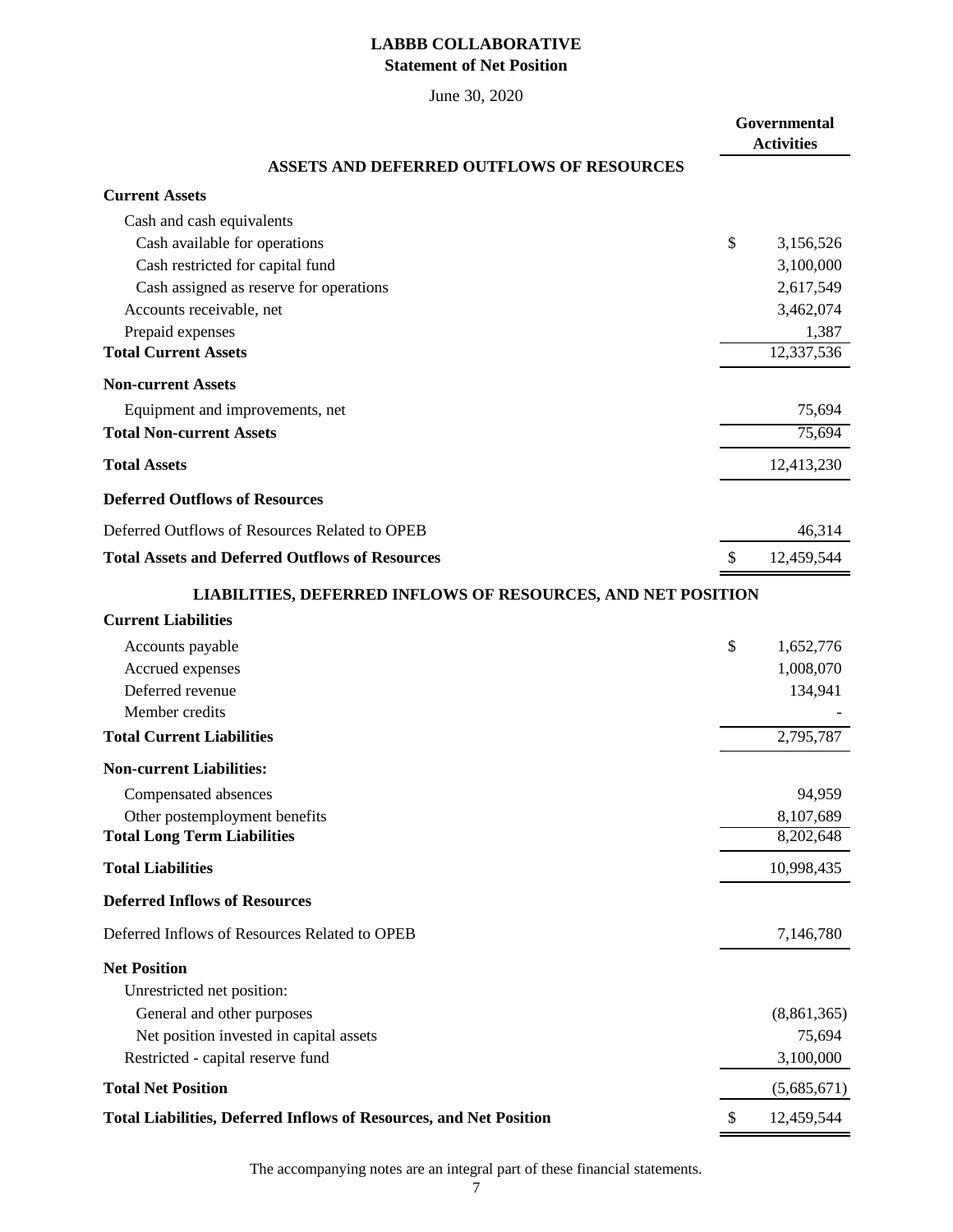# Statement of Activities For the Year Ended June 30, 2020

|                                         |                  | <b>Program Revenues</b> |                                                                                                        |    |                                                                                 |  |
|-----------------------------------------|------------------|-------------------------|--------------------------------------------------------------------------------------------------------|----|---------------------------------------------------------------------------------|--|
| <b>Functions/Programs</b>               | <b>Expenses</b>  |                         | <b>Operating</b><br><b>Grants</b> and<br><b>Charges for</b><br><b>Services</b><br><b>Contributions</b> |    | Net (Expense)<br><b>Revenue and</b><br><b>Changes in Net</b><br><b>Position</b> |  |
|                                         |                  |                         |                                                                                                        |    |                                                                                 |  |
| <b>Governmental Activities:</b>         |                  |                         |                                                                                                        |    |                                                                                 |  |
| Administration                          | 1,231,841<br>\$. | $\mathbb{S}$            | \$                                                                                                     | \$ | (1,231,841)                                                                     |  |
| <b>Educational and instructional</b>    | 17,039,925       | 19,048,529              |                                                                                                        |    | 2,008,604                                                                       |  |
| Transportation                          | 6,976,649        | 6,928,021               |                                                                                                        |    | (48, 628)                                                                       |  |
| Intergovernmental revenue and expense   | 5,524,902        |                         | 5,524,902                                                                                              |    |                                                                                 |  |
| Other postemployment benefits           | (599, 868)       |                         |                                                                                                        |    | 599,868                                                                         |  |
| Depreciation and amortization           | 25,266           |                         |                                                                                                        |    | (25,266)                                                                        |  |
| <b>Total Governmental Activities</b>    | \$30,198,715     | \$25,976,550            | 5,524,902<br>\$                                                                                        |    | 1,302,737                                                                       |  |
| <b>General Revenue and Other:</b>       |                  |                         |                                                                                                        |    |                                                                                 |  |
| Interest                                |                  |                         |                                                                                                        |    | 76,527                                                                          |  |
| Other                                   |                  |                         |                                                                                                        |    | 21,901                                                                          |  |
| Credits to member districts             |                  |                         |                                                                                                        |    | (700, 930)                                                                      |  |
| <b>Total General Revenue and Other</b>  |                  |                         |                                                                                                        |    | (602, 502)                                                                      |  |
| <b>Change in Net Position</b>           |                  |                         |                                                                                                        |    | 700,235                                                                         |  |
| <b>Net Position, Beginning of Year:</b> |                  |                         |                                                                                                        |    | (6,385,906)                                                                     |  |
| <b>Net Position, End of Year</b>        |                  |                         |                                                                                                        | \$ | (5,685,671)                                                                     |  |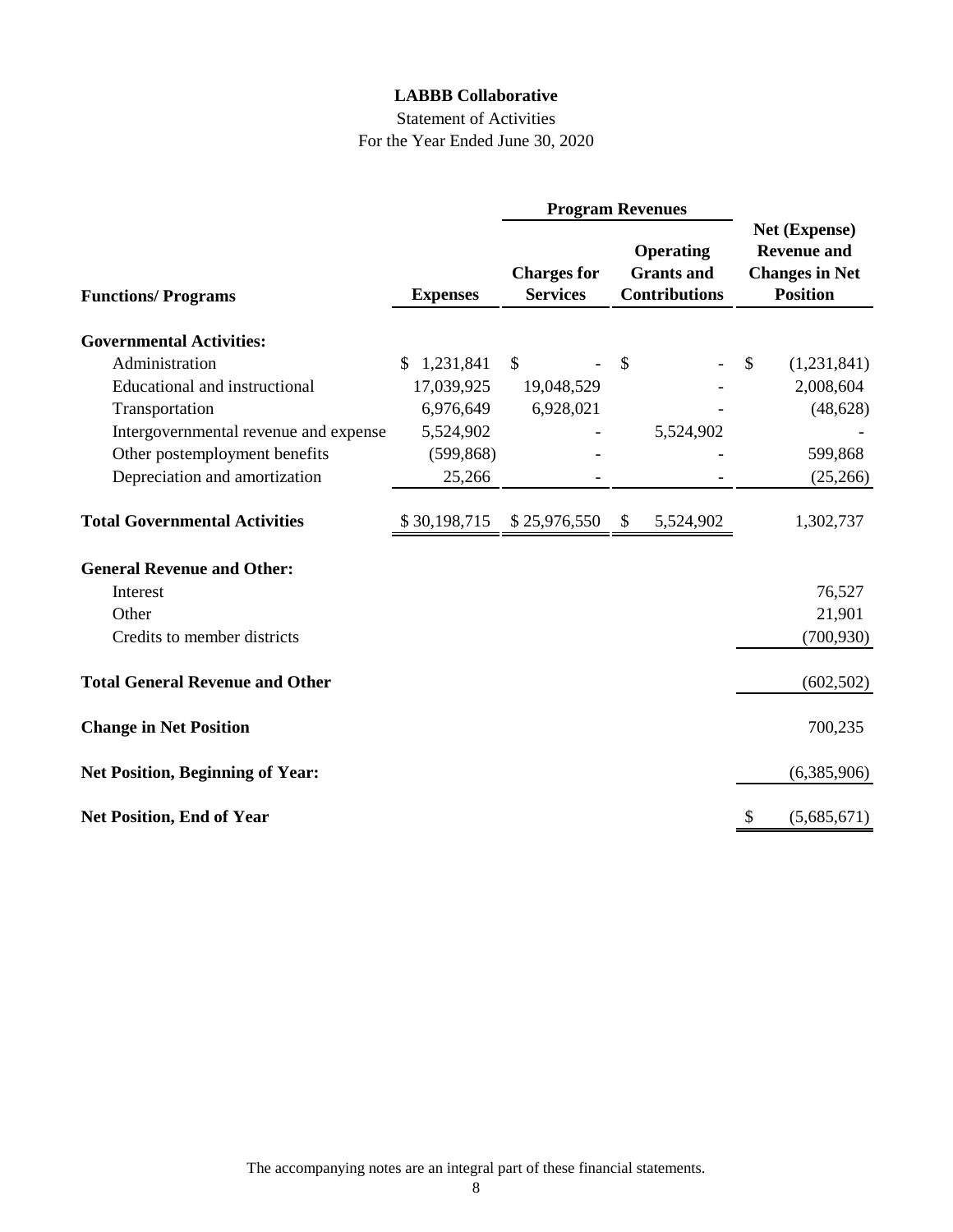# Balance Sheet Governmental Funds June 30, 2020

|                                            | <b>General Fund</b> | Capital<br><b>Reserve</b><br>Fund    | Nonmajor<br>Governmental<br><b>Funds</b> | <b>Total</b><br>Governmental<br><b>Funds</b> |
|--------------------------------------------|---------------------|--------------------------------------|------------------------------------------|----------------------------------------------|
|                                            | <b>ASSETS</b>       |                                      |                                          |                                              |
| Cash and cash equivalents                  |                     |                                      |                                          |                                              |
| Cash available for operations              | \$<br>3,156,526     | \$                                   | \$                                       | \$<br>3,156,526                              |
| Cash restricted for capital fund           |                     | 3,100,000                            |                                          | 3,100,000                                    |
| Cash assigned as reserve for operations    | 2,617,549           |                                      |                                          | 2,617,549                                    |
| Accounts receivable, net                   | 3,462,074           |                                      |                                          | 3,462,074                                    |
| Prepaid expenses                           | 1,387               |                                      |                                          | 1,387                                        |
| <b>Total Assets</b>                        | \$<br>9,237,536     | \$3,100,000                          | \$                                       | \$<br>12,337,536                             |
|                                            |                     | <b>LIABILITIES AND FUND BALANCES</b> |                                          |                                              |
| <b>Liabilities:</b>                        |                     |                                      |                                          |                                              |
| Accounts payable                           | \$<br>1,652,776     | \$                                   | \$                                       | \$<br>1,652,776                              |
| Accrued expenses                           | 1,008,070           |                                      |                                          | 1,008,070                                    |
| Deferred revenue                           | 134,941             |                                      |                                          | 134,941                                      |
| Member credits                             |                     |                                      |                                          |                                              |
| <b>Total Liabilities</b>                   | 2,795,787           |                                      |                                          | 2,795,787                                    |
| <b>Fund Balances:</b>                      |                     |                                      |                                          |                                              |
| Nonspendable                               | 1,387               |                                      |                                          | 1,387                                        |
| Restricted                                 |                     | 3,100,000                            |                                          | 3,100,000                                    |
| Committed                                  |                     |                                      |                                          |                                              |
| Assigned                                   | 2,617,549           |                                      |                                          | 2,617,549                                    |
| Unassigned                                 | 3,822,813           |                                      |                                          | 3,822,813                                    |
| <b>Total Fund Balances</b>                 | 6,441,749           | 3,100,000                            |                                          | 9,541,749                                    |
| <b>Total Liabilities and Fund Balances</b> | \$<br>9,237,536     | \$3,100,000                          | \$                                       | \$<br>12,337,536                             |

The accompanying notes are an integral part of these financial statements.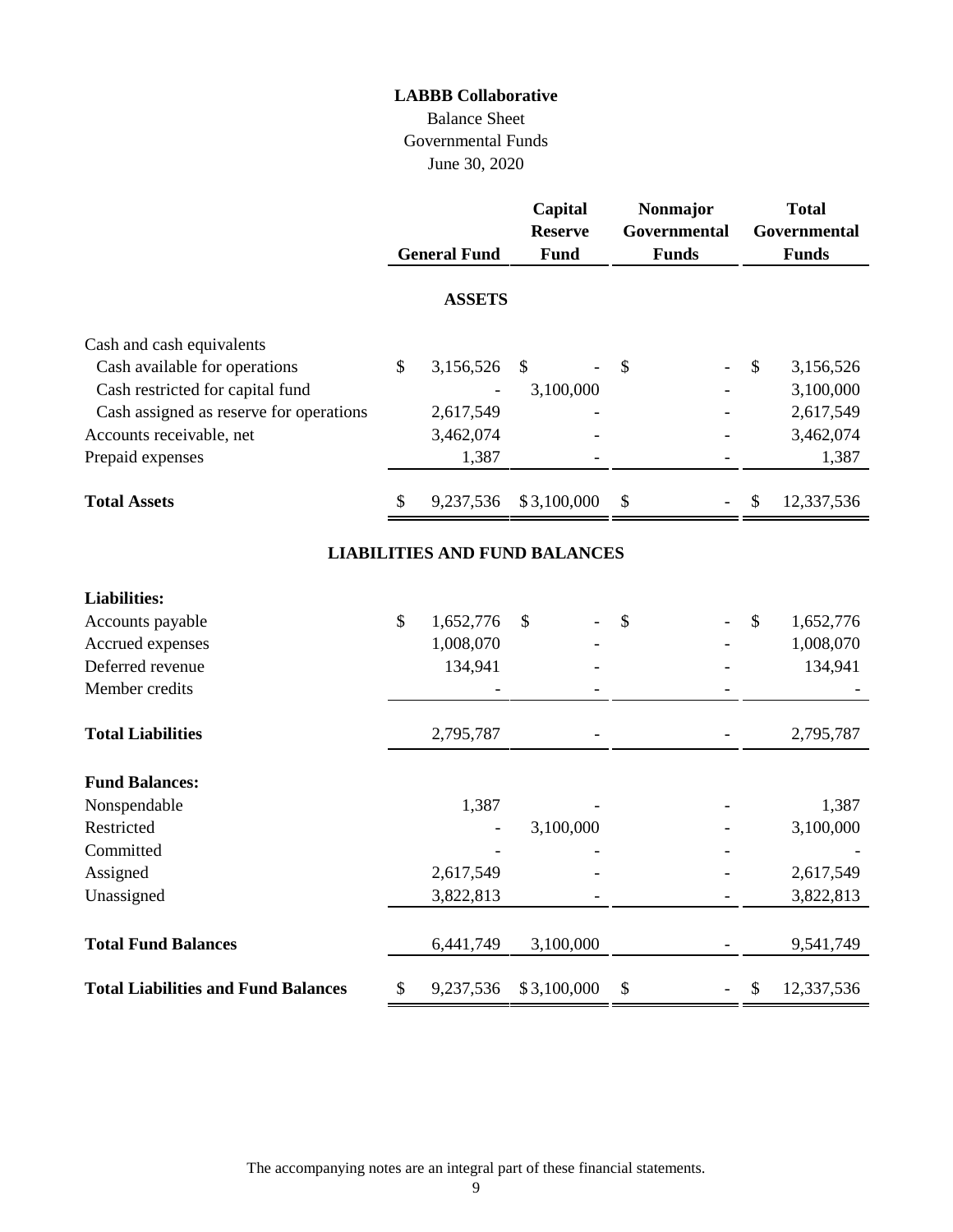Reconciliation of the Governmental Funds Balance Sheet to the Statement of Net Position June 30, 2020

| <b>Total fund balances, governmental funds</b>                                                                                                                                                                        | \$9,541,749    |
|-----------------------------------------------------------------------------------------------------------------------------------------------------------------------------------------------------------------------|----------------|
| Amounts reported for governmental activities in the Statement of Net Position are<br>different because:                                                                                                               |                |
| Capital assets, net of related debt, used in governmental activities are not current<br>financial resources and therefore are not reported in this fund financial statement,                                          |                |
| but are reported in the governmental activities of the Statement of Net Position                                                                                                                                      | 75,694         |
| The compensated absences liability is not a current obligation and therefore is not<br>reported in this fund financial statement, but is reported in the governmental activities<br>of the Statement of Net Position. | (94, 959)      |
| The Other postemployment benefit (OPEB) liability and related deferred inflows and<br>outflows are not current obligations and therefore are not reported in this fund financial                                      |                |
| statement, but are reported in the governmental activities of the Statement of Net Position.                                                                                                                          | (15,208,155)   |
| <b>Net Position of Governmental Activities</b>                                                                                                                                                                        | \$ (5,685,671) |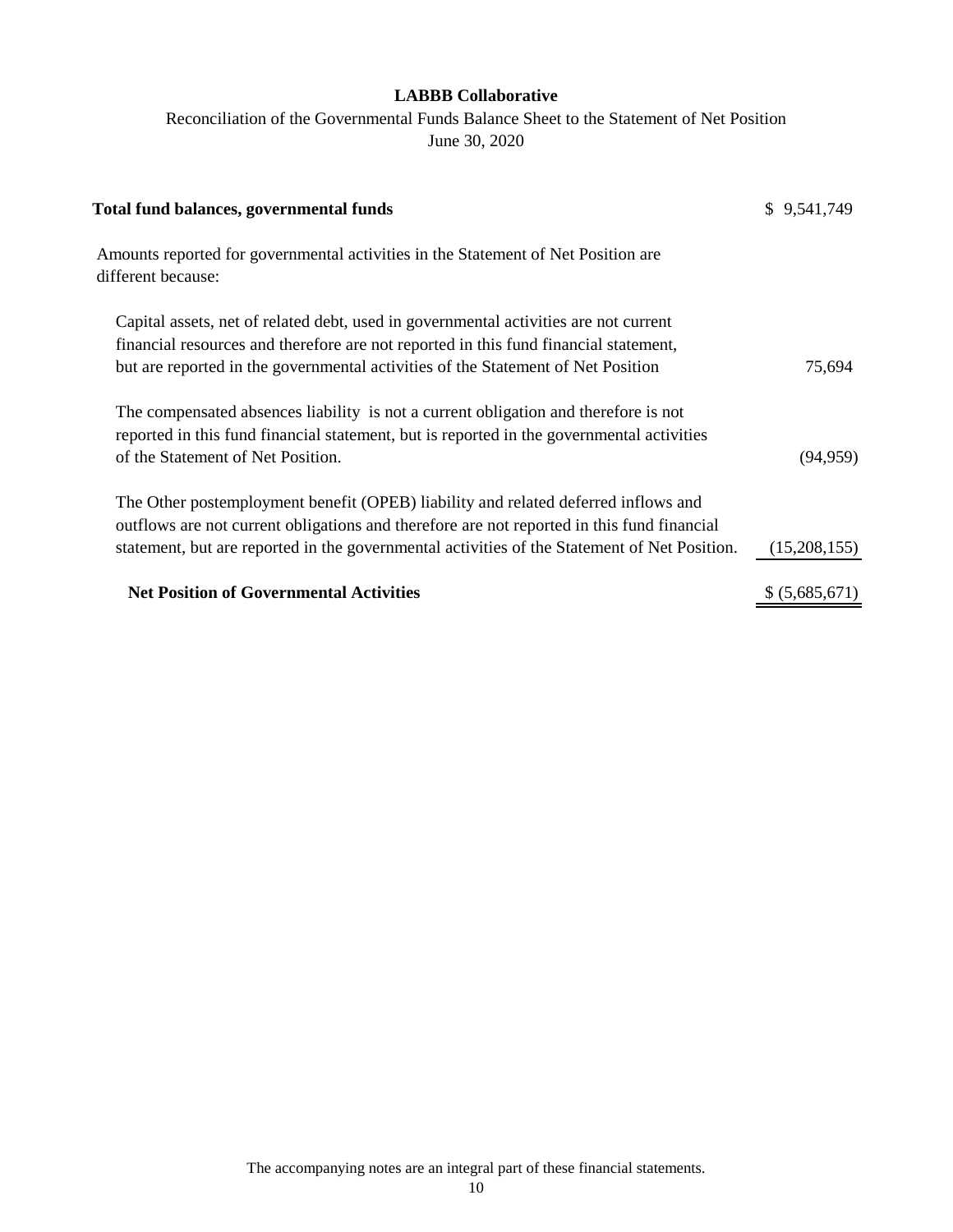# Statement of Revenues, Expenditures and Changes in Fund Balances Governmental Funds For the Year Ended June 30, 2020

|                                             |                     | Capital<br><b>Reserve</b> | Nonmajor<br>Governmental       | <b>Total</b><br>Governmental |
|---------------------------------------------|---------------------|---------------------------|--------------------------------|------------------------------|
|                                             | <b>General Fund</b> | Fund                      | <b>Funds</b>                   | <b>Funds</b>                 |
| <b>Revenues:</b>                            |                     |                           |                                |                              |
| Tuition and services revenue                | \$<br>18,656,180    | \$                        | \$                             | \$<br>18,656,180             |
| Industry revenue                            | 79,070              |                           |                                | 79,070                       |
| Recreation revenue                          | 59,063              |                           |                                | 59,063                       |
| Transportation revenue                      | 6,928,021           |                           |                                | 6,928,021                    |
| Home services revenue                       | 254,216             |                           |                                | 254,216                      |
| Intergovernmental revenue                   | 5,524,902           |                           |                                | 5,524,902                    |
| Interest                                    | 76,527              |                           |                                | 76,527                       |
| Other                                       | 21,901              |                           |                                | 21,901                       |
| Credits to member districts                 | (700, 930)          |                           |                                | (700, 930)                   |
| <b>Total Revenues</b>                       | 30,898,950          | $\overline{\phantom{0}}$  | $\overline{a}$                 | 30,898,950                   |
| <b>Expenditures:</b>                        |                     |                           |                                |                              |
| Administration                              | 1,231,841           |                           |                                | 1,231,841                    |
| Educational and instructional               | 17,000,552          |                           |                                | 17,000,552                   |
| Transportation expense                      | 6,976,649           |                           |                                | 6,976,649                    |
| Intergovernmental expense                   | 5,524,902           |                           |                                | 5,524,902                    |
| Capital outlay, net of debt incurred        | 18,113              |                           |                                | 18,113                       |
| <b>Total Expenditures</b>                   | 30,752,057          |                           | $\overline{\phantom{0}}$       | 30,752,057                   |
| <b>Excess of Revenues over Expenditures</b> | 146,893             |                           |                                | 146,893                      |
| <b>Other Financing Sources:</b>             |                     |                           |                                |                              |
| <b>OPEB</b> obligation funding              | (500,000)           |                           |                                | (500,000)                    |
| Transfer to restricted funds                | (500,000)           | 500,000                   |                                |                              |
| <b>Net Change in Fund Balances</b>          | (853, 107)          | 500,000                   |                                | (353, 107)                   |
| <b>Fund Balances, Beginning of Year</b>     | 7,294,856           | 2,600,000                 |                                | 9,894,856                    |
| <b>Fund Balances, End of Year</b>           | \$<br>6,441,749     | \$<br>3,100,000           | \$<br>$\overline{\phantom{0}}$ | \$<br>9,541,749              |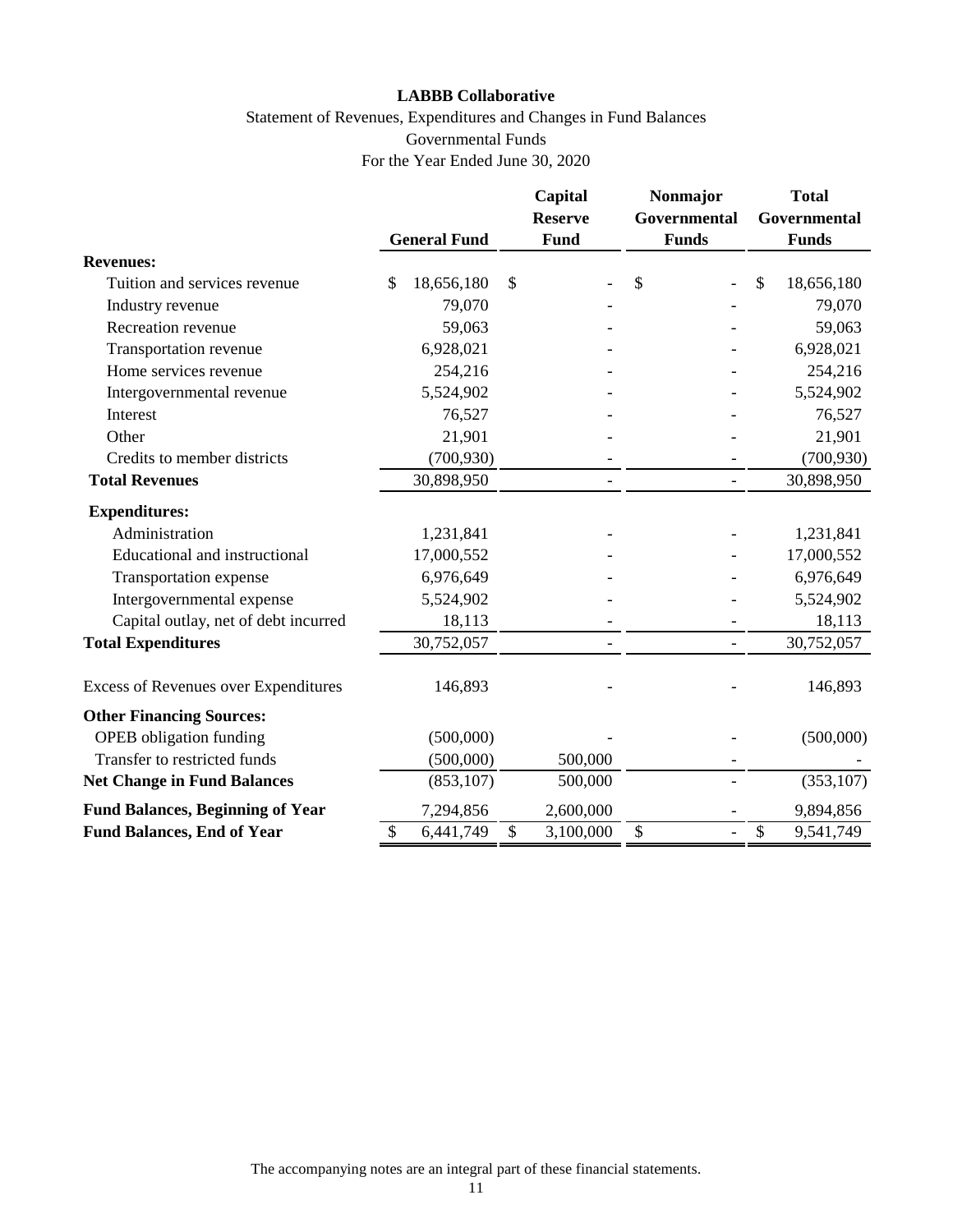Reconciliation of the Statement of Revenues, Expenditures and Changes in Fund Balances of Governmental Funds to the Statement of Activities For the Year Ended June 30, 2020

| Net change in fund balances - total governmental funds                                                                                                                                                                                                                                                                                | \$<br>(353, 107) |
|---------------------------------------------------------------------------------------------------------------------------------------------------------------------------------------------------------------------------------------------------------------------------------------------------------------------------------------|------------------|
| Amounts reported for governmental activities in the Statement of Activities are<br>different because:                                                                                                                                                                                                                                 |                  |
| Governmental funds report outlays for capital assets as expenditures because<br>such outlays use current financial resources. In contrast, the Statement of<br>Activities reports only a portion of the outlay as expense. The outlay is allocated<br>over the assets' estimated useful lives as depreciation expense for the period. |                  |
| Capital outlay, net of debt incurred                                                                                                                                                                                                                                                                                                  | 18,113           |
| Depreciation                                                                                                                                                                                                                                                                                                                          | (25,266)         |
| Governmental funds do not report certain expenses because they do not require<br>the use of current financial resources. In contrast, the Statement of Activities<br>reports such expenses.                                                                                                                                           |                  |
| Compensated absences                                                                                                                                                                                                                                                                                                                  | (39,373)         |
| Other postemployment benefits reported in the Statement of Activities do not<br>require the use of current financial resources and, therefore, are not reported as<br>expenditures in the governmental funds.                                                                                                                         |                  |
| Net change in other postemployment benefits (OPEB) accrual                                                                                                                                                                                                                                                                            | 1,099,868        |
| Change in net position of governmental activities                                                                                                                                                                                                                                                                                     | \$<br>700,235    |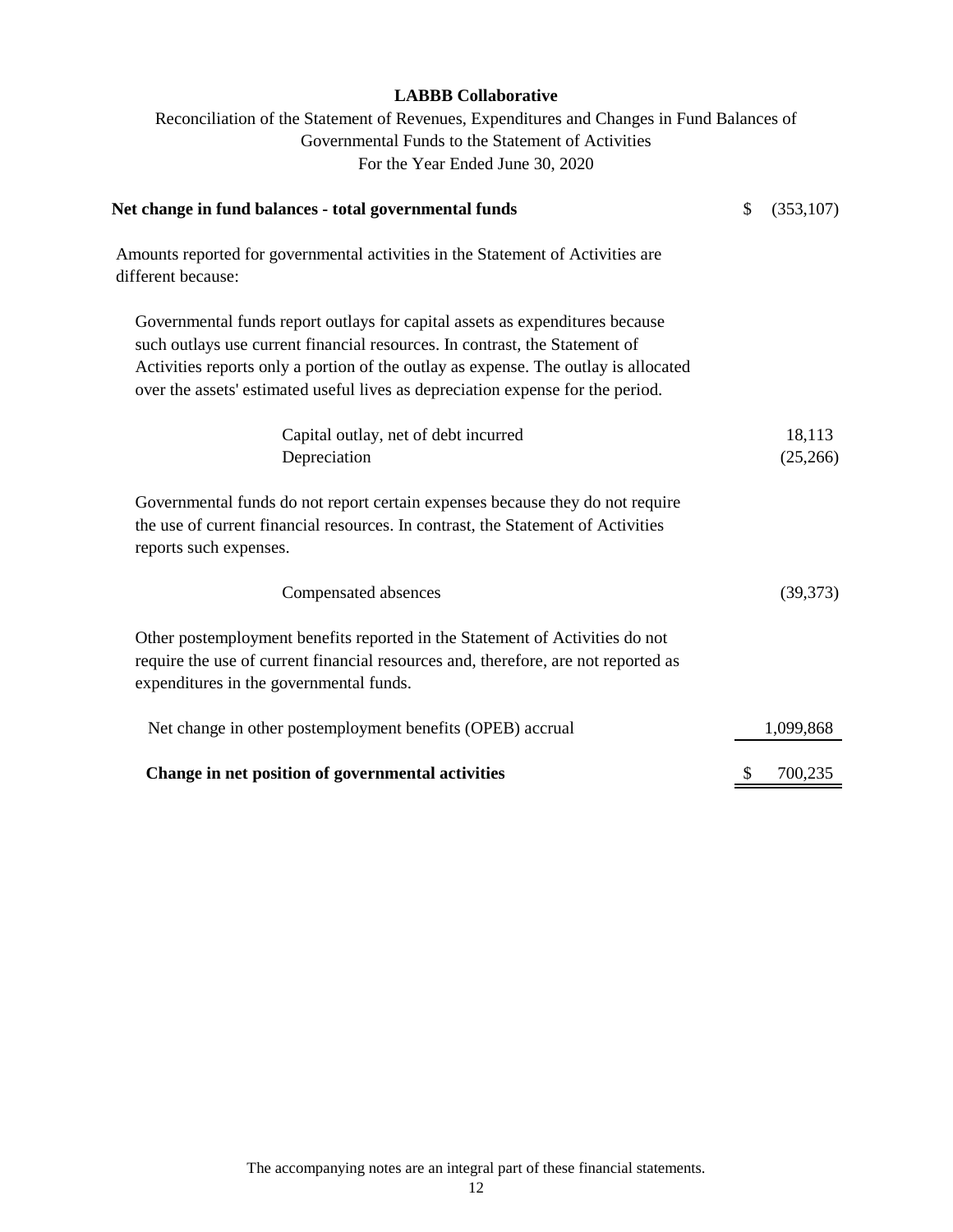Statement of Fiduciary Net Position Other Postemployment Benefits Trust June 30, 2020

### **ASSETS**

| Cash and cash equivalents                                    | \$4,550,697 |
|--------------------------------------------------------------|-------------|
| <b>Total Assets</b>                                          | \$4,550,697 |
| <b>NET POSITION</b>                                          |             |
| Net position held in trust for other postemployment benefits | \$4,550,697 |
| <b>Total Net Position</b>                                    | \$4,550,697 |

The accompanying notes are an integral part of these financial statements.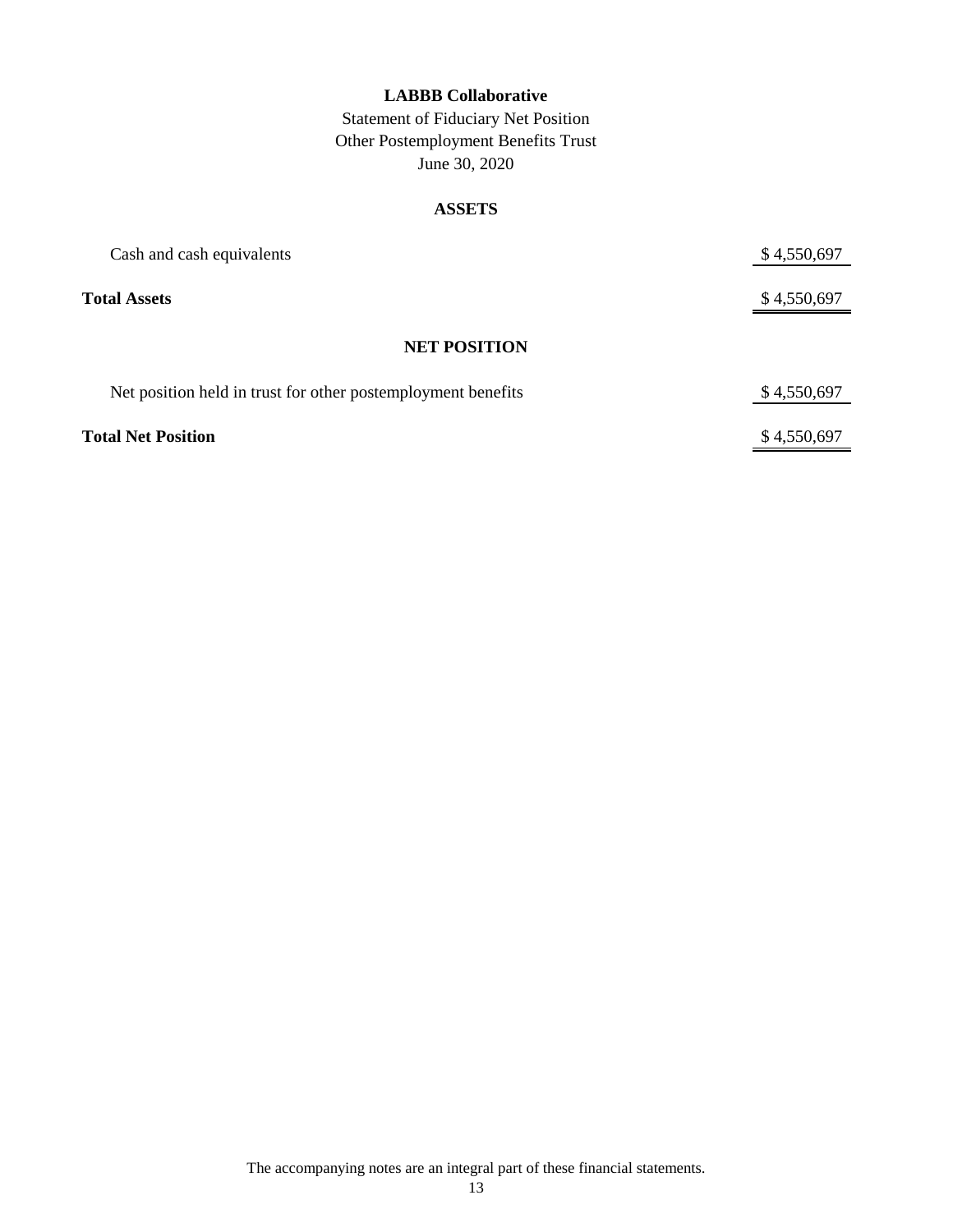# Statement of Changes in Fiduciary Net Position Other Postemployment Benefits Trust For the year ended June 30, 2020

# **Additions:**

| Contributions<br>Investment gain | \$<br>500,000<br>202,315 |
|----------------------------------|--------------------------|
| <b>Total Additions</b>           | 702,315                  |
| <b>Deductions:</b>               |                          |
| Investment expenses              | 10,606                   |
| <b>Total Deductions</b>          | 10,606                   |
| Change in Net Position           | 691,709                  |
| Net Position - Beginning of Year | 3,858,988                |
| Net Position - End of Year       | \$4,550,697              |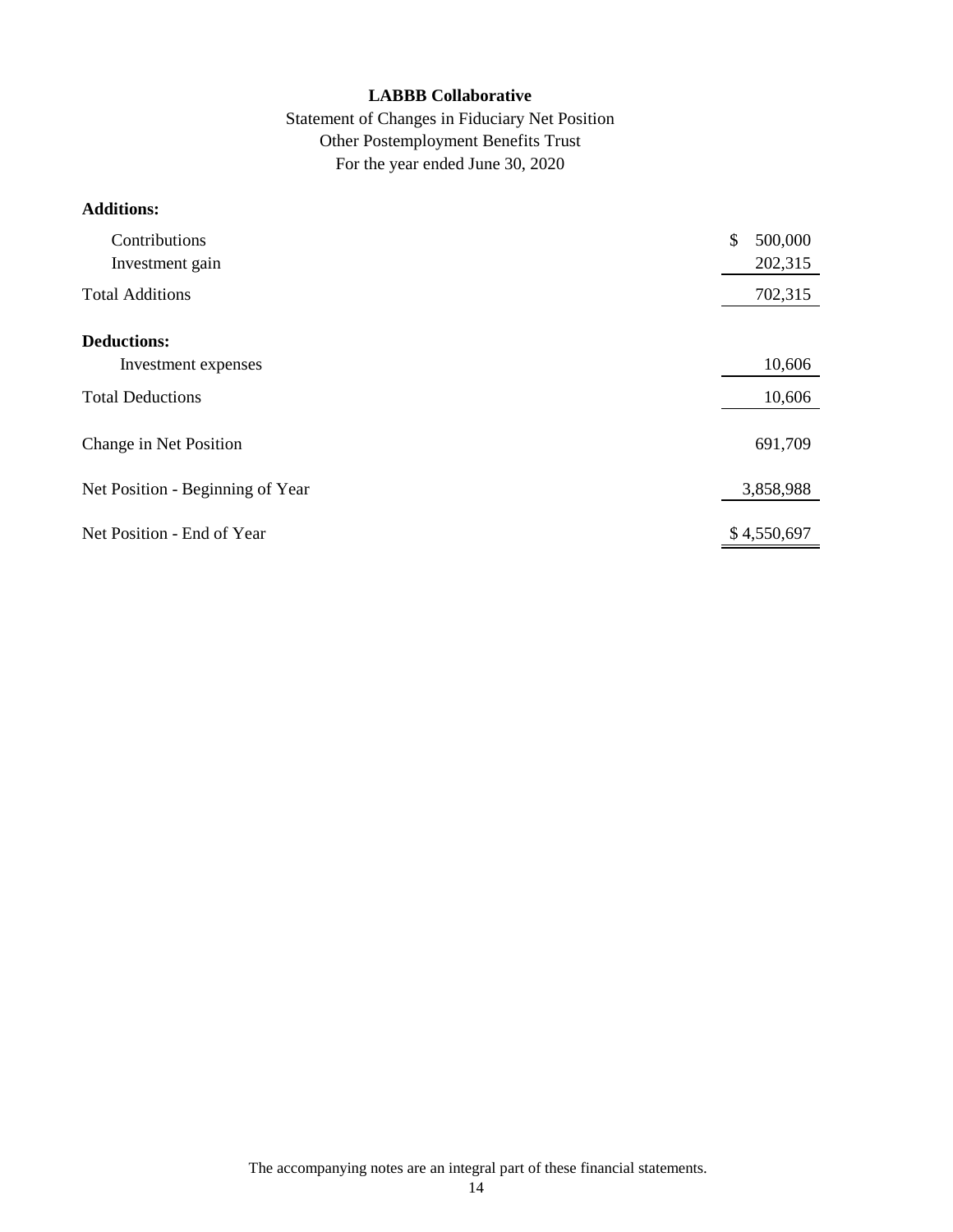Notes to Financial Statements June 30, 2020

### **NOTE A – ORGANIZATION AND SUMMARY OF SIGNIFICANT ACCOUNTING POLICIES**

# **Organization**

LABBB Collaborative ("LABBB") is an educational collaborative organized under Chapter 40 of the general laws of the Commonwealth of Massachusetts. LABBB was entered into by the school committees of Lexington, Arlington and Burlington in April 1974, with the addition of Bedford in May 1980 and Belmont in July 1995. LABBB provides special education services and programs, as defined in the Regulations under Chapter 766, to students aged 3 to 21, with moderate to severe special needs.

A summary of accounting policies consistently applied in the financial statements follows:

#### **Basis of Presentation**

LABBB's financial statements are prepared in accordance with accounting principles generally accepted in the United States of America ("GAAP"). The Governmental Accounting Standards Board ("GASB") is responsible for establishing GAAP for state and local governments through its pronouncements (Statements and Interpretations). The more significant accounting policies established in GAAP and used by LABBB are discussed below.

LABBB's basic financial statements include both government-wide (reporting LABBB as a whole) and fund financial statements (reporting LABBB's major funds). Both the government-wide and fund financial statements categorize primary activities as either governmental or business type. Governmental activities are generally financed through intergovernmental assessments or other nonexchange transactions. LABBB does not have any activities classified as business type activities.

#### *Government-wide Financial Statements*

In the government-wide Statement of Net Position, governmental columns are presented on a consolidated basis and are reported on a full accrual, economic resource basis, which recognizes all longterm assets, receivables and deferred outflows of resources, as well as long-term liabilities, deferred inflows of resources and other liabilities reported on a full accrual basis. LABBB's net position is reported in three parts—net investment in capital assets; restricted, as applicable; and unrestricted. LABBB first utilizes restricted resources to finance qualifying activities.

The government-wide Statement of Activities demonstrates the degree to which the direct expenses of a given function or segment are offset by program revenues. Direct expenses are those that are clearly identifiable with a specific function or segment. LABBB does not allocate indirect expenses to functions in the Statement of Activities. Program revenues included charges to customers or applicants who purchase, use or directly benefit from goods, services or privileges provided by a given function or segment and grants and contributions that are restricted to meeting the operational or capital requirements of a particular function or segment. Assessments and other items not properly included among program revenues are reported instead as general revenues.

The government-wide focus is more on the sustainability of LABBB as an entity and the change in LABBB's net position resulting from the current year's activities.

#### *Fund Financial Statements*

Fund financial statements of the reporting entity are organized into funds each of which are considered to be separate accounting entities. Each fund is accounted for by providing a separate set of self-balancing accounts, which constitute its assets, liabilities, fund balance, revenues and expenditures.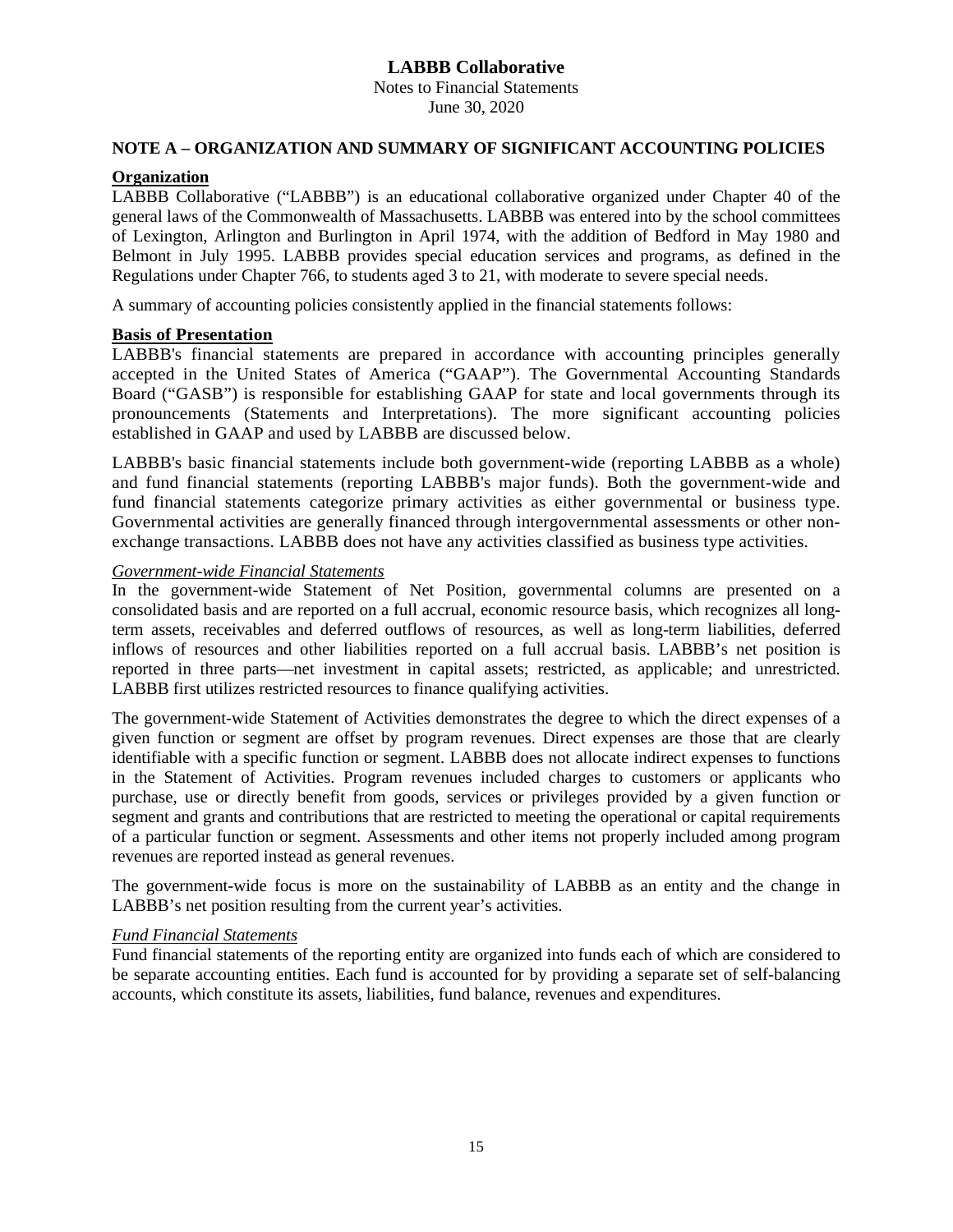Notes to Financial Statements June 30, 2020

### **NOTE A – ORGANIZATION AND SUMMARY OF SIGNIFICANT ACCOUNTING POLICIES (continued)**

The emphasis in fund financial statements is on the major funds in the governmental activities categories. GASB pronouncements set forth minimum criteria (percentage of the assets and deferred outflows of resources, liabilities and deferred inflows of resources, revenues or expenditures/expenses of either fund category or the governmental and enterprise combined) for the determination of major funds. LABBB may electively add funds, as major funds, which have specific community focus. The nonmajor funds are combined in a column in the fund financial statements.

The following governmental fund types are used by LABBB - LABBB does not use proprietary funds:

#### Governmental Funds:

The focus of the governmental funds' measurement (in the fund statements) is upon determination of financial position and changes in financial position (sources, uses, and balances of financial resources) rather than upon net income. The following is a description of the governmental funds of LABBB:

*General fund* - is the general operating fund of LABBB. It is used to account for all financial resources not accounted for and reported in another fund.

*Non-major governmental funds* - consist of other special revenue and permanent funds that are aggregated and presented in the non-major governmental funds column on the government funds financial statements.

#### Fiduciary Funds:

Fiduciary Funds are used to report assets held in a trustee or agency capacity for others and therefore are not available to support Collaborative programs. The reporting focus is on net position and changes in net position presented in fiduciary fund financial statements. Since by definition these assets are being held for the benefit of a third party (retiree health insurance participants) and cannot be used to address activities or obligations of LABBB, these funds are reported separately from that of LABBB's government-wide activities.

### **Basis of Accounting and Measurement Focus**

LABBB's government-wide financial statements are presented using the economic resources measurement focus and the accrual basis of accounting. Under the accrual basis of accounting, revenues are recognized when earned and expenses are recorded when the liability is incurred or economic asset used. Revenues, expenses, gain, losses, assets, and liabilities resulting from exchange and exchange-like transactions are recognized when the exchange takes place.

LABBB's governmental funds financial statements are reported using the current financial resources measurement focus and the modified accrual basis of accounting. Under the modified accrual basis of accounting, revenues are recorded when susceptible to accrual, i.e., both measurable and available. Available means collectible within the current period or soon enough thereafter to be used to pay liabilities of the current period. Expenditures are recorded when the related fund liability is incurred, except for unmatured interest on long-term debt, judgments, compensated absences and pension expenditures, which are recorded as a fund liability when expected to be paid with expendable available financial resources.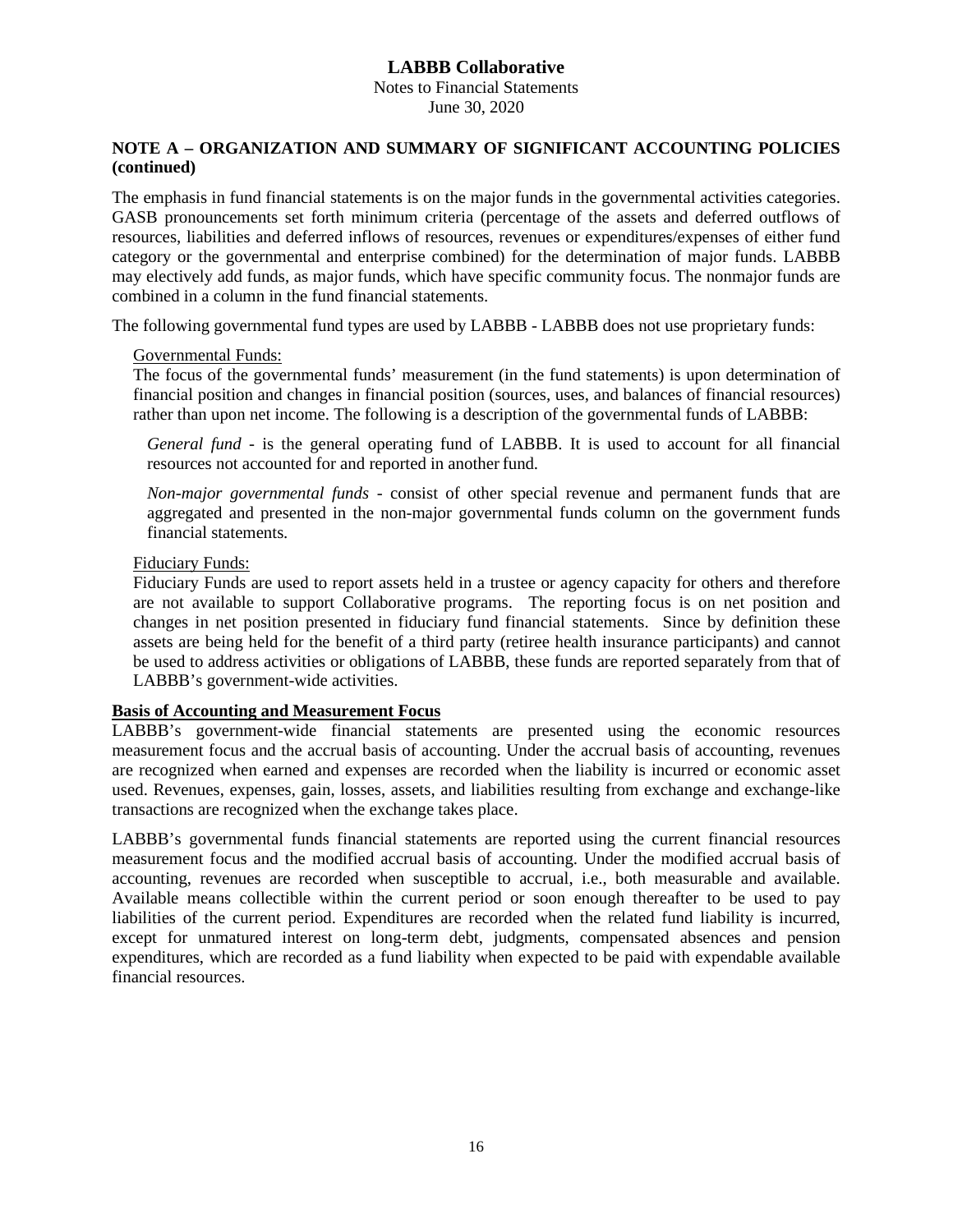Notes to Financial Statements June 30, 2020

### **NOTE A – ORGANIZATION AND SUMMARY OF SIGNIFICANT ACCOUNTING POLICIES (continued)**

### **Fair Value Measurements and Investments**

LABBB has contributed \$4,091,472 to a public employee retirement trust account with U.S Bank National Association as trustee, on behalf of its retirees' health insurance trust fund. The trustee invests the funds in Vanguard mutual funds. As of June 30, 2020, the balance in these investments consisted of the following:

|                     | Collaborative    |             | Net.        |
|---------------------|------------------|-------------|-------------|
|                     | Contribution     | Fair        | Investment  |
|                     | (Estimated Cost) | Value       | <b>Gain</b> |
| <b>Mutual Funds</b> | \$4,091,472      | \$4,550,697 | \$459,225   |

All investments of LABBB are measured at fair value, generally based on quoted market prices in accordance with level 1 of the Fair Value Hierarchy established under GASB Statement No. 72, *Fair Value Measurement and Application*.

Net increase in the fair value on investments for the year ended June 30, 2020 was \$191,709. There were no realized gains or losses during the year ended June 30, 2020. Investment income totaled \$202,315 and investment fees for the year ended June 30, 2020 were \$10,606.

LABBB manages its investments in accordance with state public finance laws that require that all moneys held in the name of LABBB, which are not required to be kept liquid for purposes of distribution, shall be invested in such a manner as to require the payment of interest on the money at the highest possible rate reasonably available, taking account of safety, liquidity and yield. LABBB has directed a local investment management service to manage the funds as conservatively as possible. However, the investments are still subject to market risk of loss. For an investment, custodial credit risk is the risk that, in the event of the failure of the counterparty, LABBB will not be able to recover the value of its investments or collateral securities that are in possession of an outside party. LABBB's investments are uninsured, not registered in the name of LABBB, and held by the counterparty's trust department or agent but not in LABBB's name.

### **Revenues**

Expenditure-driven programs currently reimbursable are recognized as revenue when the qualifying expenditures have been incurred and the amounts are available. Charges for services provided to other education agencies and private parties are recognized as revenue when services are provided. Amounts owed to LABBB for services already performed, which are not available are recorded as receivables. Amounts received prior to the entitlement period are recorded as unearned revenue. Revenues susceptible to accrual include expenditure-driven programs and interest income.

#### **Cash and Cash Equivalents**

Cash equivalents include cash balances maintained in checking accounts and money market accounts. For purposes of the statement of cash flows, LABBB considers all highly liquid instruments purchased with a maturity of three months or less to be cash equivalents.

LABBB maintains cash and cash equivalent balances at two institutions located in Massachusetts. Bank accounts are insured by the Federal Deposit Insurance Corporation up to \$250,000. LABBB's cash balances, at times, may exceed federally insured limits. LABBB monitors its exposure associated with cash and cash equivalents and has not experienced any losses in such accounts. LABBB also maintains cash and cash equivalents at the Massachusetts Municipal Depository Trust which is collateralized by its underlying assets.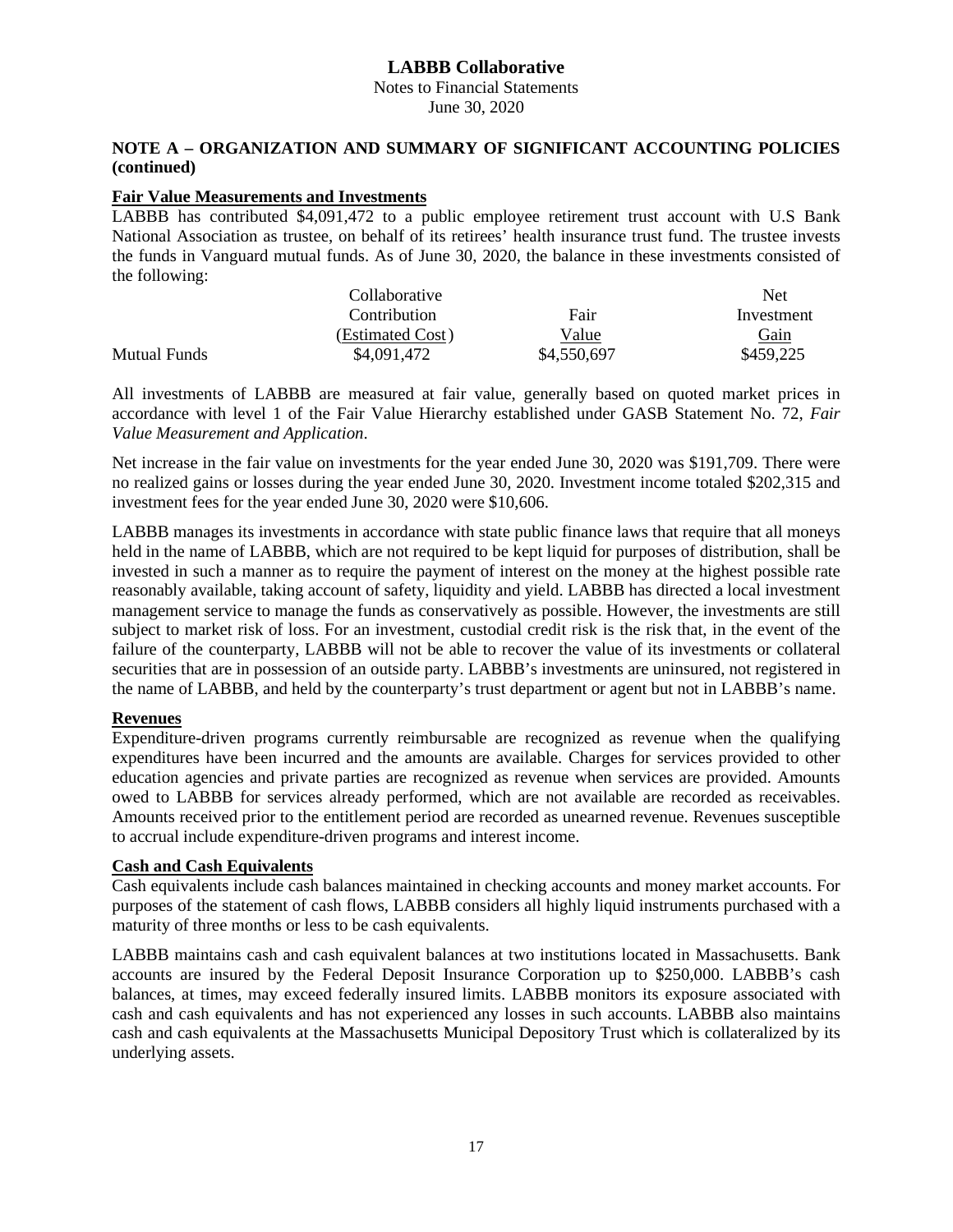Notes to Financial Statements June 30, 2020

## **NOTE A – ORGANIZATION AND SUMMARY OF SIGNIFICANT ACCOUNTING POLICIES (continued)**

### **Cash and Cash Equivalents (continued)**

The Board of Directors of LABBB has set aside cash in reserve for operations. The reserve for operations is based on 10% of LABBB's next fiscal year budget (see Note J), as approved by the Board of Directors. As of June 30, 2020, the cash reserved for operations was \$2,617,549.

### **Accounts Receivable**

Accounts receivable are carried at their net realized value. Management estimates the allowance for doubtful accounts by identifying troubled accounts and by using historical experience applied to an aging of accounts. Accounts receivable are written off when deemed uncollectible. Recoveries of accounts receivable previously written off are recorded as revenue when received. At June 30, 2020, management has recorded an allowance for doubtful accounts of \$16,321.

### **Equipment and Improvements**

Equipment is stated at cost at the date of acquisition. Depreciation is provided in amounts sufficient to allocate the cost of depreciable assets to operations over their estimated service lives on the straight-line basis. Expenditures for repairs and maintenance are charged to expense as incurred. Equipment and improvements are being depreciated over useful lives ranging from three to five years.

## **Deferred Revenue**

Deferred revenue consists primarily of amounts received from cities and towns for programs in which services have not yet been provided under the terms of the agreement.

### **Member Credits**

The member school districts have elected to make a portion of current and prior year surpluses available to them for future application to service and tuition billings. Member credits are recognized as obligations when approved by the board. During 2020, \$700,930 of new credits were issued to the member districts. There were no available credits for all five member school districts at June 30, 2020.

### **Compensated Absences**

It is LABBB's policy to permit certain employees to accumulate earned but unused vacation pay benefits up to specified limits. Employees may use this time in addition to other vacation time earned each year. Unused time is paid to the employee upon termination or retirement. Compensated absences are recorded as a non-current liability in the Statement of Net Position.

### **Postemployment Healthcare Plan**

LABBB follows standards which require the recognition and disclosure of the liability for benefits of current and former employees, as calculated in an actuarial study, over a period not to exceed thirty years, as well as the disclosure of actuarial assumptions and methods used (see Note G).

### **Equity Classifications**

# *Government-wide Statements*

Equity is classified as net position and displayed in three components:

*Net position invested in capital assets* **–** Consists of capital assets including restricted capital assets net of accumulated depreciation and reduced by the outstanding balances of any bonds, mortgages, notes or other borrowings that are attributed to the acquisition, construction or improvement of those assets. If there are significant unspent related debt proceeds at year-end the portion of the debt attributable to the unspent proceeds are not included in the calculation or invested in capital assets. LABBB has no bonded debt on Capital assets at June 30, 2020.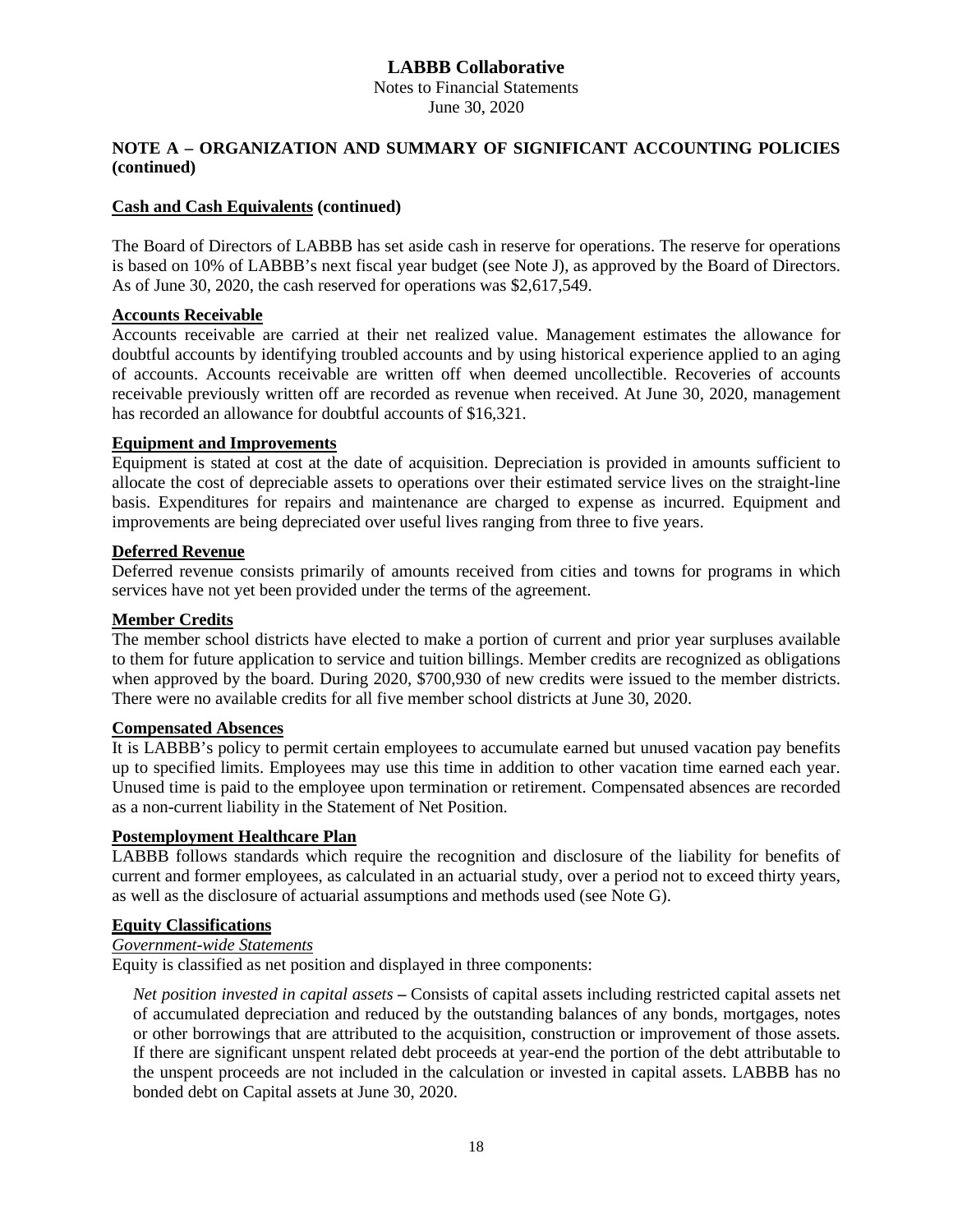Notes to Financial Statements June 30, 2020

### **NOTE A – ORGANIZATION AND SUMMARY OF SIGNIFICANT ACCOUNTING POLICIES (continued)**

#### **Equity Classifications (continued)**

#### *Government-wide Statements*

*Restricted net position (as applicable)* **–** Consists of net position with constraints placed on the use either by (1) external groups such as creditors, grantors, contributors or laws or regulations of other government or, (2) law through constitutional provisions or enabling legislation.

*Unrestricted net position – general and other purposes* **–** All other net position that do not meet the definition of "restricted" or "invested in capital assets, net of related debt."

#### *Fund Financial Statements*

Governmental fund equity is classified as fund balance. Fund balance in the fund financial statements is classified as nonspendable, restricted, committed, assigned or unassigned as described below:

*Nonspendable*: consists of amounts that cannot be spent because they are either (a) not in spendable form or (b) legally or contractually required to be maintained intact.

*Restricted*: Amounts that can be used only for specific purposes because of (a) constitutional provisions or enabling legislation or (b) externally imposed constraints. (External constraints might be imposed by creditors, grantors, contributors, or even the laws or regulations of other governments.)

*Committed*: Amounts that can be used only for specific purposes because of a formal action by the government's highest level of decision-making authority (Board of Directors). This classification might also include contractual obligations if existing resources have been committed for use in satisfying those contractual requirements.

*Assigned*: Amounts intended to be used for specific purposes but that do not meet the criteria to be classified as restricted or committed. Intent can be stipulated by the governing body, another body (such as a finance committee), or by an official to whom authority has been given.

*Unassigned*: This is residual classification for the General Fund – that is, everything that is not in another classification or in another fund. The General Fund is the only governmental fund that can report a positive unassigned fund balance. Other governmental funds might have a negative unassigned fund balance as a result of overspending for specific purposes for which amounts have been restricted, committed, or assigned.

LABBB's spending policy is to spend restricted fund balance first, followed by committed, assigned and unassigned fund balance.

### **Functional Allocation of Expenses**

Fringe benefit and administrative costs have been allocated to functions based on a percentage of salary cost and have been summarized on a functional basis in the statement of revenues, expenses and changes in net position. Accordingly, these costs have been allocated among the programs and supporting services benefited.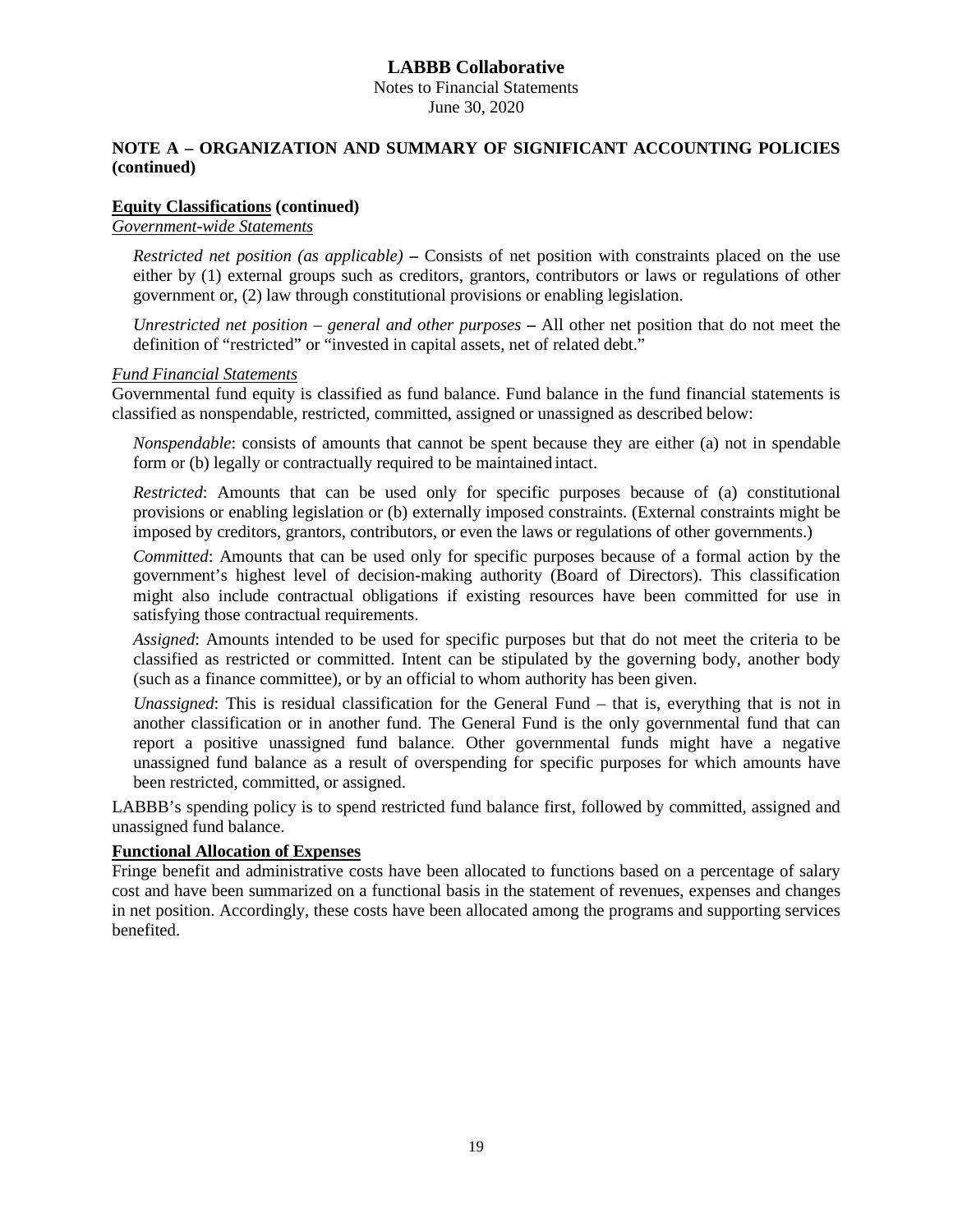Notes to Financial Statements June 30, 2020

### **NOTE A – ORGANIZATION AND SUMMARY OF SIGNIFICANT ACCOUNTING POLICIES (continued)**

### **Use of Estimates**

The preparation of financial statements in conformity with U.S. generally accepted accounting principles requires management to make estimates and assumptions that affect the reported amounts of assets and liabilities and the disclosure of contingent assets and liabilities at the date of the financial statements and reported amounts of revenues and expenses during the reporting period. Actual results could differ from those estimates and assumptions. Significant management estimates included in the financial statements relate to the allowance for doubtful accounts receivable, useful lives of depreciable assets, fair value of certain investments, measurement of actuarial obligations for defined postemployment health care benefits, and the allocations of common expenses over program functions.

# **Income Tax Status**

LABBB was established under Chapter 40 Section 4(e) under the general laws of Massachusetts and is therefore generally exempt from income taxes under Section 115 of the Internal Revenue Code. Accordingly, no provision for income taxes is made in the financial statements.

### **Uncertain Tax Positions**

LABBB accounts for the effect of any uncertain tax positions based on a "more likely than not" threshold to the recognition of the tax positions being sustained on the technical merits of the position under scrutiny by the applicable taxing authority. If a tax position or positions are deemed to result in uncertainties of those positions, the unrecognized tax benefit is estimated based on a "cumulative probability assessment" that aggregates the estimated tax liability for all uncertain tax positions. LABBB has identified its tax status as a tax-exempt entity as its only significant tax position; however, LABBB has determined that such tax position does not result in an uncertainty requiring recognition. LABBB is not currently under examination by any taxing jurisdiction. As a Chapter 40 government entity, LABBB is exempt from filing certain non-profit filings and, accordingly, there are no returns currently open for examination.

### **Subsequent events**

LABBB has evaluated subsequent events through December 17, 2020, the date the financial statements were available to be issued.

### **NOTE B – CASH AND CASH EQUIVALENTS**

Cash and cash equivalents included the following at June 30, 2020:

| Bank balance of cash and cash equivalents           | \$5,822,938  |
|-----------------------------------------------------|--------------|
| Deposits held in a Massachusetts Municipal          |              |
| <b>Depository Trust</b>                             | 3,125,625    |
| Reconciling items (deposits in transit, outstanding |              |
| checks, etc.), net                                  | (74, 488)    |
| Total cash and cash equivalents as                  |              |
| reported on the statement of net position           | \$ 8,874,075 |
| Bank deposits insured by the Federal Deposit        |              |
| <b>Insurance Corporation</b>                        |              |

LABBB's cash and cash equivalents are held at Brookline Bank. Brookline Bank is a member of the Depositors Insurance Fund which insures all balances in excess of the FDIC insured limit in full.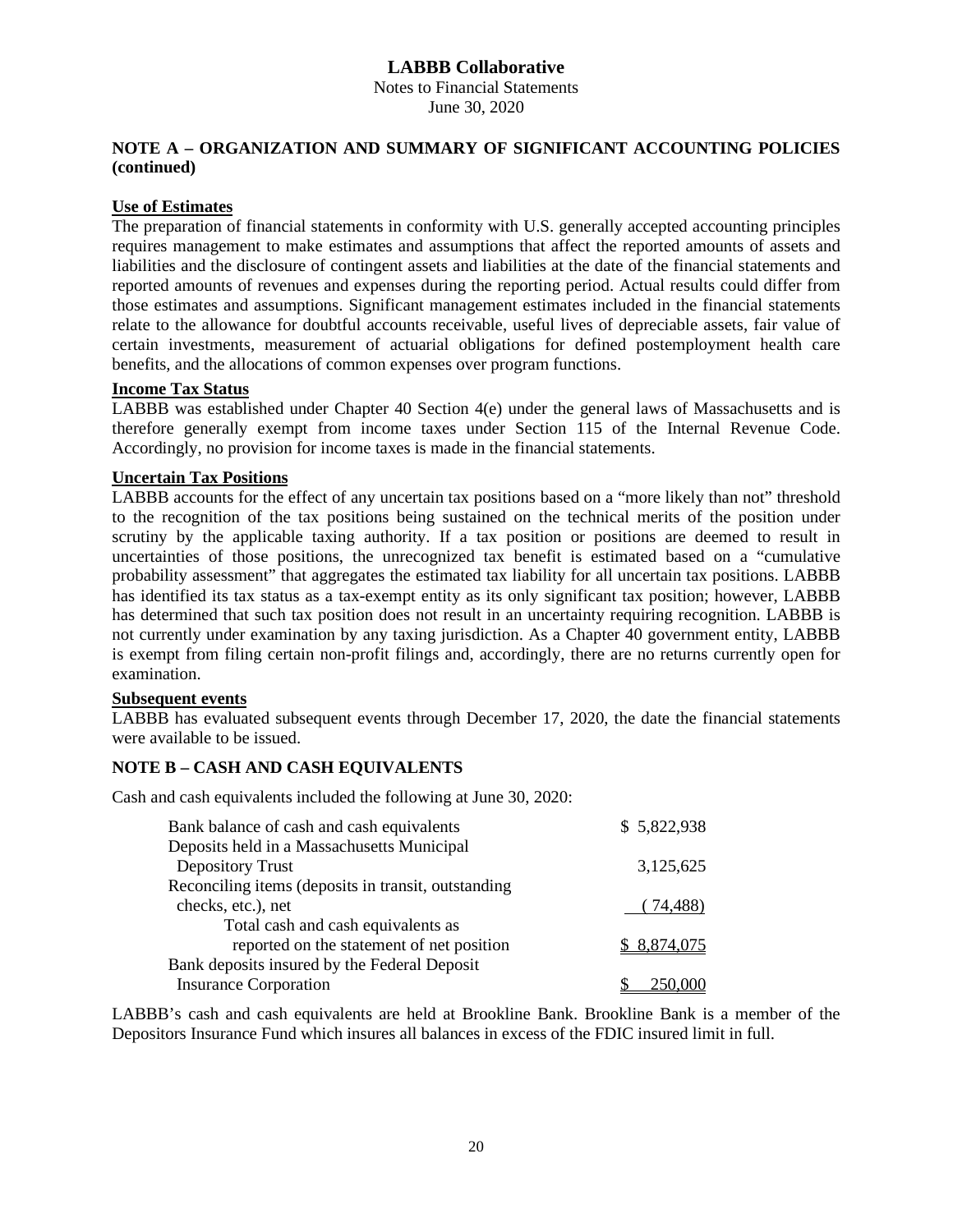Notes to Financial Statements June 30, 2020

### **NOTE C – EQUIPMENT AND IMPROVEMENTS**

Equipment and improvement activity for the year ended June 30, 2020 was as follows:

|                             | Beginning |           |                                | Ending   |
|-----------------------------|-----------|-----------|--------------------------------|----------|
|                             | Balance   | Increases | Decreases                      | Balance  |
| Equipment and improvements: |           |           |                                |          |
| Equipment                   | \$7,732   | -S<br>Ξ.  | -S<br>$\overline{\phantom{a}}$ | \$7,732  |
| Leasehold improvements      | 134,354   | 18,113    |                                | 152,467  |
| Total at historic cost      | 142,086   | 18,113    | $\overline{\phantom{a}}$       | 160,199  |
| Accumulated depreciation    | (59, 239) | (25,266)  |                                | (84,505) |
|                             | \$82,847  | (7, 153)  |                                | \$75,694 |

### **NOTE D – LEASE COMMITMENTS**

LABBB has entered into operating lease agreements for office and program space, office equipment and vehicles used to transport students, which expire at various times through 2023. Under the vehicle lease arrangements, if LABBB terminates a vehicle lease prior to the full term of the lease, LABBB is obligated to pay one-half of the remaining monthly rentals. Total rental expense was approximately \$264,648 for the year ended June 30, 2020.

During the year ended June 30, 2020, LABBB paid rent under an operating lease agreement for office space in Burlington, Massachusetts. Monthly rent under the agreement is \$5,329 from August 1, 2018 to July 31, 2019, \$5,489 from August 1, 2019 to July 31, 2020, and \$5,654 from August 1, 2020 to July 31, 2021. The lease can be extended for up to three years in one-year increments based on approval of both parties.

The approximate minimum future obligations on the lease agreements at June 30, 2020 are as follows:

| 2021 | \$224,265 |
|------|-----------|
| 2022 | 37,145    |
| 2023 | 2,147     |
| 2024 |           |
| 2025 |           |
|      | \$263,557 |

### **NOTE E – RELATED PARTY TRANSACTIONS**

In prior years, LABBB obtained certain administrative, accounting, supporting services and other resources from EDCO Collaborative ("EDCO"). Four of LABBB's five member districts are also members of EDCO. Service fee owed to EDCO at June 30, 2019 totaled \$36,631 and was paid during 2020. LABBB acquired their own space as well as used their own personnel during fiscal 2019 and the management fee for the accounting and other administrative services provided by EDCO on behalf of LABBB no longer continue. EDCO is no longer considered a related party.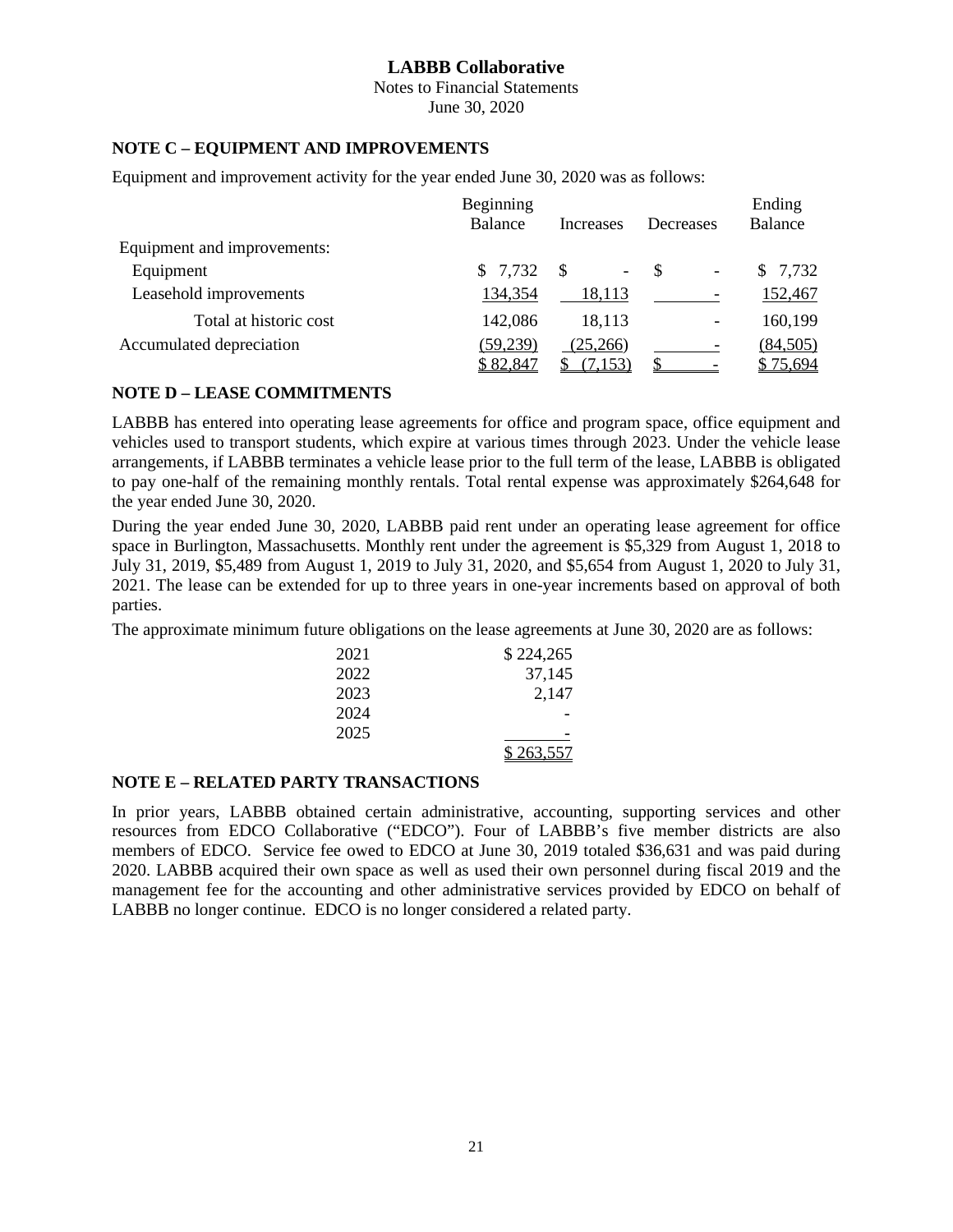Notes to Financial Statements June 30, 2020

#### **NOTE F - MASSACHUSETTS TEACHERS' AND STATE EMPLOYEES' RETIREE SYSTEMS**

#### **Plan Descriptions**

LABBB's employees participate in the Massachusetts Teachers' (MTRS) or State Employee' Retirement System (MSERS), statewide cost-sharing multi-employer defined benefit plans public employee retirement systems (PERS) covering all employees of local school districts within the Commonwealth of Massachusetts. The retirement systems issue publicly available annual reports that includes financial statements and required supplementary information, which may be obtained by writing to Public Employee Retirement Administration Commission (PERAC), 5 Middlesex Avenue, Suite 304, Somerville, Massachusetts, 02145.

#### **Benefits Provided**

MSERS provides retirement, disability, survivor and death benefits to members and their beneficiaries. Massachusetts General Laws (MGL) establishes uniform benefit and contribution requirements for all contributory PERS. These requirements provide for superannuation retirement allowance benefits up to a maximum of 80% of a member's highest three-year average annual rate of regular compensation. For employees hired after April 1, 2012, retirement allowances are calculated on the basis of the last five years or any five consecutive years, whichever is greater in terms of compensation. Benefit payments are based upon a member's age, length of creditable service, and group creditable service, and group classification. The authority for amending these provisions rests with the Legislature.

Members become vested after ten years of creditable service. A superannuation retirement allowance may be received upon the completion of twenty years of creditable service or upon reaching the age of 55 with ten years of service. Normal retirement for most employees occurs at age 65; for certain hazardous duty and public safety positions, normal retirement is at age 55. Most employees who joined the system after April 1, 2012 cannot retire prior to age 60.

The MSERS' funding policies have been established by Chapter 32 of the MGL. The Legislature has the authority to amend these policies. The annuity portion of the MSERS retirement allowance is funded by employees, who contribute a percentage of their regular compensation. Costs of administering the plan are funded out of plan assets.

MTRS provides retirement, disability, survivor and death benefits to members and their beneficiaries. Massachusetts General Laws (MGL) establishes uniform benefit and contribution requirements for all contributory PERS. These requirements provide for superannuation retirement allowance benefits up to a maximum of 80% of a member's highest three-year average annual rate of regular compensation. For employees hired after April 1, 2012, retirement allowances are calculated on the basis of the last five years or any five consecutive years, whichever is greater in terms of compensation. Benefit payments are based upon a member's age, length of creditable service, and group creditable service, and group classification. The authority for amending these provisions rests with the Legislature.

Members become vested after ten years of creditable service. A superannuation retirement allowance may be received upon the completion of twenty years of creditable service or upon reaching the age of 55 with ten years of service. Normal retirement for most employees occurs at age 65. Most employees who joined the system after April 1, 2012 cannot retire prior to age 60.

The MTRS' funding policies have been established by Chapter 32 of the MGL. The Legislature has the authority to amend these policies. The annuity portion of the MTRS retirement allowance is funded by employees, who contribute a percentage of their regular compensation. Costs of administering the plan are funded out of plan assets.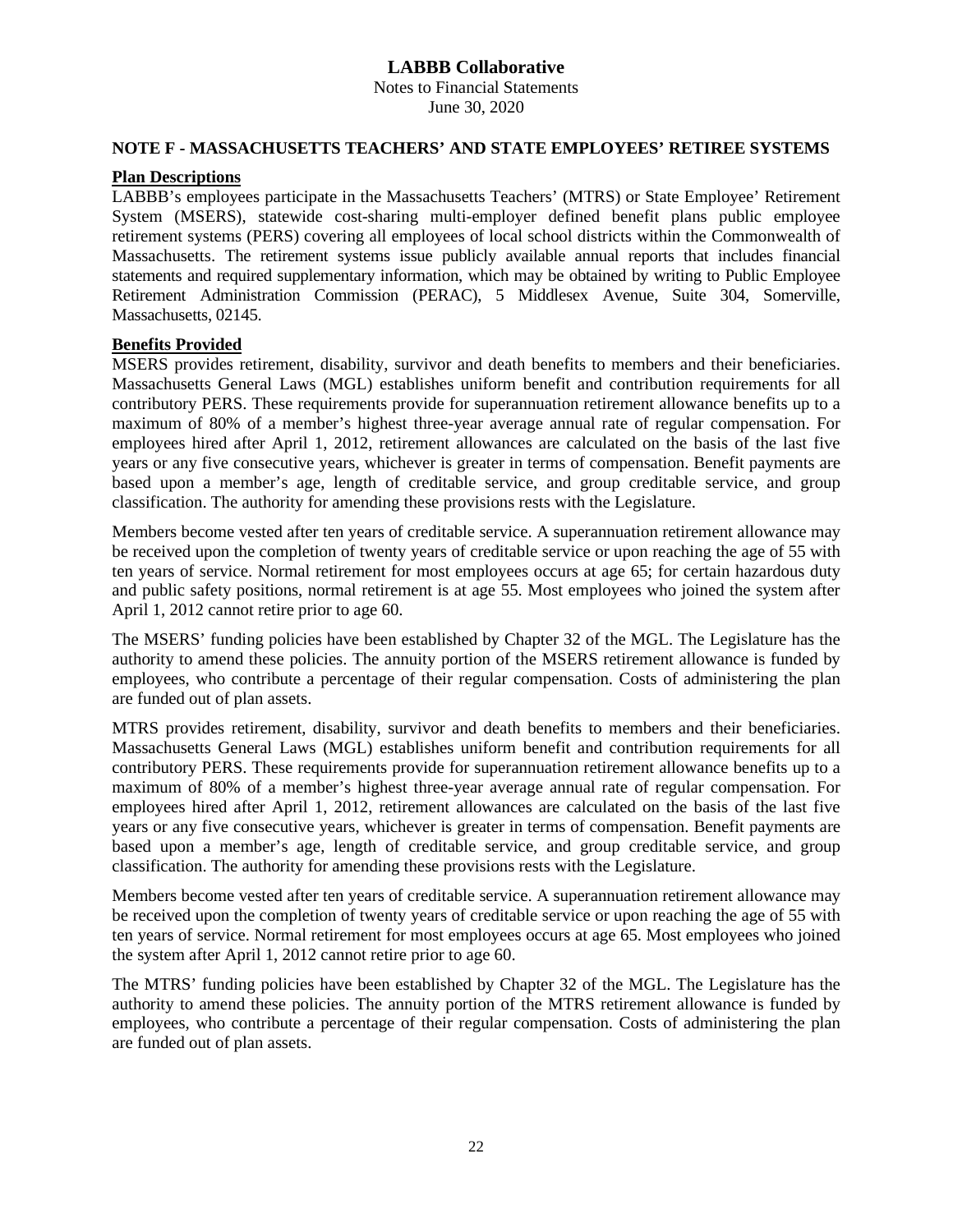Notes to Financial Statements June 30, 2020

## **NOTE F - MASSACHUSETTS TEACHERS' AND STATE EMPLOYEES' RETIREE SYSTEMS (continued)**

## **Contributions**

Member contributions for MSERS vary depending on the most recent date of membership:

| Hire Date | % of Compensation                               |
|-----------|-------------------------------------------------|
|           |                                                 |
|           |                                                 |
|           | 1984 to $6/30/1996$ 8% of regular compensation  |
|           | $7/1/1996$ to present9% of regular compensation |
|           |                                                 |

Educational Collaboratives contribute amounts equal to the normal cost of employees' benefits participating in MSERS at a rate established by the Public Employees' Retirement Administration Commission (PERAC), currently 6.1% of covered payroll. Legally, collaboratives are only responsible for contributing the annual normal cost of their employees' benefits (i.e., the present value of the benefits earned by those employees in any given year) and are not legally responsible for the past service cost attributable to those employees or previously retired employees of collaboratives. During fiscal year 2020, LABBB's contributions on behalf of employees totaled \$362,778.

Member contributions for MTRS vary depending on the most recent date of membership:

| <b>Hire Date</b> | % of Compensation |
|------------------|-------------------|
|                  |                   |

Prior to 1975………………5% of regular compensation

1975 - 1983………….…7% of regular compensation

1984 to 6/30/1996……...8% of regular compensation

7/1/1996 to present….…9% of regular compensation

7/1/2001 to present……11% of regular compensation (for teachers hired after 7/1/01 and those accepting provisions of Chapter 114 of the Acts of 2000)

1979 to present…………An additional 2% of regular compensation in excess of \$30,000

The Commonwealth is a nonemployer contributor in MTRS and is required by statute to make all actuarially determined employer contributions on behalf of the member employers participating in MTRS.

LABBB is considered to be in a 100% special funding situation as defined by GASB Statement No. 68, *Accounting and Financial Reporting for Pensions* and the Commonwealth is a nonemployer contributing entity under both MSERS and MTRS. Since the employers do not contribute directly to each system beyond the MSERS annual normal cost, there is no net pension liability to recognize. However, the notes to the financial statements must disclose the portion of the nonemployer contributing entities' share of the collective net pension liability that is associated with the employer. In addition, LABBB must recognize its portion of the collective pension expense as both a revenue and pension expense.

The nonemployer contributing entities' share of the collective net pension liability that is associated with LABBB was measured as of June 30, 2019 and was \$13,511,662 and \$27,051,082 under MSERS and MTRS, respectively. In fiscal year 2020, LABBB recognized revenue and related expense of \$2,244,489 (under GASB Statement No. 68) for its portion of the collective pension expense under MSERS. In fiscal 2020, LABBB recognized revenue and related expense of \$3,280,413, (under GASB Statement No. 68) for its portion of the collective pension expense under MTRS. These amounts are recorded as Intergovernmental revenue and expense in the financial statements.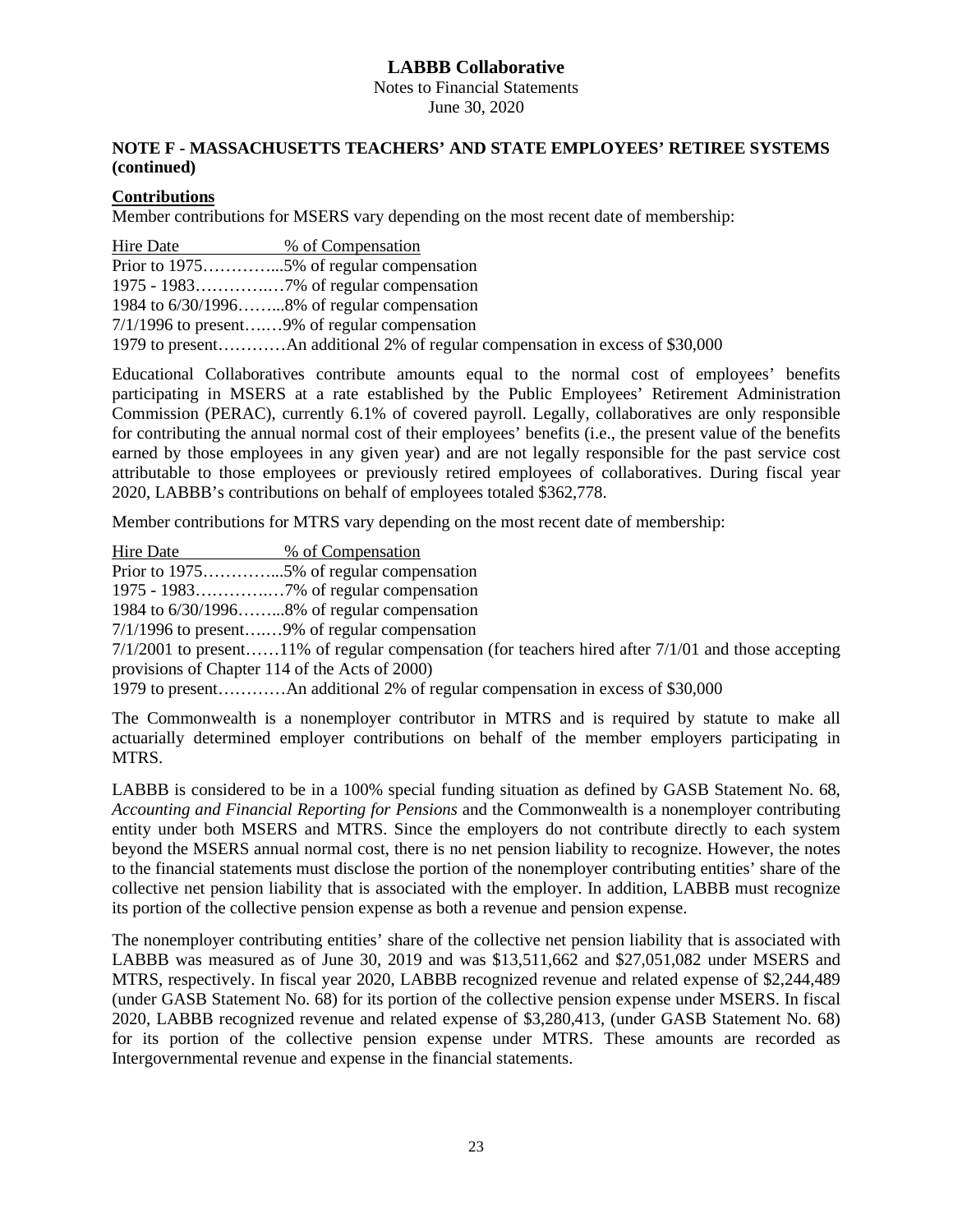Notes to Financial Statements June 30, 2020

#### **NOTE G – RETIREMENT HEALTH BENEFITS**

LABBB follows the provisions of GASB Statement No. 75, "Accounting and Financial Reporting for Postemployment Benefits other than Pensions."

### Description

LABBB offers comprehensive medical, dental and life insurance through the Group Insurance Commission to eligible employees. Eight retirees/spouses have been grandfathered into medical insurance plans through Blue Cross Blue Shield or Harvard Pilgrim. An employee hired before April 2, 2012 shall become eligible to retire under these programs upon meeting the following conditions:

- i. Completion of 10 years of continuous service at LABBB
- ii. And attainment of age 55 as an active member
- iii. Or completion of 20 years of continuous service at LABBB, regardless of age

An employee hired after April 2, 2012 shall become eligible to retire under these programs upon meeting the following conditions:

- i. Completion of 10 years of continuous service at LABBB
- ii. And attainment of age 60 as an active member

The plan is administered by LABBB and LABBB shares in 40% of premiums for medical insurance. Eleven retirees are grandfathered into cost sharing arrangements where they pay 10%-25% of premiums. LABBB does not share in the premiums for dental insurance. LABBB shares in 50% of the premiums for life insurance.

#### Funding Policy

The contribution requirements of plan members and LABBB are established and may be amended through LABBB ordinances. For the 2020 fiscal year total LABBB premiums plus implicit costs for the retiree medical program were \$335,953. LABBB made a contribution to an OPEB Trust of \$500,000 for the fiscal year 2020 for a total contribution of \$835,953.

#### Investment Policy

The long-term rate of return on assets developed based on the Collaborative Investment Policy is 6.08%. the rate is comprised of a 3.95% real rate of return and 2.50% inflation assumption, net of 0.37% investment expense.

#### Actuarially Determined Contribution (ADC)

LABBB's Actuarially Determined Contribution (ADC) is an amount actuarially determined in accordance with the parameters of GASB Statement No. 74/75 which represents a level of funding that, if paid on an ongoing basis, is projected to cover the service cost each year and amortize any unfunded actuarial liabilities (or funding excess). The following table shows the components of LABBB's annual ADC for the fiscal year and the amount actually contributed to the plan: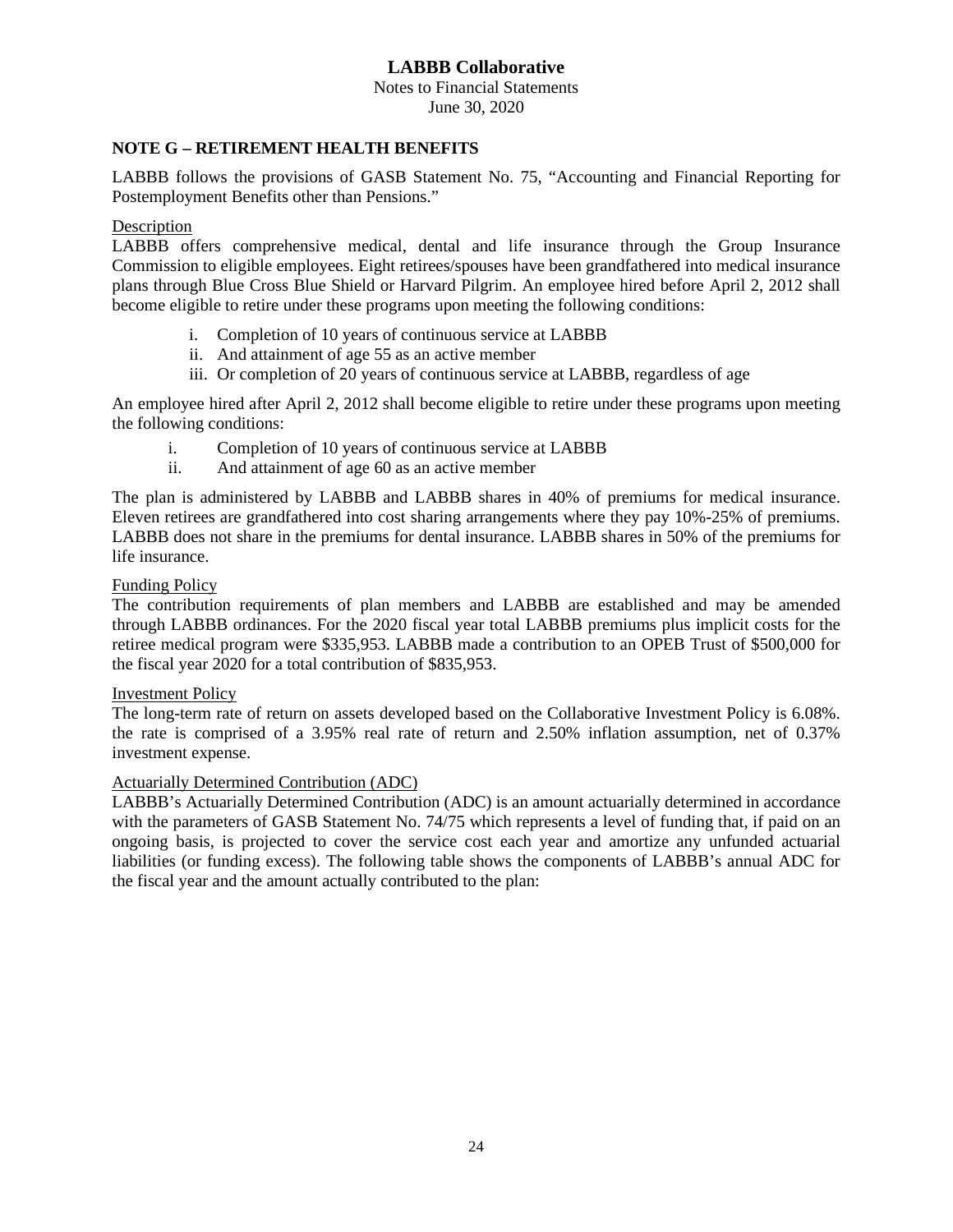Notes to Financial Statements June 30, 2020

### **NOTE G – RETIREMENT HEALTH BENEFITS (continued)**

|             | <b>Actuarially Determined Contribution - Deficiency / (Excess)</b>   |                      |
|-------------|----------------------------------------------------------------------|----------------------|
|             |                                                                      | <b>June 30, 2020</b> |
| Ι.          | <b>Service Cost</b>                                                  | 499,008<br>S.        |
| П.          | 30-year amortization of NOL at 3.00%                                 | 502,302              |
| Ш.          | Actuarial Determined Contribution $[I. + II.]$                       | 1,001,310            |
| IV.         | Contributions in relation to the actuarially determined contribution | (835,953)            |
| $V_{\cdot}$ | Contribution deficiency / (excess) $[III. + IV.]$                    | \$165,357            |
|             |                                                                      |                      |
|             | Covered employee payroll                                             | \$13,911,013         |
|             | Contribution as a % of covered employee payroll                      | 6.01%                |

# OPEB Liability, OPEB Expense and ADC

|                                                  | <b>Fiscal Year Ended June 30, 2020</b> |               |  |  |  |  |  |
|--------------------------------------------------|----------------------------------------|---------------|--|--|--|--|--|
|                                                  | <b>District Employees</b>              |               |  |  |  |  |  |
|                                                  | and Retirees                           | <b>Total</b>  |  |  |  |  |  |
| I. Total OPEB Liability                          | \$12,658,386                           | \$12,658,386  |  |  |  |  |  |
| II. Fiduciary Net Position as of June 30, 2020   | 4,550,697                              | 4,550,697     |  |  |  |  |  |
| III. Net OPEB Liability (Asset) as of June 30,   | 8,107,689                              | 8,107,689     |  |  |  |  |  |
| $2020$ [I.-II.]                                  |                                        |               |  |  |  |  |  |
| IV. Service Cost                                 | 499,008                                | 499,008       |  |  |  |  |  |
| V. Interest on Total OPEB Liability (Asset) and  |                                        |               |  |  |  |  |  |
| Service Cost, and Benefit Payments               | 666,230                                | 666,230       |  |  |  |  |  |
| VI. Projected Earnings on OPEB Plan Investments  | (249,602)                              | (249, 602)    |  |  |  |  |  |
| VII. Net recognition of Deferred                 |                                        |               |  |  |  |  |  |
| (Inflows)/Outflows                               | (1,179,551)                            | (1, 179, 551) |  |  |  |  |  |
| VIII. Expense Related to Change in Benefit Terms |                                        |               |  |  |  |  |  |
| IX. Financial Statement Expense [IV.+V.+         |                                        |               |  |  |  |  |  |
| $VII.+VIII.$                                     | (263,915)                              | (263, 915)    |  |  |  |  |  |
| X. Employer Share of Costs                       | (335, 953)                             | (335, 953)    |  |  |  |  |  |
| XI. Employer Payments (Withdrawals) to/from      |                                        |               |  |  |  |  |  |
| <b>OPEB</b> Trust                                | (500,000)                              | (500,000)     |  |  |  |  |  |
| XII. Total Employer Contribution [X.+XI.]        | (835,953)                              | (835,953)     |  |  |  |  |  |
| XIII. Net OPEB Expense IX.+ XII.]                |                                        |               |  |  |  |  |  |
|                                                  | (\$1,099,868)                          | (\$1,099,868) |  |  |  |  |  |

Effect of 1% Change in Healthcare Trend

In the event that healthcare trend rates were 1% higher than forecast and employee contributions were to increase at the forecast rates, the Net OPEB Liability as of the June 30, 2020 Measurement Date would increase to \$10,562,630 or by 30.3% and the corresponding Service Cost would increase to \$662,033 or by 32.7%. If such healthcare trend rates were 1% less than forecast and employee contributions were to increase at the forecast rate, the Net OPEB Liability would decrease to \$6,191,754 or by 23.6% and the corresponding Service Cost would decrease to \$383,213 or by 23.2%.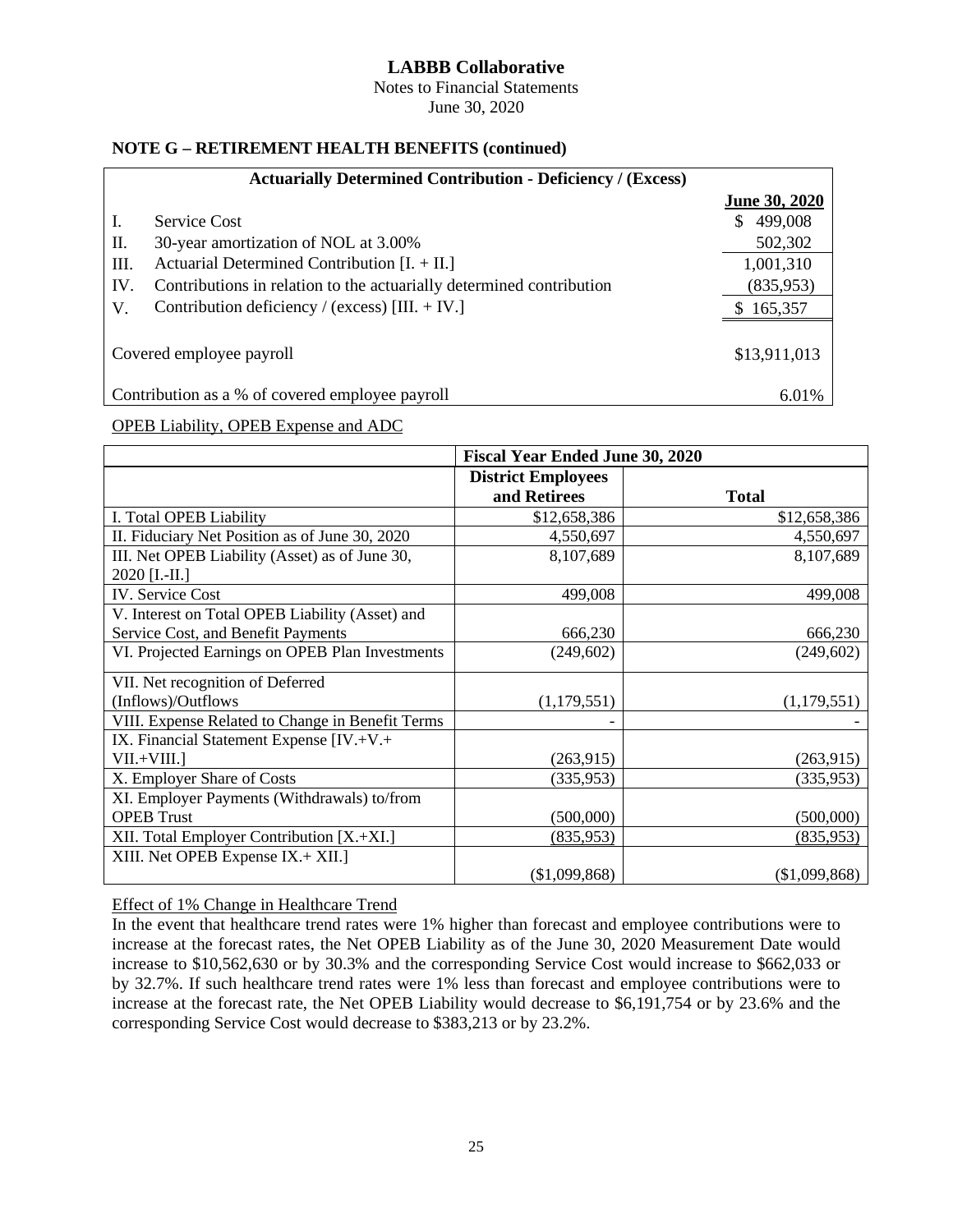Notes to Financial Statements June 30, 2020

#### **NOTE G – RETIREMENT HEALTH BENEFITS (continued)**

#### Effect of 1% Change in Discount Rates

As of the June 30, 2017 Measurement Date, if the discount rate were 1% higher than what was used in this valuation, the Net OPEB Liability would decrease to \$6,427,955 or by 20.7% and the corresponding Service Cost would decrease to \$384,184 or by 23.0%. If the discount rate were 1% lower than was used in this valuation, the Net OPEB Liability would increase to \$10,191,670 or by 25.7% and the corresponding Service Cost would increase to \$654,385 or by 31.1%.

#### Actuarial Methods and Assumptions

Projections of benefits for financial reporting purposes are based on the substantive plan (the plan as understood by the employer and plan members) and include the types of benefits provided at the time of each valuation and the historical pattern of sharing of benefits costs between the employer and plan members to that point. The actuarial methods and assumptions used include techniques that are designed to reduce the effects of short-term volatility in actuarial accrued liabilities and the actuarial value of assets, consistent with the long-term perspective of the calculations.

| Actuarial Cost Method: | Individual Entry Age Normal        |
|------------------------|------------------------------------|
| Discount Rate:         | 5.00% per annum (previously 3.25%) |

|                                | Year        | Medical | Dental |
|--------------------------------|-------------|---------|--------|
| <b>Healthcare Trend Rates:</b> | FY 2013     | 6.0%    | 5.5%   |
|                                | FY 2014     | 5.0%    | 5.0%   |
|                                | FY 2015     | 5.0%    | 5.0%   |
|                                | FY 2016     | 5.0%    | 5.0%   |
|                                | FY 2017     | 5.0%    | 5.0%   |
|                                | FY 2018     | 5.0%    | 5.0%   |
|                                | FY 2019     | 5.0%    | 5.0%   |
|                                | $FY 2020 +$ | 4.50%   | 4.50%  |

General Inflation Assumption: 2.50% per annum Annual Compensation Increases: 3.00% per annum Actuarial Value of Assets: Market Value

### Recognition of OPEB Trust Assets

The state of Massachusetts has passed legislation allowing municipal entities to establish a Trust for Other Postemployment Benefits ("OPEB") under M.G.L. Chapter 32B, Section 20 for purposes of accumulating assets to pre-fund the liabilities under GASB 75. This legislation was amended effective November 9, 2016 to clarify who may adopt such a Trust and provide guidance on the ongoing operation of such a Trust. LABBB has established an irrevocable trust for the purposes of prefunding liabilities under GASB 74/75.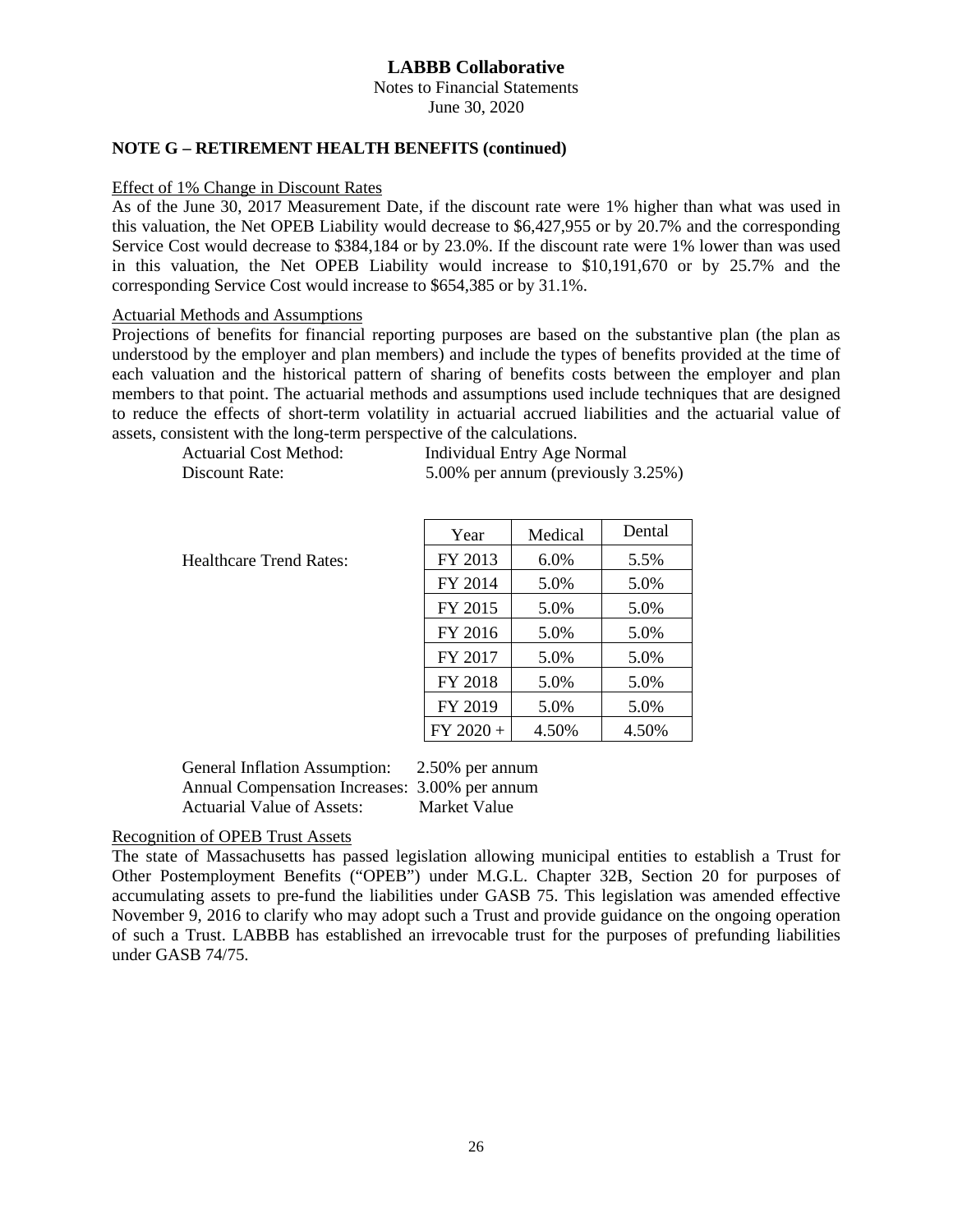Notes to Financial Statements

June 30, 2020

# **NOTE G – RETIREMENT HEALTH BENEFITS (continued)**

#### Changes in Net OPEB Liability

| <b>Changes in Net OPEB Liability</b>                                       |                   |                            |                 |
|----------------------------------------------------------------------------|-------------------|----------------------------|-----------------|
|                                                                            |                   | <b>Increase (Decrease)</b> |                 |
|                                                                            | <b>Total OPEB</b> | <b>Plan Fiduciary Net</b>  | <b>Net OPEB</b> |
|                                                                            | Liability         | <b>Position</b>            | Liability       |
| I. Balances at June 30, 2019                                               | \$18,828,765      | \$3,050,067                | \$15,778,698    |
| <b>II. Prior Period Adjustment</b>                                         | 1,338,246         | 808.921                    | 529,325         |
| III. Balances at June 30, 2019 with Adjustment [I.+II.]                    | 20,167,011        | 3,858,988                  | 16,308,023      |
| Changes for the year:                                                      |                   |                            |                 |
| <b>IV.</b> Service Cost                                                    | 499,008           |                            | 499,008         |
| V. Interest on Total OPEB Liability and Service Cost, and Benefit Payments | 666,230           |                            | 666,230         |
| VI. Changes in Benefit Terms*                                              |                   |                            |                 |
| VII. Changes in Assumptions**                                              | (3,870,346)       |                            | (3,870,346)     |
| VIII. Differences between Actual and Expected Experience**                 | (4,467,564)       |                            | (4,467,564)     |
| IX. Net Investment Income                                                  |                   | 191,709                    | (191,709)       |
| X. Employer Contributions to Trust                                         |                   | 835,953                    | (835,953)       |
| XI. Benefit Payments Withdrawn from Trust                                  |                   | (335,953)                  | 335,953         |
| XII. Benefit Payments Excluding Implicit Cost                              | (242,064)         |                            | (242, 064)      |
| XIII. Implicit Cost Amount                                                 | (93,889)          |                            | (93, 889)       |
| XIV. Total Benefit Payments Including Implicit Cost [XII.+XIII.]           | (335,953)         |                            | (335,953)       |
| XV. Administrative Expense                                                 |                   |                            |                 |
| XVI. Other Charges                                                         |                   |                            |                 |
| XVII. Net Changes [IV.+V.+VI.+VII.+VIII.+IX.+X.+XI.+XIV.+XV.+XVI.]         | \$(7,508,625)     | \$691,709                  | \$(8,200,334)   |
| XVIII. Balances at June 30, 2020 [III. $+XY$ .]                            | \$12,658,386      | \$4,550,697                | \$8,107,689     |
| * Recognized immediately                                                   |                   |                            |                 |

\*\* Amortized over 7.00 years

### Deferred Inflows and Outflows of Resources

| Deferred (Inflows)/Outflows in OPEB Expense arising from the recognition of the effects of differences between expected & actual experience |                                                        |                                  |                             |            |            |            |            |            |            |                                      |
|---------------------------------------------------------------------------------------------------------------------------------------------|--------------------------------------------------------|----------------------------------|-----------------------------|------------|------------|------------|------------|------------|------------|--------------------------------------|
| <b>Fiscal</b>                                                                                                                               | Differences between<br>actual & expected<br>experience | Recognition<br>Period<br>(vears) | Remaining<br><b>Balance</b> | 2020       | 2021       | 2022       | 2023       | 2024       | 2025       | <b>2026 and</b><br><b>Thereafter</b> |
| 2018                                                                                                                                        |                                                        | 7.30                             |                             |            |            |            |            |            |            |                                      |
| 2019                                                                                                                                        |                                                        | 7.30                             | $\overline{\phantom{a}}$    |            |            |            |            |            |            |                                      |
| 2020                                                                                                                                        | (4.467.564)                                            | 7.00                             | (3.829.341)                 | (638.223)  | (638.223)  | (638, 223) | (638, 223) | (638, 223) | (638.223)  | (638, 226)                           |
|                                                                                                                                             | <b>Total Remaining Balance</b>                         |                                  | (3,829,341)                 |            |            |            |            |            |            |                                      |
|                                                                                                                                             | Net increase (decrease) in OPEB Expense                |                                  |                             | (638, 223) | (638, 223) | (638, 223) | (638, 223) | (638, 223) | (638, 223) | (638, 226)                           |

#### **Deferred (Inflows)/Outflows in OPEB Expense arising from the recognition of the effects of changes in assumptions**

| <b>Fiscal</b> | Differences between<br>actual & expected<br>assumptions | <b>Recognition</b><br>Period<br>(vears) | Remaining<br><b>Balance</b> | 2020      | 2021       | 2022       | 2023      | 2024      | 2025      | $2026$ and<br><b>Thereafter</b> |
|---------------|---------------------------------------------------------|-----------------------------------------|-----------------------------|-----------|------------|------------|-----------|-----------|-----------|---------------------------------|
| 2018          |                                                         | 7.30                                    | $\sim$                      |           | -          |            |           |           |           |                                 |
| 2019          |                                                         | 7.30                                    |                             |           |            |            |           |           |           |                                 |
| 2020          | (3.870.346)                                             | 7.00                                    | (3.317.439)                 | (552.907) | (552.907)  | (552.907)  | (552.907) | (552.907) | (552.907) | (552, 904)                      |
|               | <b>Total Remaining Balance</b>                          |                                         | (3,317,439)                 |           |            |            |           |           |           |                                 |
|               | Net increase (decrease) in OPEB Expense                 |                                         |                             | (552.907) | (552, 907) | (552, 907) | (552,907) | (552,907) | (552.907) | (552, 904)                      |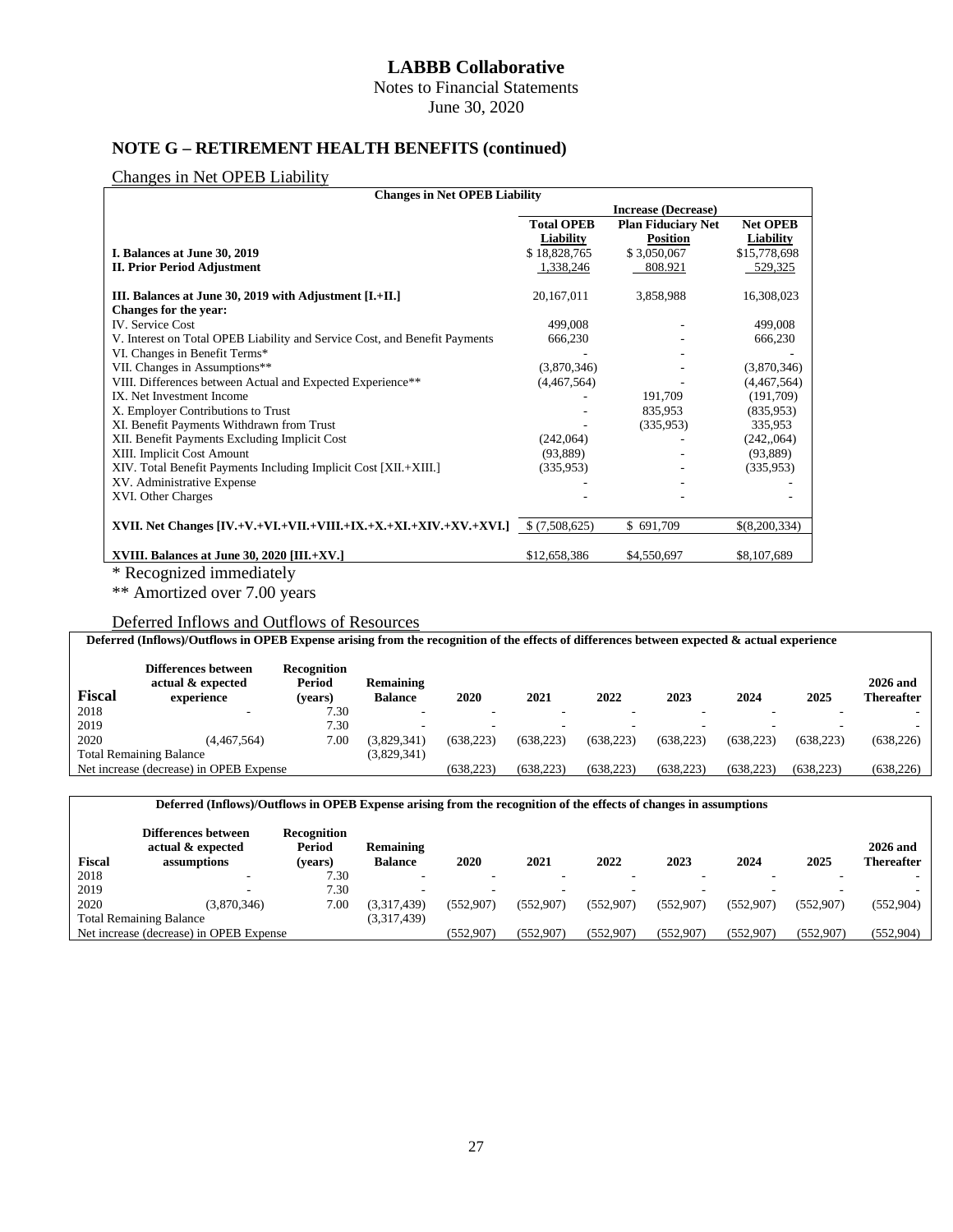Notes to Financial Statements June 30, 2020

#### **NOTE G – RETIREMENT HEALTH BENEFITS (continued)**

| Deferred (Inflows)/Outflows in OPEB Expense arising from the recognition of differences between projected $\&$ actual earnings |                                         |                    |                  |                          |        |        |        |        |                     |  |
|--------------------------------------------------------------------------------------------------------------------------------|-----------------------------------------|--------------------|------------------|--------------------------|--------|--------|--------|--------|---------------------|--|
|                                                                                                                                | on OPEB plan investments                |                    |                  |                          |        |        |        |        |                     |  |
|                                                                                                                                | <b>Differences</b>                      |                    |                  |                          |        |        |        |        |                     |  |
|                                                                                                                                | between actual                          | <b>Recognition</b> |                  |                          |        |        |        |        |                     |  |
|                                                                                                                                | & expected                              | Period             | <b>Remaining</b> |                          |        |        |        |        |                     |  |
| <b>Fiscal</b>                                                                                                                  | earnings                                | (vears)            | <b>Balance</b>   | 2020                     | 2021   | 2022   | 2023   | 2024   | 2025 and Thereafter |  |
| 2018                                                                                                                           | -                                       | 5.00               |                  |                          |        |        |        |        |                     |  |
| 2019                                                                                                                           |                                         | 5.00               |                  | $\overline{\phantom{0}}$ |        |        |        |        |                     |  |
| 2020                                                                                                                           | 57.893                                  | 5.00               | 46.314           | 11.579                   | 11.579 | 11.579 | 11.579 | 11.577 |                     |  |
|                                                                                                                                | <b>Total Remaining Balance</b>          |                    |                  |                          |        |        |        |        |                     |  |
|                                                                                                                                | Net increase (decrease) in OPEB Expense |                    |                  | 11.579                   | 11.579 | 11.579 | 11.579 | 11.577 |                     |  |

#### **NOTE H – COMPENSATED ABSENCES**

The Collaborative allows eligible employees to carryover unused vacation time up to 30 days annually. Below is an analysis of fiscal 2020 use of compensated absences.

| Balance  | Vacation     | Vacation | <b>Balance</b> |
|----------|--------------|----------|----------------|
| 7/1/2019 | Taken        | Earned   | 6/30/2020      |
| \$55,586 | $(\$24,183)$ | \$63,556 | \$94.959       |

#### **NOTE I – CONCENTRATIONS OF CREDIT RISK**

Approximately 65% of all program revenues are derived from the member school districts in 2020. Three member towns represented 45% of all revenue in 2020. At June 30, 2020, three member towns represented approximately 45% of total accounts receivable.

### **NOTE J – FISCAL 2020 BUDGET**

LABBB has authorized a fiscal 2021 operating budget totaling approximately \$26,200,000 which management expects to fully fund through tuitions, governmental grants, and other receipts.

### **NOTE K – DISCLOSURES REQUIRED UNDER MASSACHUSETTS GENERAL LAW CHAPTER 40 § 4E**

#### **Names, duties and total compensation for the five most highly compensated employees**

The Commonwealth of Massachusetts requires educational collaboratives to disclose the name, duties and total compensation of the 5 most highly compensated employees.

| <b>Employee Name</b> | Title                            | Salary    | <b>Employer Portion</b> | Total     |
|----------------------|----------------------------------|-----------|-------------------------|-----------|
| Patric Barbieri      | <b>Executive Director</b>        | \$175,681 | \$16,338                | \$192,019 |
| James Kelly          | Program Director                 | \$125,359 | \$18,137                | \$143,496 |
| Donna Goodell        | Program Director                 | \$125,359 | \$16,338                | \$141,697 |
|                      | <b>Integration Recreation</b>    |           |                         |           |
| Paula Rizzo          | Coordinator                      | \$117,432 | \$15,856                | \$133,288 |
| Michael Allen        | <b>Special Education Teacher</b> | \$115,513 | \$18,137                | \$133,650 |

Executive Director –The duties of the executive director include providing leadership in planning, development and operation of LABBB programs and services, insuring proper fiscal management of LABBB programs and services, developing and presenting a budget to the Board of Directors, implementing policies and procedures established by the Board of Directors, recommending changes as necessary, and representing LABBB on various local and state task forces, committees and advisory boards.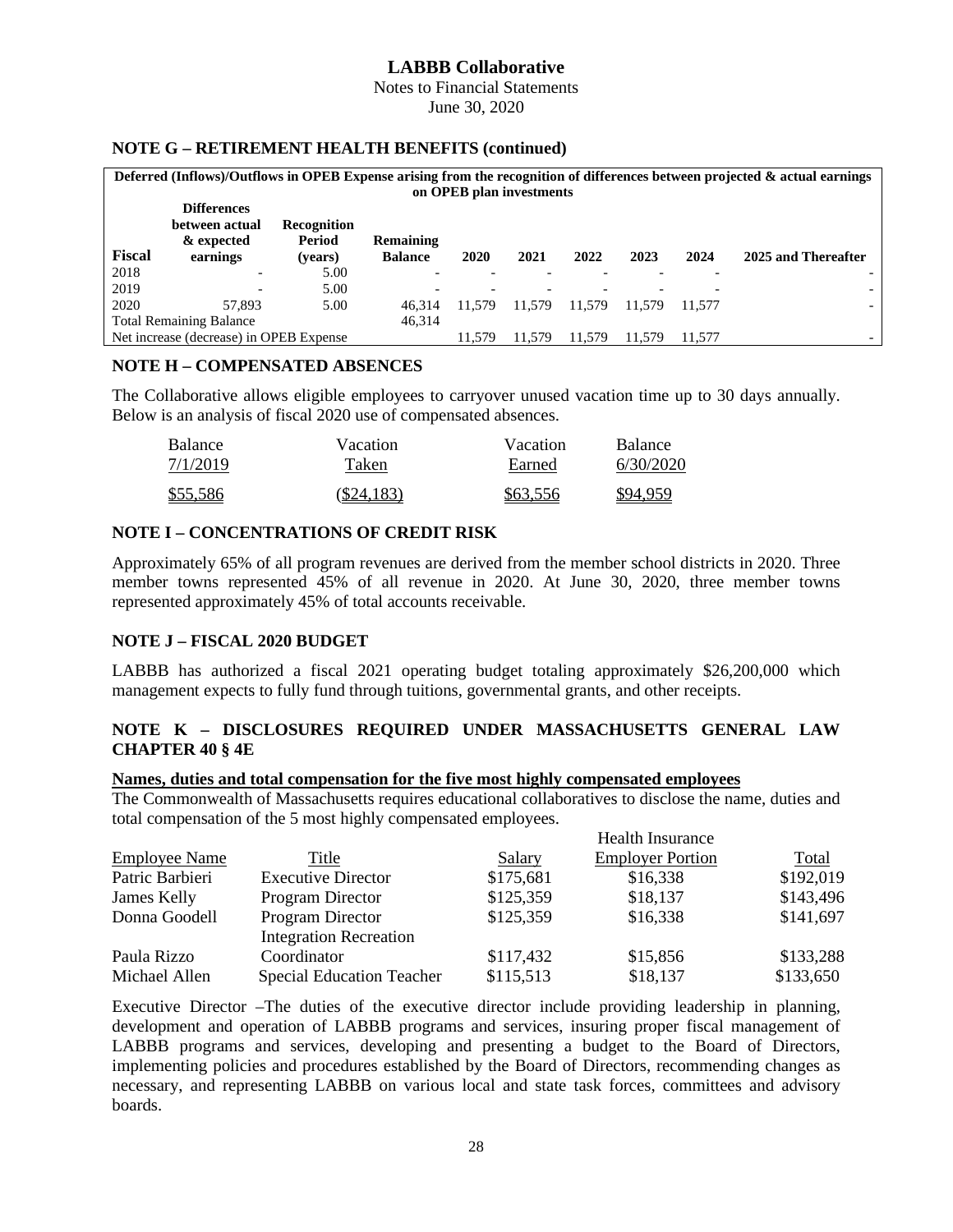# **LABBB Collaborative** Notes to Financial Statements June 30, 2020

### **NOTE K – DISCLOSURES REQUIRED UNDER MASSACHUSETTS GENERAL LAW CHAPTER 40 § 4E (continued)**

Program Director – The duties of the program director include advertising, interviewing and hiring all staff with final Executive Director approval, supervising and evaluating all professional staff, designing program handbooks, resources and training manuals and staff policy manuals, designing all professional development programs and conferences for all staff, conducting meetings on IEPs, transitions and parent's council, and attending meetings on case conferences, student progress and professional consults.

Integration Recreation Coordinator – The duties of the integration recreation coordinator include supervising and evaluating APE teachers, aides, assistants and specialists assigned to all gym classes and field trips, overseeing all after school recreation programs including field trips and extended day, coordinating all Belmont LABBB recreational activities and all weekend field trips, and attending meetings with coordinators, quality planning, IEPs, progress meetings and case conferences.

Special Education Teacher – The duties of the special education teacher include designing and implementing curriculum, consulting with vocational, educational and specialist staff, developing and implementing appropriate behavioral programming that stresses positive reinforcement practices, attending student and staff meetings, and communicating with parents.

# **Amounts expended on services for individuals aged 22 years and older**

LABBB commenced its Post-22 program during fiscal year 2020. Total revenue under the program for fiscal year 2020 was \$5,822.

**Accounts held by the collaborative that may be spent at the discretion of another person or entity** LABBB does not hold any accounts on behalf of others.

**Transactions between the collaborative and any related for-profit or non-profit organization** Related party transactions are described in Note E to the financial statements.

#### **Transactions or contracts related to purchase, sale, rental or lease of real property**

Transactions or contracts related to the purchase, sale, rental, or lease of real property are described in Note D to the financial statements.

#### **Amounts expended on administration and overhead**

Total administrative costs incurred by LABBB totaled \$1,231,841 for the year ended June 30, 2020. Administrative expenses include all costs that cannot be directly or reasonably applied to a program of LABBB. Administrative expenses include salaries, related benefits and payroll taxes, associated with LABBB's administrative office (i.e., Executive Director, finance staff, human resources, etc.), as well as other costs associated with maintaining that office (i.e. occupancy, supplies, etc.). LABBB directly applies salaries, where appropriate, to its programs and allocates related employee benefits and taxes to those programs. Occupancy, supplies, maintenance and any other cost that can be directly applied, or reasonably allocated, are reported under program expense. See Note A for a description of the functional allocation of expenses.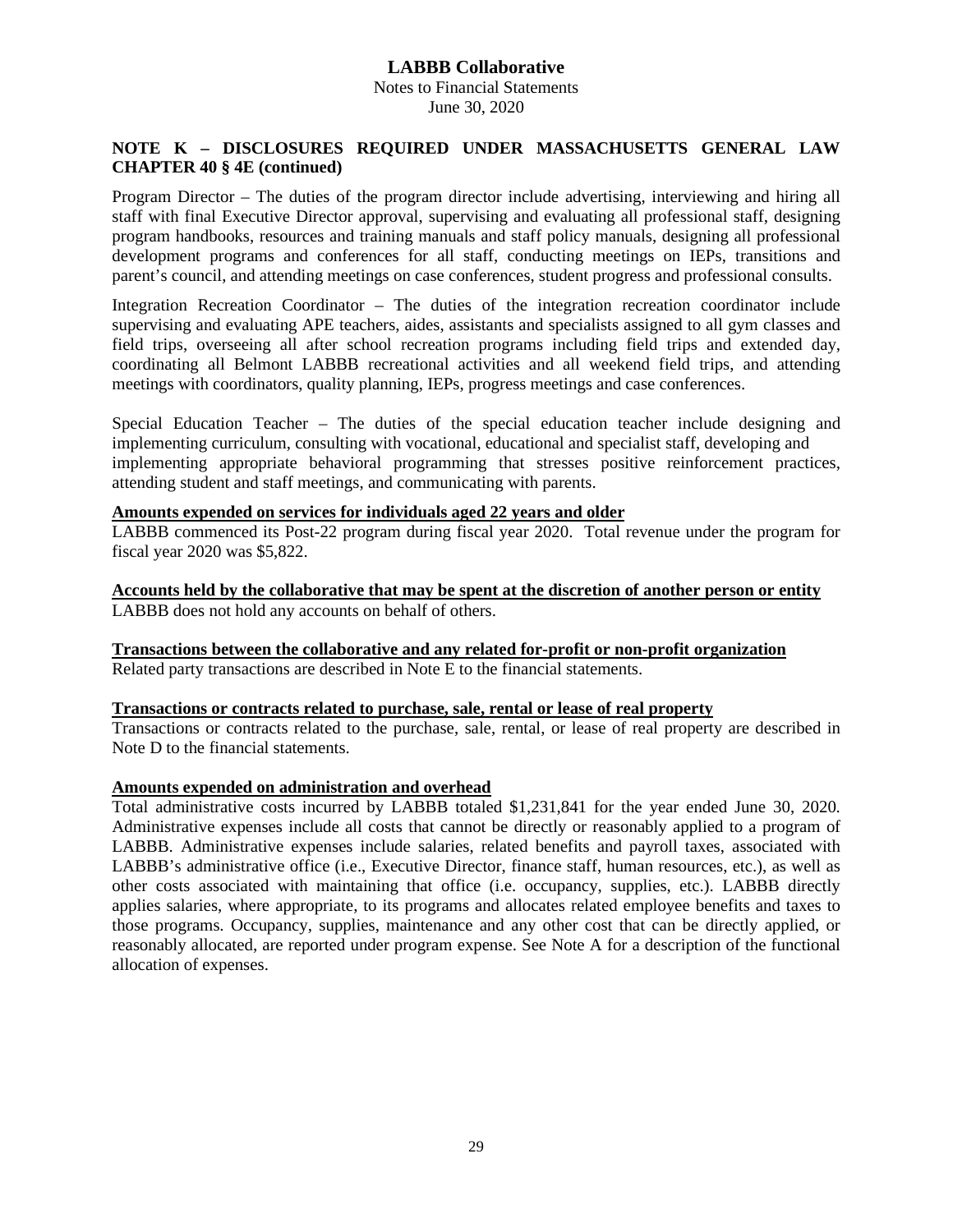Notes to Financial Statements June 30, 2020

## **NOTE K – DISCLOSURES REQUIRED UNDER MASSACHUSETTS GENERAL LAW CHAPTER 40 § 4E (continued)**

#### **Annual determination and disclosure of cumulative surplus**

|                             | Cumulative Surplus Calculation – FY20                                                    |                     | Page(s) in<br>financial<br>statements |
|-----------------------------|------------------------------------------------------------------------------------------|---------------------|---------------------------------------|
|                             |                                                                                          |                     |                                       |
| (A)                         | Voted Cumulative Surplus as of 6/30/19                                                   | 7,294,856<br>\$     | $(A)$ p. 11                           |
| (B)                         | Amount of (A) used to support the FY20 Budget<br>(B)1<br>\$.<br>$\overline{\phantom{a}}$ |                     |                                       |
| $\mathcal{D}_{\mathcal{L}}$ | Amount of (A) returned to member districts<br>700,930<br>(B)2<br>\$                      |                     |                                       |
|                             | $(B)1 + (B)2 = (B)$                                                                      | (B)<br>700,930      |                                       |
| (C)                         | Unexpended FY20 General Funds                                                            | (152, 177)<br>(C)   | p. 11                                 |
| (D)                         | Cumulative Surplus as of $6/30/20$ (A) - (B) + (C) = (D)                                 | (D)<br>6,441,749    |                                       |
| (E)                         | FY20 Total General Fund Expenditures*                                                    | (E)<br>\$26,227,155 | p. 11                                 |
| (F)                         | <b>Cumulative Surplus Percentage</b><br>$(D) \div (E)$                                   | (F)<br>24.6%        |                                       |
|                             | Estimated Amount of Excess Cumulative Surplus as of 6/30/20                              |                     |                                       |
|                             |                                                                                          |                     |                                       |

 $\mathbf{P}$  in the set of  $\mathbf{P}$ 

\* Excludes intergovernmental expense, includes transfers to postemployment benefits trust and Capital Reserve Fund.

# **NOTE L – RISK MANAGEMENT**

The Collaborative is exposed to various risks of loss related to torts, theft of, damage to, or destruction of assets, errors and omissions; workers' compensation and health care of its employees. All of these risks are covered through the purchase of commercial insurance, with minimal deductibles. Settled claims have not exceeded insurance coverage. There were no significant changes in coverage compared to the prior year.

Beginning in March 2020, the COVID-19 pandemic in the United States has caused business disruption and a reduction in overall economic activity. While the disruption is currently expected to be temporary, there is considerable uncertainty around the duration and the impact it will have on the Collaborative's operations and financial position. Any financial impact to the Collaborative, if any, cannot be reasonably estimated at this time. Management and the Collaborative's board of directors constantly monitor the financial and operational situation in relation to the pandemic.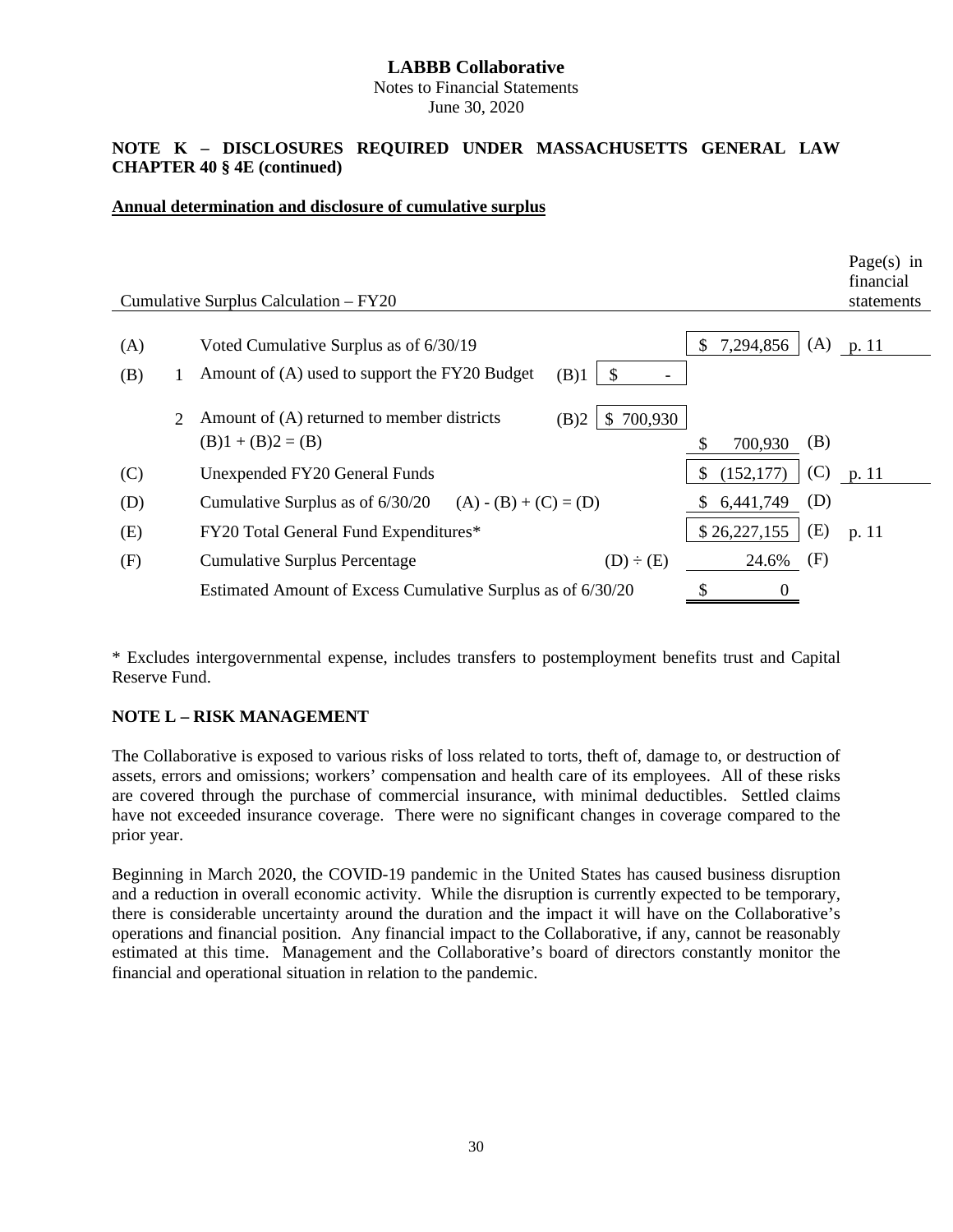# Statement of Revenues, Expenditures and Changes in Fund Balance of the General Fund - Budget to Actual - Budgetary Basis For the Year Ended June 30, 2020

|                                        |                           |                                            |                 |       | Variance with<br><b>Final Budget</b> |
|----------------------------------------|---------------------------|--------------------------------------------|-----------------|-------|--------------------------------------|
|                                        |                           | <b>Original and</b><br><b>Final Budget</b> | <b>Actual</b>   |       | Favorable<br>(Unfavorable)           |
| <b>Revenues:</b>                       |                           |                                            |                 |       |                                      |
| Tuition and services revenue           | \$                        | 18,139,228                                 | \$18,656,180    | \$    | 516,952                              |
| Industry revenue                       |                           | 72,247                                     | 79,070          |       | 6,823                                |
| Recreation revenue                     |                           | 232,644                                    | 59,063          |       | (173, 581)                           |
| Transportation revenue                 |                           | 6,956,870                                  | 6,928,021       |       | (28, 849)                            |
| Contributions                          |                           |                                            |                 |       |                                      |
| Home services revenue                  |                           | 322,424                                    | 254,216         |       | (68,208)                             |
| Intergovernmental revenue*             |                           |                                            | 5,524,902       |       | 5,524,902                            |
| Interest                               |                           | 121,026                                    | 76,527          |       | (44, 499)                            |
| Other                                  |                           | 11,547                                     | 21,901          |       | 10,354                               |
| <b>Total Revenues</b>                  |                           | 25,855,986                                 | 31,599,880      |       | 5,743,894                            |
| <b>Expenditures:</b>                   |                           |                                            |                 |       |                                      |
| Administration                         |                           | 1,042,634                                  | 1,231,841       |       | (189, 207)                           |
| Educational and instructional          |                           | 17,596,901                                 | 17,000,552      |       | 596,349                              |
| Transportation expense                 |                           | 7,199,633                                  | 6,976,649       |       | 222,984                              |
| Intergovernmental expense*             |                           |                                            | 5,524,902       |       | (5,524,902)                          |
| Capital outlay, net of debt incurred   |                           |                                            | 18,113          |       | (18, 113)                            |
| <b>Total Expenditures</b>              | \$                        | 25,839,168                                 | \$30,752,057    | \$    | (4,912,889)                          |
| <b>Excess (Deficiency) of Revenues</b> |                           |                                            |                 |       |                                      |
| <b>Over (Under) Expenditures</b>       | $\boldsymbol{\mathsf{S}}$ | 16,818                                     | \$<br>847,823   | \$    | 831,005                              |
| <b>Other Budget Items:</b>             |                           |                                            |                 |       |                                      |
| <b>OPEB</b> obligation funding         |                           |                                            | 500,000         |       | (500,000)                            |
| Transfer to restricted funds           |                           |                                            | 500,000         |       | (500,000)                            |
| Credits to member districts            |                           |                                            | 700,930         |       | (700, 930)                           |
|                                        | \$                        | $\frac{1}{2}$                              | \$<br>1,700,930 | $\$\$ | (1,700,930)                          |

\*The Collaborative prepares its annual budget on a basis (budget basis), which differs from generally accepted principles (GAAP basis). The budget and all transactions are presented in accordance with the Collaborative's method (budget basis) in the above schedule to provide meaningful comparison of actual results with budget. There are no reconciling items between GAAP and budget basis in this statement. Intergovernmental revenue and expense is not budgeted by the Collaborative because it is actuarially determined annually and does not require actual expenditure by the Collaborative. Certain expenses may be grouped differently than the actual amounts presented.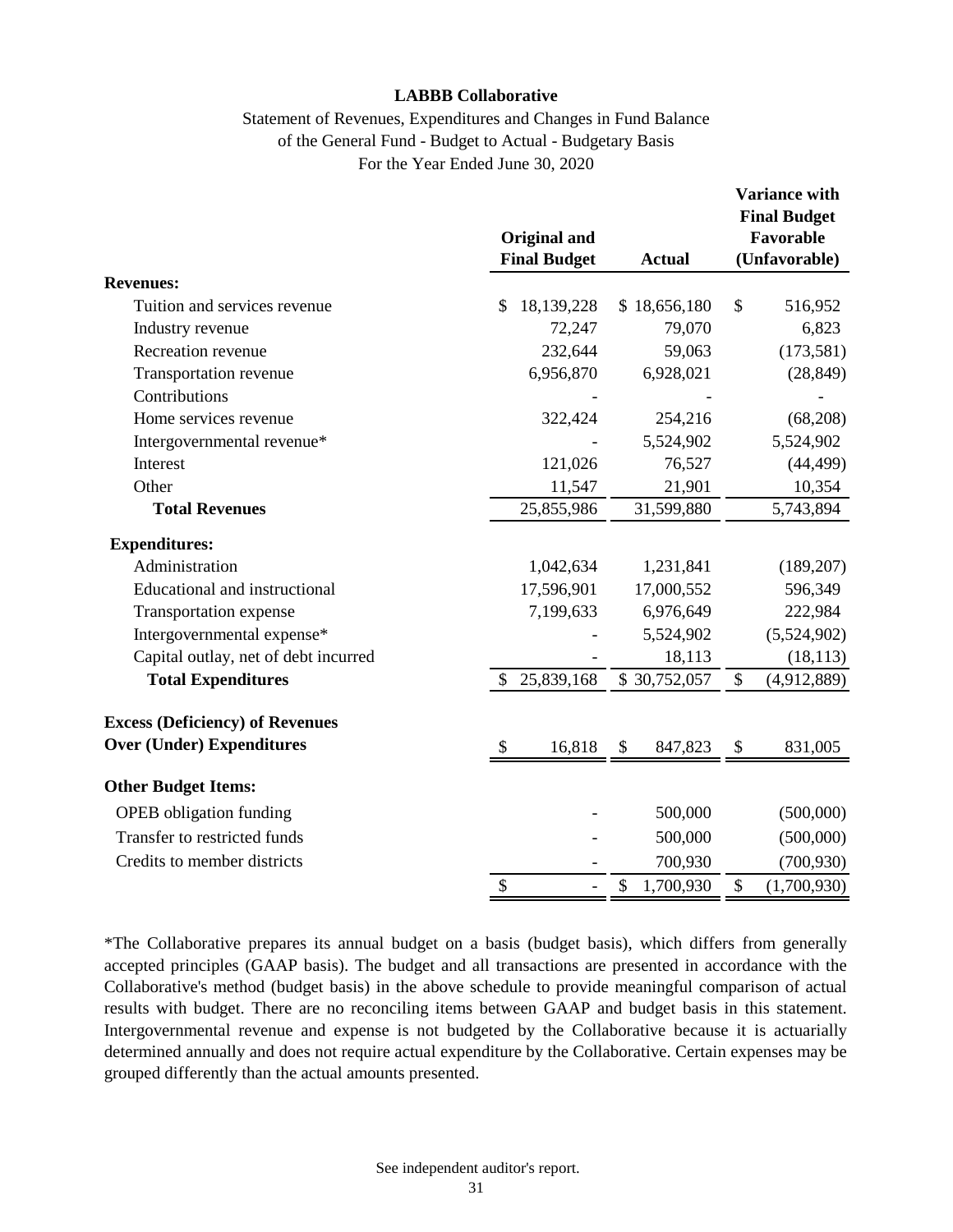# OPEB Plan - Required Supplementary Information As of the June 30, 2020 Measurement Date

The Collaborative's Actuarially Determined Contribution (ADC) is an amount actuarially determined in accordance with the parameters of GASB Statement No. 74/75 which is composed of the service cost and an amortization of the unfunded liability. We have used a 30 year flat dollar amortization of the Collaborative's unfunded liability for the purpose of calculating ADC. The following table shows the components of the Collaborative's annual ADC and the amount actually contributed to the plan:

| <b>Actuarially Determined Contribution - Deficiency/(Excess)</b> |                             |                 |                          |                          |  |  |  |  |  |  |
|------------------------------------------------------------------|-----------------------------|-----------------|--------------------------|--------------------------|--|--|--|--|--|--|
|                                                                  | For the Fiscal Year Ending: |                 |                          |                          |  |  |  |  |  |  |
|                                                                  | <b>June 30, 2020</b>        | June 30, 2019   | June 30, 2018            | June 30, 2017            |  |  |  |  |  |  |
| I. Service Cost                                                  | 499,008<br>\$               | \$<br>1,062,020 | $\mathcal{S}$<br>987,151 | $\mathcal{S}$<br>987,151 |  |  |  |  |  |  |
| II. 30 year level dollar                                         |                             |                 |                          |                          |  |  |  |  |  |  |
| amortization of NOL                                              | 502,302                     | 805,084         | 962,508                  | 897,810                  |  |  |  |  |  |  |
| III. Actuarially Determined                                      |                             |                 |                          |                          |  |  |  |  |  |  |
| Contribution [I.+II.]                                            | 1,001,310                   | 1,867,104       | 1,949,659                | 1,884,961                |  |  |  |  |  |  |
| IV. Contributions in relation to                                 |                             |                 |                          |                          |  |  |  |  |  |  |
| the actuarially determined                                       |                             |                 |                          |                          |  |  |  |  |  |  |
| contribution                                                     | (835,953)                   | (967, 616)      | (3,352,674)              | (353, 674)               |  |  |  |  |  |  |
| V. Contribution                                                  |                             |                 |                          |                          |  |  |  |  |  |  |
| deficiency/(excess) [III.+IV.]                                   | 165,357                     | 899,488         | (1,403,015)              | 1,531,287                |  |  |  |  |  |  |
| Covered employee payroll                                         | 13,911,013                  | 14,375,457      | 13,956,754               | 13,550,247               |  |  |  |  |  |  |
| Contributions as a % of covered                                  |                             |                 |                          |                          |  |  |  |  |  |  |
| employee payroll                                                 | 6.01%                       | 6.73%           | 24.02%                   | 2.61%                    |  |  |  |  |  |  |
| <b>Discount Rate</b>                                             | 5.00%                       | 3.25%           | 3.25%                    | 3.25%                    |  |  |  |  |  |  |
| Money Weighted Rate of Return                                    | 4.53%                       | 6.51%           | 3.37%                    | N/A                      |  |  |  |  |  |  |

# Schedule Presentation

This schedule is intended to present information for 10 years. Until a 10-year trend is compiled, information is presented for those years for which information is available.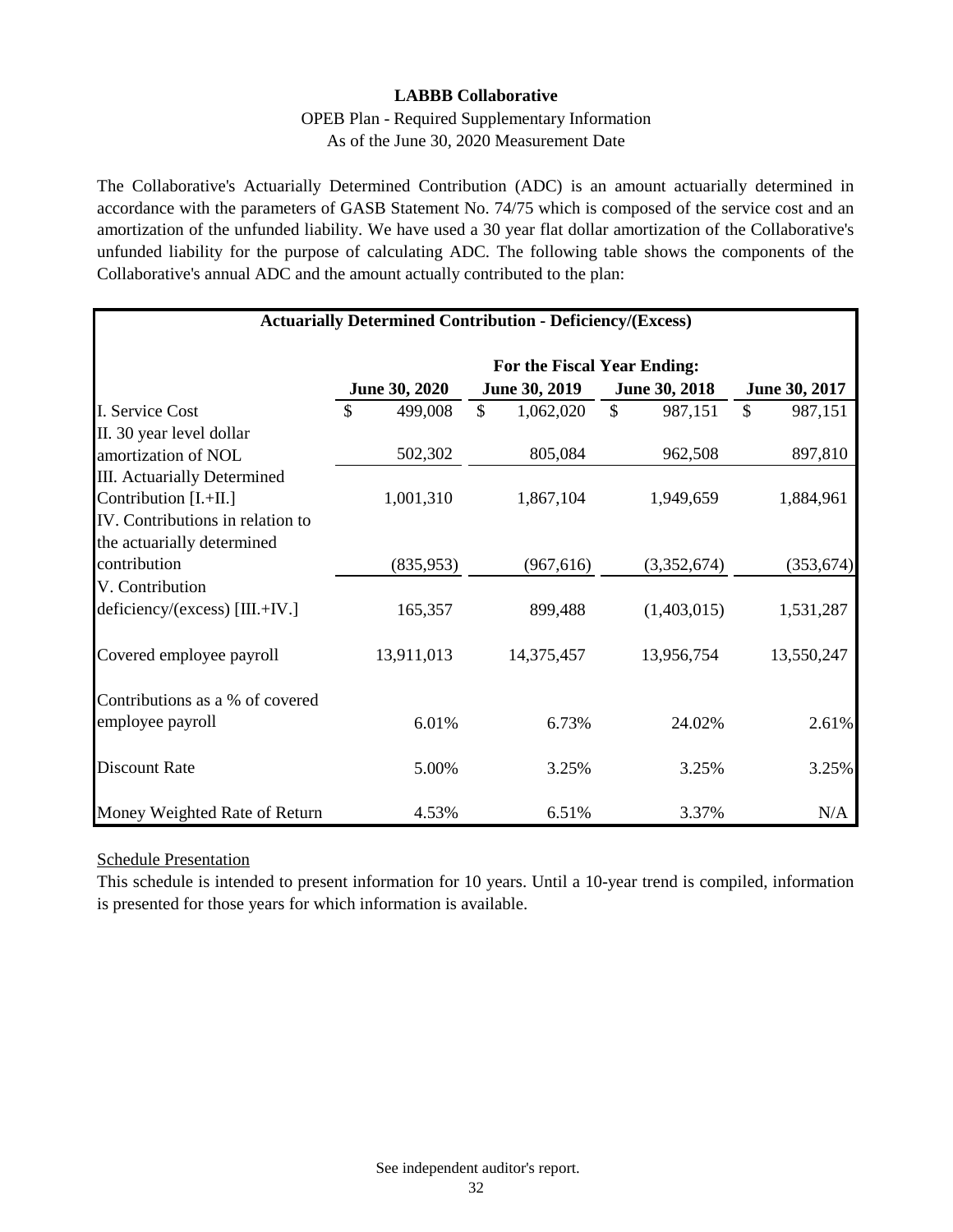| <b>OPEB</b> Plan - Required Supplementary Information |
|-------------------------------------------------------|
| As of the June 30, 2020 Measurement Date              |

| Schedule of Changes in the Collaborative's Net OPEB Liability and Related Ratios |                     |                     |                     |                     |  |  |  |  |  |  |
|----------------------------------------------------------------------------------|---------------------|---------------------|---------------------|---------------------|--|--|--|--|--|--|
| <b>Valuation Date</b>                                                            | <b>July 1, 2019</b> | <b>July 1, 2016</b> | <b>July 1, 2016</b> | <b>July 1, 2016</b> |  |  |  |  |  |  |
| <b>Measurement Date</b>                                                          | June 30, 2020       | June 30, 2019       | June 30, 2018       | June 30, 2017       |  |  |  |  |  |  |
| For the Reporting Period & Fiscal Year ending on:                                | June 30, 2020       | June 30, 2019       | June 30, 2018       | June 30, 2017       |  |  |  |  |  |  |
| <b>Total OPEB Liability</b>                                                      |                     |                     |                     |                     |  |  |  |  |  |  |
| I. Service Cost                                                                  | 499,008             | 1,062,020           | 987,151             | 894,446             |  |  |  |  |  |  |
| II. Interest on Total OPEB Liability, Service Cost, and                          | 666,230             | 652,370             | 598,268             | 558,692             |  |  |  |  |  |  |
| <b>Benefit Payments</b>                                                          |                     |                     |                     |                     |  |  |  |  |  |  |
| III. Changes in Benefit terms                                                    |                     |                     |                     |                     |  |  |  |  |  |  |
| IV. Difference between Expected & Actual Plan                                    | (4,467,564)         |                     |                     |                     |  |  |  |  |  |  |
| Experience                                                                       |                     |                     |                     |                     |  |  |  |  |  |  |
| V. Changes of Assumption                                                         | (3,870,346)         |                     |                     |                     |  |  |  |  |  |  |
| VI. Benefit Payments Excluding Implicit Cost                                     | (242,064)           | (280, 451)          | (262, 952)          | (228, 805)          |  |  |  |  |  |  |
| VII. Implicit Cost Amount                                                        | (93, 889)           | (95, 693)           | (89, 722)           | (75, 170)           |  |  |  |  |  |  |
| VIII. Total Benefit payments including Implicit Cost                             | (335,953)           | (376, 144)          | (352, 674)          | (303, 975)          |  |  |  |  |  |  |
| $[VI.+VII.]$                                                                     |                     |                     |                     |                     |  |  |  |  |  |  |
| IX. Net Change in OPEB liability                                                 | (7,508,625)         | 1,338,246           | 1,232,745           | 1,149,163           |  |  |  |  |  |  |
| $[I.+II.+III.+IV.+V.+VIII.]$                                                     |                     |                     |                     |                     |  |  |  |  |  |  |
| X. Total OPEB liability - beginning of period                                    | 20,167,011          | 18,828,765          | 17,596,020          | 14,370,716          |  |  |  |  |  |  |
| XI. Prior Period Adjustment for Retirees not Previously                          |                     |                     |                     | 2,076,141           |  |  |  |  |  |  |
| Reflected                                                                        |                     |                     |                     |                     |  |  |  |  |  |  |
| XII. Total OPEB Liability - end of period [IX.+X.+XI.]                           | 12,658,386          | 20,167,011          | 18,828,765          | 17,596,020          |  |  |  |  |  |  |
| <b>Plan Fiduciary Net Position</b>                                               |                     |                     |                     |                     |  |  |  |  |  |  |
| XIII. Earning from Plan Investments                                              | 191,709             | 217,449             | 50,067              |                     |  |  |  |  |  |  |
| XIV. Employer Contribution to trust                                              | 835,953             | 967,616             | 3,352,674           | 303,975             |  |  |  |  |  |  |
| XV. Benefit payments from trust, including refunds of                            |                     |                     |                     |                     |  |  |  |  |  |  |
| member contributions                                                             |                     |                     |                     |                     |  |  |  |  |  |  |
| XVI. Administrative expense                                                      | (335,953)           | (376, 144)          | (352, 674)          | (303, 975)          |  |  |  |  |  |  |
| XVII. Other                                                                      |                     |                     |                     |                     |  |  |  |  |  |  |
| XVIII. Net change in plan fiduciary net position                                 | 691,709             | 808,921             | 3,050,067           |                     |  |  |  |  |  |  |
| $[XIII.+XIV.+XV.+XVI.+XVII.]$                                                    |                     |                     |                     |                     |  |  |  |  |  |  |
| XIX. Plan fiduciary net position - beginning of period                           | 3,858,988           | 3,050,067           |                     |                     |  |  |  |  |  |  |
| XX. Plan fiduciary net position - end of period                                  | 4,550,697           | 3,858,988           | 3,050,067           |                     |  |  |  |  |  |  |
| $[XVIII.+XIX.]$                                                                  |                     |                     |                     |                     |  |  |  |  |  |  |
| XXI. Net OPEB Liability [XII.-XX.]                                               | 8,107,689           | 16,308,023          | 15,778,698          | 17,596,020          |  |  |  |  |  |  |
| XXII. Plan fiduciary net position as a % of total OPEB                           | 35.95%              | 19.14%              | 16.20%              | 0.00%               |  |  |  |  |  |  |
| liability [XX./XII.]                                                             |                     |                     |                     |                     |  |  |  |  |  |  |
| XXIII. Covered employee payroll                                                  | 13,911,013          | 14,375,457          | 13,956,754          | 13,550,247          |  |  |  |  |  |  |
| XXIV. Plan NOL as % of covered employee payroll                                  |                     |                     |                     |                     |  |  |  |  |  |  |
| [XXI. /XXIII]                                                                    | 58.28%              | 113.44%             | 113.05%             | 129.86%             |  |  |  |  |  |  |
| Single Discount Rate to calculate Plan Liabilities                               | 5.00%               | 3.25%               | 3.25%               | 3.25%               |  |  |  |  |  |  |

Schedule Presentation

This schedule is intended to present information for 10 years. Until a 10-year trend is compiled, information is presented for those years for which information is available.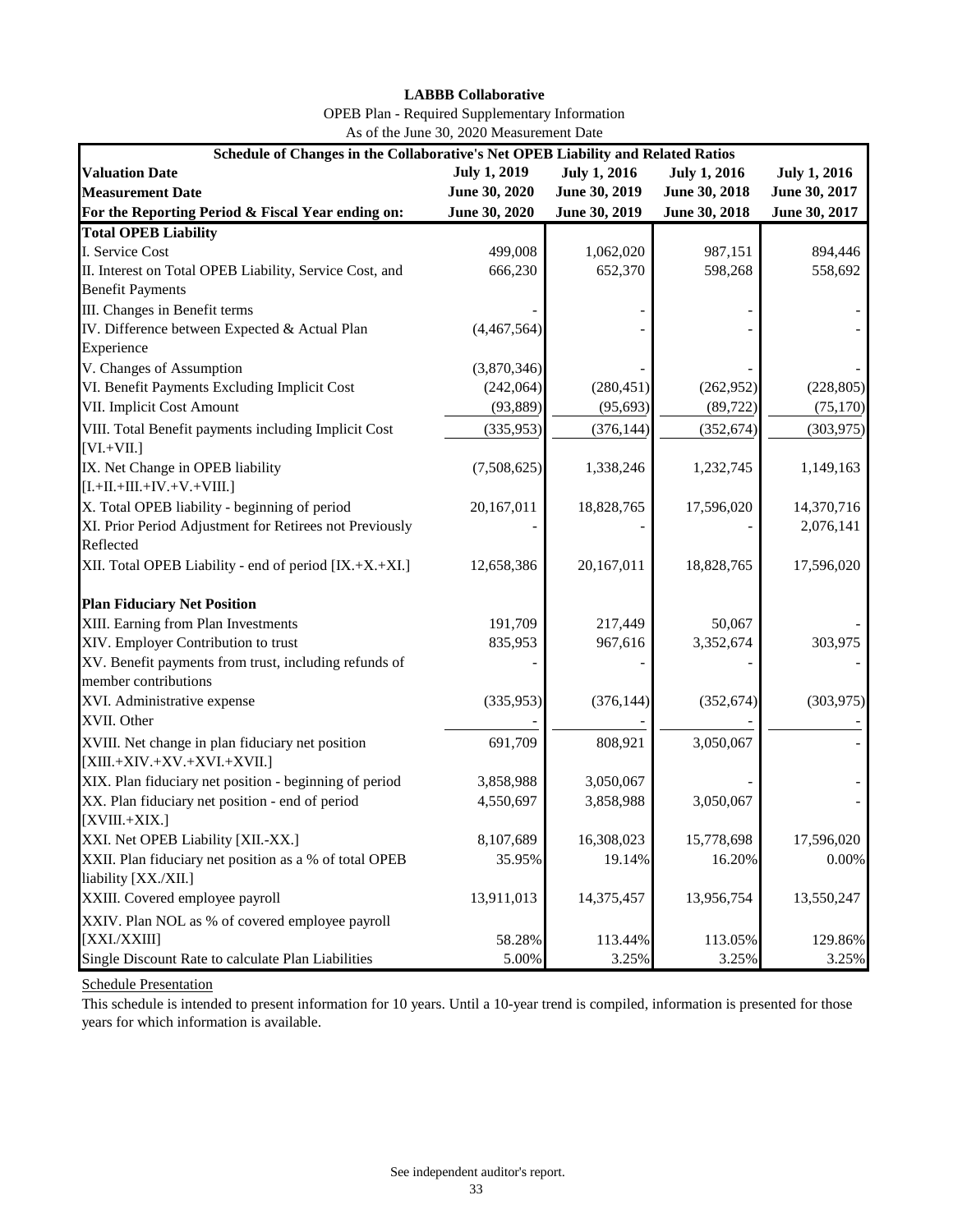OPEB Plan - Required Supplementary Information As of Actuarial Measurement Date - June 30, 2020

# Notes to Required Supplementary Information:

| <b>Valuation Date:</b>            | Actuarially Determined Contribution was calculated as of July 1, 2019.                                                                                                                                                                                                                                                                   |  |  |  |  |  |  |
|-----------------------------------|------------------------------------------------------------------------------------------------------------------------------------------------------------------------------------------------------------------------------------------------------------------------------------------------------------------------------------------|--|--|--|--|--|--|
| <b>Actuarial Cost Method:</b>     | <b>Individual Entry Age Normal</b>                                                                                                                                                                                                                                                                                                       |  |  |  |  |  |  |
| Asset-Valuation Method:           | Market Value of Assets as of the Measurement Date, June 30, 2020.                                                                                                                                                                                                                                                                        |  |  |  |  |  |  |
| <b>Actuarial Assumptions:</b>     |                                                                                                                                                                                                                                                                                                                                          |  |  |  |  |  |  |
| <b>Investment Rate of Return:</b> | 6.08%, net of OPEB plan investment expense, including inflation.                                                                                                                                                                                                                                                                         |  |  |  |  |  |  |
| <b>Municipal Bond Rate</b>        | 2.66% as of June 30, 2020 (source: S&P Municipal Bond 20-Year<br>High Grade Index-SAPIHG)                                                                                                                                                                                                                                                |  |  |  |  |  |  |
| Single Equivalent Discount Rate:  | 5.00%, net of OPEB plan investment expense, including inflation.                                                                                                                                                                                                                                                                         |  |  |  |  |  |  |
| Inflation:                        | 2.50% as of June 30, 2020 and for future periods                                                                                                                                                                                                                                                                                         |  |  |  |  |  |  |
| <b>Salary Increases:</b>          | 3.00% annually as of June 30, 2020 and for future periods                                                                                                                                                                                                                                                                                |  |  |  |  |  |  |
| Cost of Living Adjustment:        | Not Applicable                                                                                                                                                                                                                                                                                                                           |  |  |  |  |  |  |
| Pre-Retirement Mortality:         | General: RP-2014 Mortality Table for Blue Collar Employees<br>projected generationally with scale MP_2016 for males and females, set<br>forward<br>females<br>1<br>for<br>year<br>Teachers: RP-2014 Mortality Table for White Collar Employees<br>projected generationally with scale MP-2016 for males and females                      |  |  |  |  |  |  |
| Post-Retirement Mortality:        | General: RP-2014 Mortality Table for Blue Collar Healthy Annuitants<br>projected generationally with scale MP-2016 for males and females, set<br>forward<br>1<br>for<br>females<br>year<br>Teachers: RP-2014 Mortality Table for White Collar Healthy<br>Annuitants projected generationally with scale MP-2016 for males and<br>females |  |  |  |  |  |  |
| Disabled Mortality:               | General: RP-2014 Mortality Table for Blue Collar Healthy Annuitants<br>projected generationally with scale MP-2016 for males and females, set<br>forward<br>1<br>year<br>RP-2014 Mortality Table for White Collar Healthy<br>Teachers:<br>Annuitants projected generationally with scale MP-2016 for males and<br>females                |  |  |  |  |  |  |

### Plan Membership

Plan Membership: At July 1, 2019, the OPEB plan membership consisted for the following

| Inactive employees or beneficiaries currently receiving benefits: | 59          |
|-------------------------------------------------------------------|-------------|
| Active employees:                                                 | <u>218</u>  |
| Total:                                                            | <u> 277</u> |

### See independent auditor's report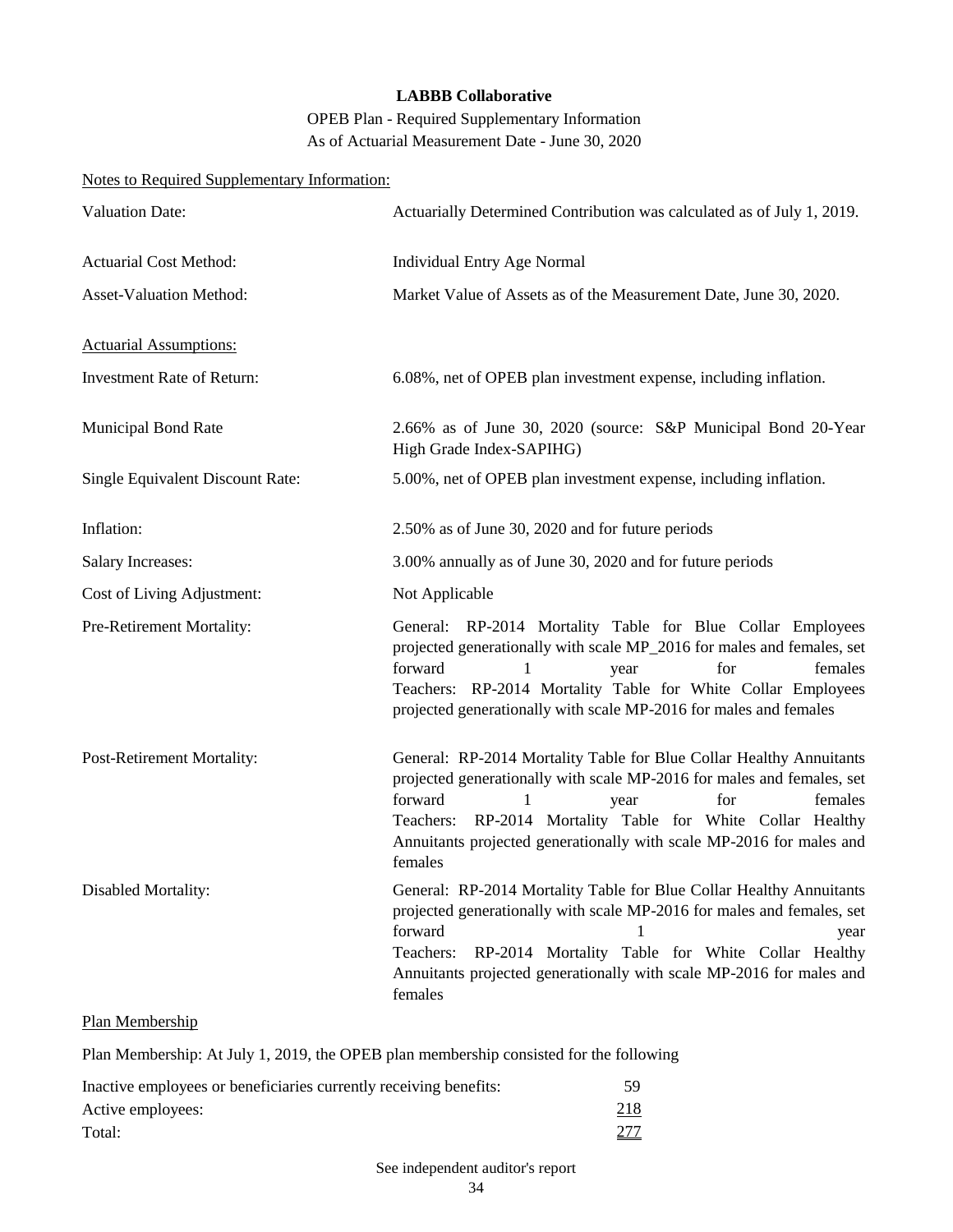OPEB Plan - Required Supplementary Information As of Actuarial Measurement Date - June 30, 2020

### Notes to Required Supplementary Information (Continued):

| <b>Changes in Assumptions:</b>                                   | From July 1, 2017 to June 30, 2020                                                                                                                                                                                                                                                                         |  |  |  |  |  |  |  |
|------------------------------------------------------------------|------------------------------------------------------------------------------------------------------------------------------------------------------------------------------------------------------------------------------------------------------------------------------------------------------------|--|--|--|--|--|--|--|
|                                                                  | * Discount rate is 5.00% previously 3.25%<br>* The mortality table has been updated from the RP-2000 Mortality<br>Table projected generationally with scale BB and a base yar 2009<br>for males and females to the RP-Mortality Table projected<br>generationally with scale MP-2016 for males and females |  |  |  |  |  |  |  |
| * The expected long-term medical trend has been updated to 4.50% |                                                                                                                                                                                                                                                                                                            |  |  |  |  |  |  |  |
|                                                                  | * Updated the assumption for morbidity or age-related costs of<br>medical care                                                                                                                                                                                                                             |  |  |  |  |  |  |  |

Contributions:

The contribution requirements of plan members and the Collaborative are established and may be amended through Collaborative ordinances. The Collaborative contributed beyond the pay-as-you-go cost \$500,000 for the period ending on the June 30, 2020 Measurement Date. For the year ending on the June 30, 2020 Measurement Date, total Collaborative premiums plus implicit costs for the retiree medical program were \$335,953 of which \$93,889 represents implicit cost.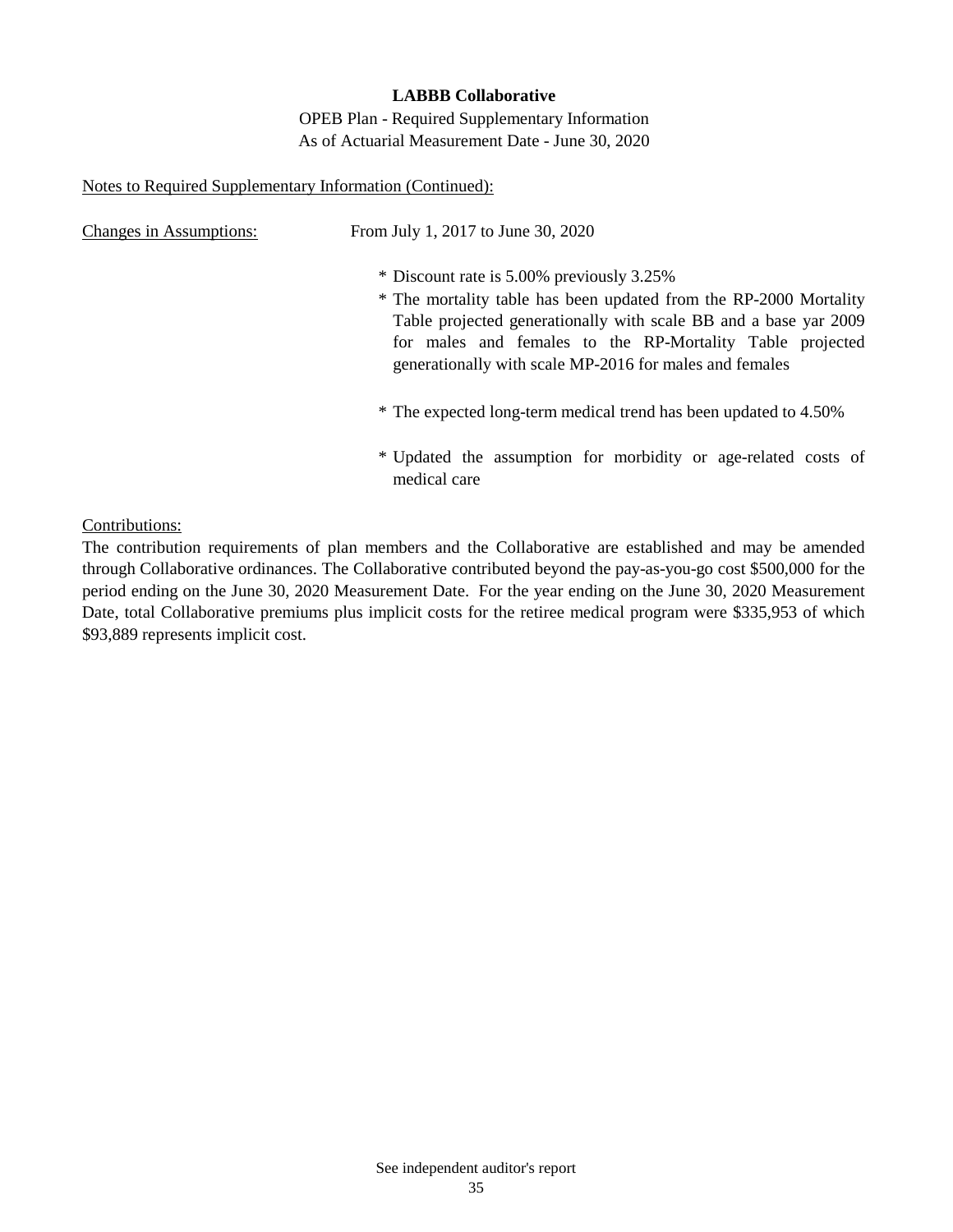| Schedule of the Collaborative's Proportionate Share of Net Pension Liability |
|------------------------------------------------------------------------------|
| For the Year Ended June 30, 2020                                             |

|                                                                        |        | <b>MTRS</b>                | <b>MSERS</b>    |
|------------------------------------------------------------------------|--------|----------------------------|-----------------|
| Collaborative's proportion of net pension liability                    | FY2014 | 0.11531%                   | 0.09117%        |
|                                                                        | FY2015 | 0.11190%                   | 0.09117%        |
|                                                                        | FY2016 | 0.10806%                   | 0.09557%        |
|                                                                        | FY2017 | 0.10760%                   | 0.09243%        |
|                                                                        | FY2018 | 0.10644%                   | 0.09746%        |
|                                                                        | FY2019 | 0.10729%                   | 0.09893%        |
| Collaborative's proportionate share of net pension liability           | FY2014 | \$18,330,401               | \$6,965,184     |
|                                                                        | FY2015 | \$22,927,185               | \$10,377,586    |
|                                                                        | FY2016 | \$24,159,633               | \$13,177,680    |
|                                                                        | FY2017 | \$24,623,917               | \$11,853,589    |
|                                                                        | FY2018 | \$25,238,778               | \$12,893,915    |
|                                                                        | FY2019 | \$27,051,082               | \$13,511,662    |
| Collaborative's covered-employee payroll                               | FY2014 | \$6,953,746                | 4,970,167<br>\$ |
|                                                                        | FY2015 | 7,035,045<br>\$            | 4,989,671<br>\$ |
|                                                                        | FY2016 | 6,174,790<br>$\mathcal{S}$ | 5,340,375<br>\$ |
|                                                                        | FY2017 | 7,222,908<br>\$            | 5,543,671<br>\$ |
|                                                                        | FY2018 | 7,503,142<br>\$            | 6,143,732<br>\$ |
|                                                                        | FY2019 | 7,989,564<br>\$            | 5,891,528<br>\$ |
| Collaborative's proportionate share of net pension liability as a      |        |                            |                 |
| percentage of its covered-employee payroll                             | FY2014 | 263.60%                    | 140.14%         |
|                                                                        | FY2015 | 325.90%                    | 207.98%         |
|                                                                        | FY2016 | 391.26%                    | 246.76%         |
|                                                                        | FY2017 | 340.91%                    | 213.82%         |
|                                                                        | FY2018 | 336.38%                    | 209.87%         |
|                                                                        | FY2019 | 338.58%                    | 229.34%         |
| Plan fiduciary net position as a percentage of total pension liability |        |                            |                 |
|                                                                        | FY2014 | 61.64%                     | 76.32%          |
|                                                                        | FY2015 | 55.38%                     | 67.87%          |
|                                                                        | FY2016 | 52.73%                     | 63.48%          |
|                                                                        | FY2017 | 54.25%                     | 67.21%          |
|                                                                        | FY2018 | 54.84%                     | 67.91%          |
|                                                                        | FY2019 | 53.95%                     | 66.28%          |
| <b>Notes to Required Supplementary Information</b>                     |        |                            |                 |

MTRS is the Massachusetts Teachers' Retirement System MSERS is the Massachusetts State Employees' Retirement System

Also, see Note F to financial statements

#### Measurement Date

The amounts presented in this schedule were determined as of June 30, 2019.

#### Schedule Presentation

This schedule is intended to present information for 10 years. Until a 10-year trend is compiled, information is presented for those years for which information is available.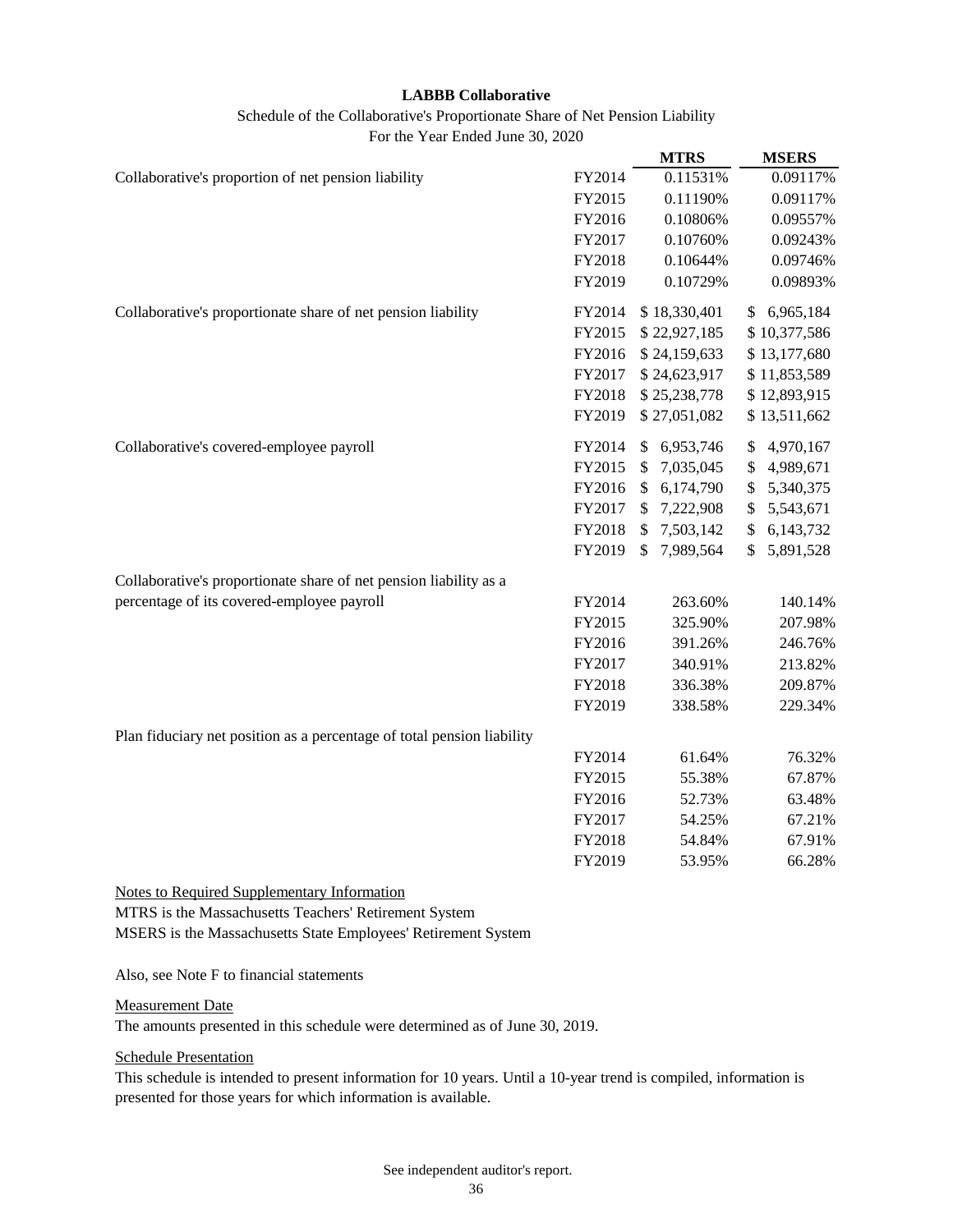Schedule of Pension Contributions

For the Year Ended June 30, 2020

|                                                                                                             |               | <b>FY2014</b>            |               | <b>FY2015</b>            |               | <b>FY2016</b>  |               | <b>FY2017</b>            |                           | <b>FY2018</b>            |               | <b>FY2019</b> |
|-------------------------------------------------------------------------------------------------------------|---------------|--------------------------|---------------|--------------------------|---------------|----------------|---------------|--------------------------|---------------------------|--------------------------|---------------|---------------|
| <b>MTRS</b>                                                                                                 |               |                          |               |                          |               |                |               |                          |                           |                          |               |               |
| Contractually required contribution                                                                         | S             |                          | \$            |                          | S             |                | <sup>\$</sup> |                          | S                         |                          | S             |               |
| Contributions in relation to the contractually \$<br>required contribution                                  |               | $\blacksquare$           | \$            | $\blacksquare$           | \$            |                | - \$          | $\sim$ .                 | $\boldsymbol{\mathsf{S}}$ | $\blacksquare$           | \$            |               |
| Contribution deficiency (excess)                                                                            | <sup>\$</sup> |                          | $\mathcal{S}$ |                          | \$            |                | \$            |                          | \$                        |                          | $\mathbb{S}$  |               |
| Collaborative's covered-employee payroll                                                                    | \$            | 6,953,749                | \$            | 7,034,045                | \$            | 6,174,790      | \$            | 7,222,908                | \$                        | 7,503,142                | \$            | 7,989,564     |
| Contributions as a percentage of covered-<br>employee payroll                                               |               | 0.00%                    |               | 0.00%                    |               | 0.00%          |               | 0.00%                    |                           | 0.00%                    |               | 0.00%         |
| <b>MSERS</b>                                                                                                |               |                          |               |                          |               |                |               |                          |                           |                          |               |               |
| Contractually required contribution                                                                         | \$            | 278,330                  | \$            | 279,422                  | <sup>\$</sup> | 298,090        | <sup>\$</sup> | 310,469                  | <sup>\$</sup>             | 339,486                  | S.            | 329,995       |
| Contributions in relation to the contractually \$<br>required contribution                                  |               | 278,330                  | \$            | 279,422                  | <sup>\$</sup> | 298,090        | -S            | 310,469                  | <sup>\$</sup>             | 339,486                  | <sup>\$</sup> | 329,995       |
| Contribution deficiency (excess)                                                                            | \$            | $\overline{\phantom{a}}$ | \$            | $\overline{\phantom{a}}$ | \$            | $\blacksquare$ | \$            | $\overline{\phantom{a}}$ | \$                        | $\overline{\phantom{a}}$ | \$            |               |
| Collaborative's covered-employee payroll                                                                    | \$            | 4,970,167                | \$            | 4,989,671                | \$            | 5,340,375      | \$            | 5,543,671                | \$                        | 5,582,936                | \$            | 5,401,165     |
| Contributions as a percentage of covered-<br>employee payroll                                               |               | 5.60%                    |               | 5.60%                    |               | 5.58%          |               | 5.60%                    |                           | 6.08%                    |               | 6.11%         |
| <b>Notes to Required Supplementary Information</b><br>MTRS is the Massachusetts Teachers' Retirement System |               |                          |               |                          |               |                |               |                          |                           |                          |               |               |
| MSERS is the Massachusetts State Employees' Retirement System                                               |               |                          |               |                          |               |                |               |                          |                           |                          |               |               |
| Also, see Note F to financial statements                                                                    |               |                          |               |                          |               |                |               |                          |                           |                          |               |               |
| <b>Measurement Date</b>                                                                                     |               |                          |               |                          |               |                |               |                          |                           |                          |               |               |
| The amounts presented in this schedule were determined as of June 30, 2019.                                 |               |                          |               |                          |               |                |               |                          |                           |                          |               |               |
| <b>Schedule Presentation</b>                                                                                |               |                          |               |                          |               |                |               |                          |                           |                          |               |               |

This schedule is intended to present information for 10 years. Until a 10-year trend is compiled, information is presented for those years for which information is available.

#### **Contributions**

The Collaborative is required to pay an annual appropriation as established by the Public Employees' Retirement Administration Commission (PERAC) for MSERS. No contribution is required for MTRS. The Commonwealth of Massachusetts as a nonemployer is legally responsible for the entire past service cost related to the Collaborative and therefore has a 100% special funding situation.

#### See independent auditor's report.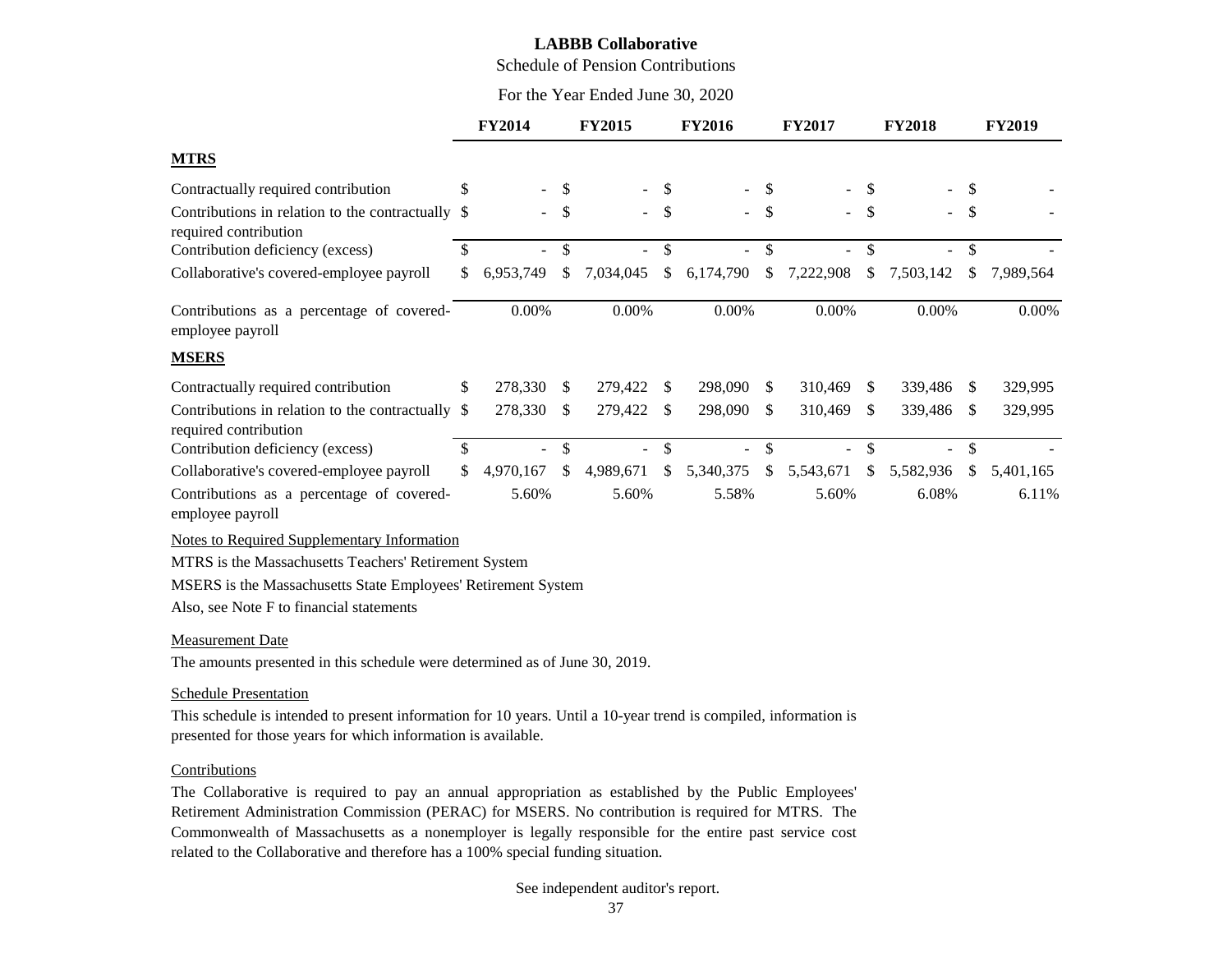

# **INDEPENDENT AUDITOR'S REPORT ON INTERNAL CONTROL OVER FINANCIAL** REPORTING AND ON COMPLIANCE AND OTHER MATTERS BASED ON AN AUDIT OF FINANCIAL STATEMENTS PERFORMED IN ACCORDANCE WITH GOVERNMENT AUDITING STANDARDS

To the Board of Directors of **LABBB** Collaborative Burlington, Massachusetts

We have audited, in accordance with the auditing standards generally accepted in the United States of America and the standards applicable to financial audits contained in Government Auditing Standards issued by the Comptroller General of the United States, the financial statements of the governmental activities, each major fund, and the aggregate remaining fund information of LABBB Collaborative (a collaborative organized under the Laws of the Commonwealth of Massachusetts), as of and for the year ended June 30, 2020, and the related notes to the financial statements, which collectively comprise LABBB Collaborative's basic financial statements, and have issued our report thereon dated December 17, 2020.

## **Internal Control Over Financial Reporting**

In planning and performing our audit of the financial statements, we considered LABBB Collaborative's internal control over financial reporting (internal control) as a basis for designing the audit procedures that are appropriate in the circumstances for the purpose of expressing our opinions on the financial statements, but not for the purpose of expressing an opinion on the effectiveness of LABBB Collaborative's internal control. Accordingly, we do not express an opinion on the effectiveness of LABBB Collaborative's internal control.

A *deficiency in internal control* exists when the design or operation of a control does not allow management or employees, in the normal course of performing their assigned functions, to prevent, or detect and correct, misstatements on a timely basis. A material weakness is a deficiency, or a combination of deficiencies, in internal control, such that there is a reasonable possibility that a material misstatement of the entity's financial statements will not be prevented, or detected and corrected on a timely basis. A significant deficiency is a deficiency, or a combination of deficiencies, in internal control that is less severe than a material weakness, yet important enough to merit attention by those charged with governance.

Our consideration of internal control was for the limited purpose described in the first paragraph of this section and was not designed to identify all deficiencies in internal control that might be material weaknesses or significant deficiencies. Given these limitations, during our audit we did not identify any deficiencies in internal control that we consider to be material weaknesses. However, material weaknesses may exist that have not been identified.

### **Compliance and Other Matters**

As part of obtaining reasonable assurance about whether LABBB Collaborative's financial statements are free from material misstatement, we performed tests of its compliance with certain provisions of laws, regulations, contracts, and grant agreements, noncompliance with which could have a direct and material effect on the financial statements. However, providing an opinion on compliance with those provisions was not an objective of our audit, and accordingly, we do not express such an opinion. The results of our tests disclosed no instances of noncompliance or other matters that are required to be reported under Government Auditing Standards.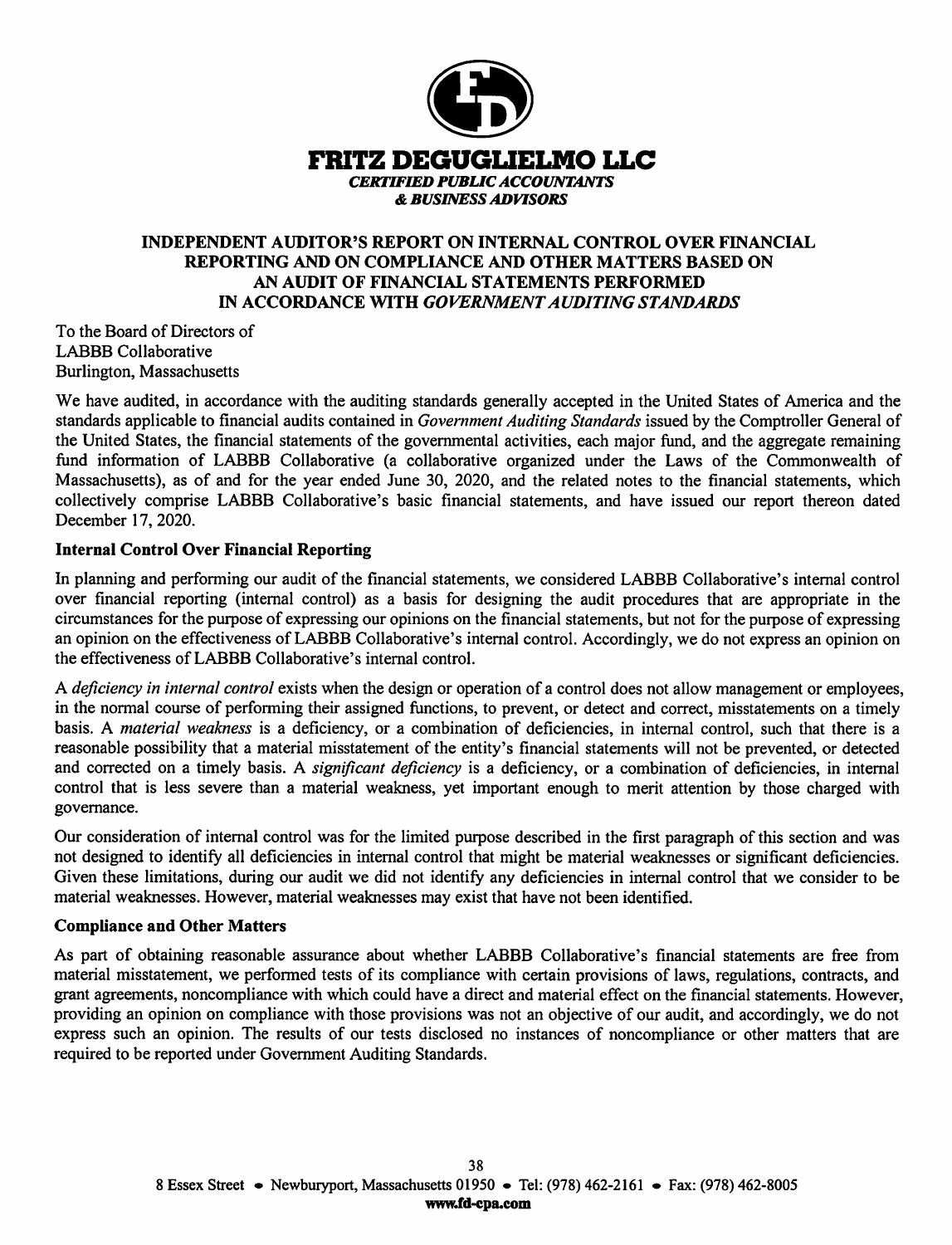### **Purpose of this Report**

The purpose of this report is solely to describe the scope of our testing of internal control and compliance and the results of that testing, and not to provide an opinion on the effectiveness of the entity's internal control or on compliance. This report is an integral part of an audit performed in accordance with Government Auditing Standards in considering the entity's internal control and compliance. Accordingly, this communication is not suitable for any other purpose.

Fritz Dodaylishus LLC

**Certified Public Accountants** Newburyport, Massachusetts December 17, 2020